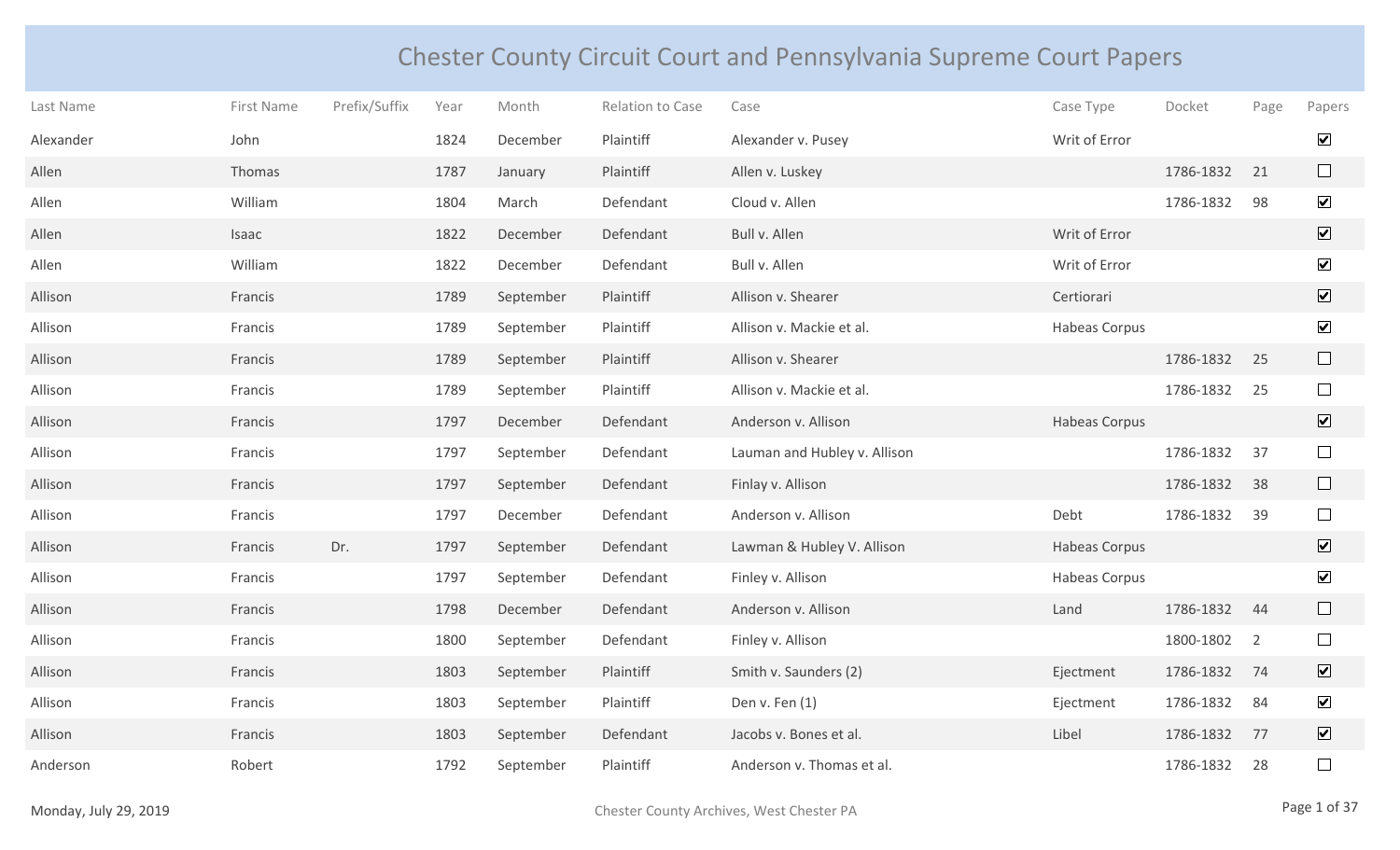| Last Name              | First Name | Prefix/Suffix | Year | Month     | Relation to Case | Case                                | Case Type            | Docket    | Page | Papers                  |
|------------------------|------------|---------------|------|-----------|------------------|-------------------------------------|----------------------|-----------|------|-------------------------|
| Anderson               | William    |               | 1797 | December  | Plaintiff        | Anderson v. Allison                 | Habeas Corpus        |           |      | $\overline{\mathbf{v}}$ |
| Anderson               | William    |               | 1797 | December  | Plaintiff        | Anderson v. Allison                 | Debt                 | 1786-1832 | 39   | $\Box$                  |
| Anderson               | William    |               | 1798 | December  | Plaintiff        | Anderson v. Allison                 | Land                 | 1786-1832 | 44   | $\Box$                  |
| Ash                    | Samuel     |               | 1792 | September | Defendant        | Anderson v. Thomas et al.           |                      | 1786-1832 | 28   | $\Box$                  |
| Ash                    | William    |               | 1826 | December  | Defendant        | McKim v. McKim and Ash              | Debt                 | 1786-1832 | 128  | $\Box$                  |
| Babb                   | Sampson    |               | 1823 | December  | Defendant        | Hudders v. Babb                     | Writ of Error        |           |      | $\blacktriangledown$    |
| Babb                   | Samson     |               | 1824 | July      | Plaintiff        | Babb v. Clemson                     | Writ of Error        |           |      | $\overline{\mathbf{v}}$ |
| <b>Bailey</b>          | Emmor      |               | 1800 | September | Defendant        | McKean v. Bailey                    | Debt                 | 1786-1832 | 62   | $\blacktriangledown$    |
| <b>Bailey</b>          | Joseph     |               | 1800 | September | Defendant        | McKean v. Bailey                    | Debt                 | 1786-1832 | 62   | $\overline{\mathbf{v}}$ |
| <b>Bailey</b>          | Joel       |               | 1800 | September | Defendant        | McKean v. Bailey                    | Debt                 | 1786-1832 | 62   | $\blacktriangledown$    |
| <b>Baker</b>           | John       |               | 1795 | September | Plaintiff        | Baker v. Curwin et al               | <b>Habeas Corpus</b> |           |      | $\overline{\mathbf{v}}$ |
| Baker                  | John       |               | 1795 | September | Plaintiff        | Baker v. Carwin et al.              | Trespass             | 1786-1832 | 32   | $\Box$                  |
| Baker                  | Joseph     |               | 1801 | September | Defendant        | Chandler v. Baker and Jackson       |                      | 1786-1832 | 66   | $\overline{\mathbf{v}}$ |
| Baker                  | Eli        |               | 1858 | July      | Plaintiff        | Baker v. Carson & Reitenbaugh       | Remittitur           |           |      | $\overline{\mathbf{v}}$ |
| Baldwin                | Caleb      |               | 1807 | December  | Plaintiff        | Baldwin v. Downing                  | Writ of Error        |           |      | $\overline{\mathbf{v}}$ |
| Baldwin                | Caleb      |               | 1814 | July      | Defendant        | Downing v. Baldwin                  | Writ of Error        |           |      | $\blacktriangledown$    |
| Bank of Montgomery Co. |            |               | 1823 | July      | Plaintiff        | Bank of Montgomery County v. Walker | Writ of Error        |           |      | $\overline{\mathbf{v}}$ |
| <b>Barclay</b>         | Thomas     |               | 1787 | January   | Plaintiff        | Barclay v. Proctor & Charlton       | Certiorari           |           |      | $\blacktriangledown$    |
| Barclay                | Thomas     |               | 1787 | January   | Plaintiff        | Barclay v. Proctor                  |                      | 1786-1832 | 22   | $\Box$                  |
| Barr                   | William    |               | 1801 | March     | Plaintiff        | Smith v. Stiles                     | Ejectment            | 1786-1832 | 64   | $\blacktriangledown$    |
| Barr                   | Conrad     |               | 1821 | December  | Defendant        | Davis v. Barr                       | Writ of Error        |           |      | $\boxed{\mathbf{v}}$    |
| Barr                   | John       |               | 1821 | December  | Defendant        | Davis v. Barr                       | Writ of Error        |           |      | $\blacktriangledown$    |
| Bartholomew            | John       |               | 1799 | March     | Plaintiff        | Roberts et al. v. McClelland et al. | Trespass             | 1786-1832 | 47   | $\Box$                  |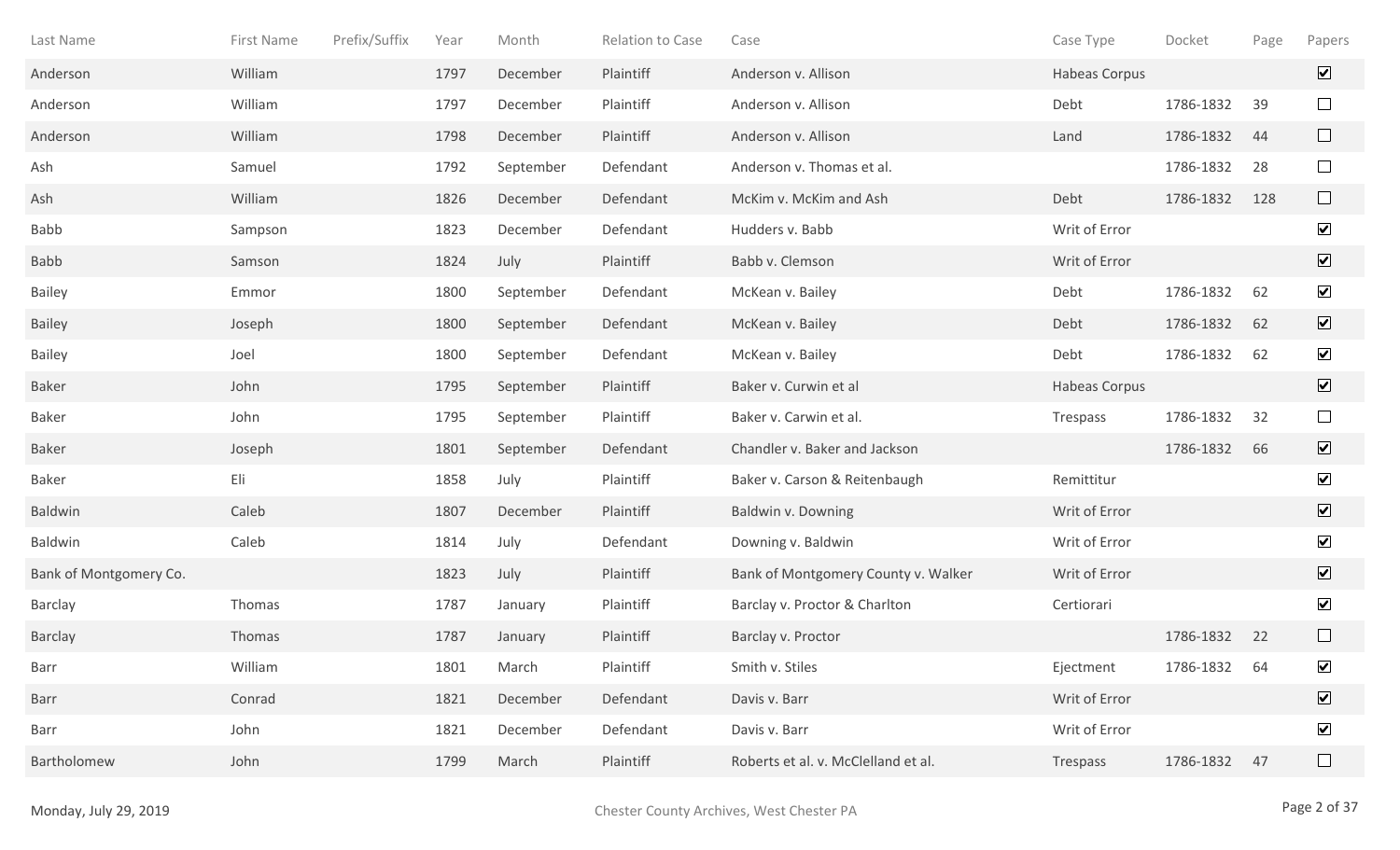| Last Name      | First Name | Prefix/Suffix | Year | Month     | Relation to Case | Case                                     | Case Type     | Docket       | Page | Papers                       |
|----------------|------------|---------------|------|-----------|------------------|------------------------------------------|---------------|--------------|------|------------------------------|
| Bartholomew    | Joseph     |               | 1825 | March     | Plaintiff        | Malin et al. v. Bull                     | Writ of Error |              |      | $\blacktriangledown$         |
| Bartholomew    | Joseph     |               | 1826 | December  | Plaintiff        | Pearce v. Phillips                       | Writ of Error |              |      | $\overline{\mathbf{v}}$      |
| Bateman        | Abraham    |               | 1800 | September | Defendant        | Boyer v. Bateman                         | Trespass      | 1786-1832    | 61   | $\blacktriangledown$         |
| <b>Batten</b>  | Marshall   |               | 1795 | April     | Plaintiff        | Batten v. Powell                         | Habeas Corpus |              |      | $\overline{\mathbf{v}}$      |
| Beaty          | Susanna    |               | 1803 | September | Defendant        | Smith v. Stiles                          | Ejectment     | 1786-1832    | 81   | $\blacktriangledown$         |
| Beaty          | Abraham    |               | 1804 | March     | Plaintiff        | Saunders v. Smith                        | Ejectment     | 1786-1832    | 97   | $\overline{\mathbf{v}}$      |
| Beaumont       | George     |               | 1822 | December  | Plaintiff        | Beaumont v. Wood                         | Writ of Error |              |      | $\blacktriangledown$         |
| Beaver         | Devault    |               | 1832 | September | Defendant        | Taylor v. Siter and Beaver               |               | 1786-1832    | 141  | $\Box$                       |
| <b>Biggers</b> | Charles    |               | 1829 | March     | Defendant        | Parker v. Matthews et al.                | Writ of Error |              |      | $\blacktriangledown$         |
| <b>Bitters</b> | Charles    |               | 1803 | December  | Plaintiff        | Bitters and Peters v. Turner and Rickart | Debt          | 1786-1832    | 91   | $\overline{\mathbf{v}}$      |
| <b>Bitters</b> | Charles    |               | 1803 | December  | Plaintiff        | Bitters and Peters v. Turner and Rickart | Debt          | 1786-1832    | 92   | $\blacktriangledown$         |
| <b>Blair</b>   | William    |               | 1796 | September | Plaintiff        | Corey v. Edmiston                        | Debt          | 1786-1832    | 35   | $\blacktriangledown$         |
| Blair          | William    |               | 1799 | September | Plaintiff        | Matlack v. Edminston                     | Certiorari    |              |      | $\blacktriangledown$         |
| <b>Blair</b>   | William    |               | 1799 | September | Plaintiff        | Matlack v. Edmiston                      | Debt          | 1786-1832    | 51   | $\Box$                       |
| Blair          | William    |               | 1799 | September | Plaintiff        | Matlack v. Edmiston                      | Debt          | 1786-1832    | 52   | $\Box$                       |
| <b>Blair</b>   | William    |               | 1799 | September | Plaintiff        | Matlack v. Edmiston                      | Debt          | 1786-1832    | 52   | $\Box$                       |
| <b>Bolin</b>   | Bohl       |               | 1804 | September | Plaintiff        | Bolin v. Moore                           |               | 1786-1832    | 99   | $\blacktriangledown$         |
| <b>Bolin</b>   | John       |               | 1804 | September | Plaintiff        | Bolin v. Moore                           |               | 1786-1832    | 100  | $\overline{\mathbf{v}}$      |
| <b>Bolin</b>   | Bohl       |               | 1804 | September | Plaintiff        | Bolin v. Moore                           |               | 1786-1832    | 100  | $\blacktriangledown$         |
| <b>Bolin</b>   | John       |               | 1804 | September | Plaintiff        | Bolin v. Moore                           |               | 1786-1832 99 |      | $\boxed{\blacktriangledown}$ |
| <b>Bones</b>   | James      |               | 1803 | September | Defendant        | Jacobs v. Bones et al.                   | Libel         | 1786-1832    | 77   | $\blacktriangledown$         |
| Bowen          | Stephen    |               | 1803 | December  | Plaintiff        | Bowen v. Jacobs                          |               | 1786-1832    | 90   | $\boxed{\blacktriangledown}$ |
| <b>Bowers</b>  | John       |               | 1799 | September | Defendant        | Smith v. Bowers                          | Debt          | 1786-1832    | 56   | $\Box$                       |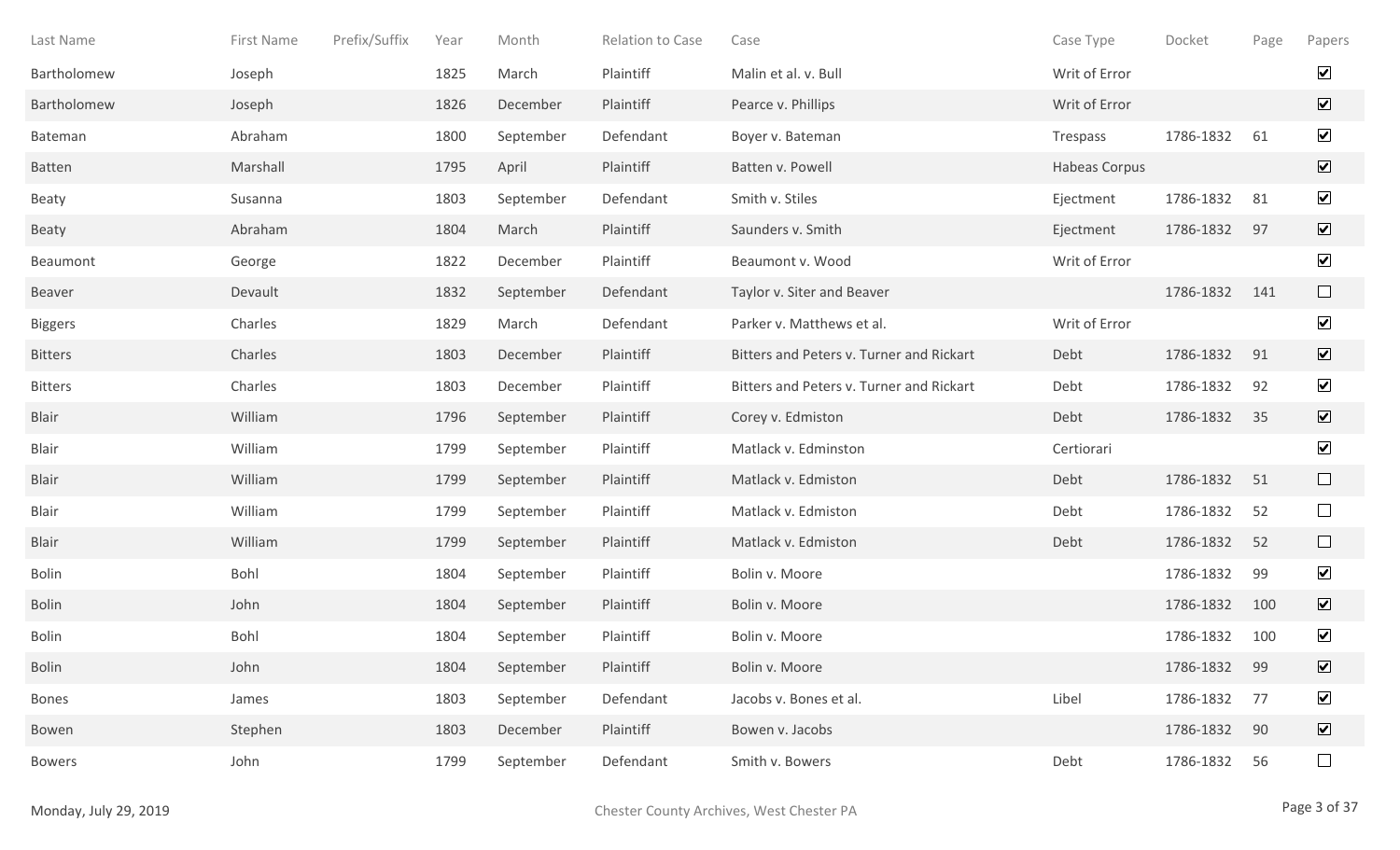| Last Name       | First Name | Prefix/Suffix | Year | Month     | Relation to Case | Case                          | Case Type     | Docket    | Page | Papers                       |
|-----------------|------------|---------------|------|-----------|------------------|-------------------------------|---------------|-----------|------|------------------------------|
| <b>Bowers</b>   | John       |               | 1799 | September | Defendant        | Smith v. Bowers               | Habeas Corpus |           |      | $\overline{\mathbf{v}}$      |
| Boyd            | John       |               | 1799 | September | Defendant        | Denn v. Fenn                  | Certiorari    |           |      | $\blacktriangledown$         |
| Boyd            | John       |               | 1799 | September | Defendant        | Denn v. Boyd                  |               | 1786-1832 | 50   | $\overline{\mathbf{v}}$      |
| Boyd            | John       |               | 1802 | December  | Plaintiff        | Den v. Fen                    | Ejectment     | 1786-1832 | 73   | $\blacktriangledown$         |
| Boyd            | James      |               | 1813 | December  | Defendant        | Duer v. Boyd et al.           | Writ of Error |           |      | $\overline{\mathbf{v}}$      |
| Boyd            | Mary       |               | 1813 | December  | Defendant        | Duer v. Boyd et al.           | Writ of Error |           |      | $\blacktriangledown$         |
| Boyd            | Isabella   |               | 1813 | December  | Defendant        | Duer v. Boyd et al.           | Writ of Error |           |      | $\blacktriangledown$         |
| Boyd            | James      |               | 1826 | December  | Defendant        | Gemmill v. Hodgson            |               | 1786-1832 | 125  | $\Box$                       |
| Boyer           | Philip     |               | 1800 | September | Plaintiff        | Boyer v. Bateman              | Trespass      | 1786-1832 | 61   | $\overline{\mathbf{v}}$      |
| <b>Brattin</b>  | Susannah   |               | 1795 | April     | Plaintiff        | Brattin v. Powell             |               | 1786-1832 | 31   | $\Box$                       |
| <b>Brattin</b>  | Marshall   |               | 1795 | April     | Plaintiff        | Brattin v. Powell             |               | 1786-1832 | 31   | $\Box$                       |
| <b>Brinton</b>  | Joseph     |               | 1803 | September | Plaintiff        | Brinton v. Jones and Peirce   |               | 1786-1832 | 78   | $\Box$                       |
| <b>Brinton</b>  | Thomas     |               | 1824 | December  | Defendant        | Dilworth v. Brinton           | Writ of Error |           |      | $\overline{\mathbf{v}}$      |
| <b>Brooke</b>   | Samuel     |               | 1831 | July      | Plaintiff        | Brooke & Jones v. Orum        | Writ of Error |           |      | $\blacktriangledown$         |
| Brown           | Isaiah     |               | 1799 | September | Plaintiff        | Fenn v. Denn (1)              | Certiorari    |           |      | $\blacktriangledown$         |
| Brown           | Isaiah     |               | 1799 | September | Plaintiff        | Churchman et al. v. Churchman |               | 1786-1832 | 54   | $\Box$                       |
| Brown           | Henry      |               | 1800 | September | Plaintiff        | Brown v. Yocum et al.         |               | 1786-1832 | 64   | $\overline{\mathbf{v}}$      |
| Brown           | William    |               | 1800 | September | Defendant        | Brown v. Yocum et al.         |               | 1786-1832 | 64   | $\blacktriangledown$         |
| Brown           | William    |               | 1826 | December  | Plaintiff        | Brown v. Kirk                 |               | 1786-1832 | 127  | $\Box$                       |
| <b>Brumback</b> | Henry      |               | 1792 | September | Defendant        | Anderson v. Thomas et al.     |               | 1786-1832 | 28   |                              |
| <b>Brumer</b>   | Isaac      |               |      |           | Plaintiff        | Brumer v. Tidwiler            |               |           |      | $\boxed{\blacktriangledown}$ |
| <b>Brumer</b>   | Isaac      |               | 1804 | September | Plaintiff        | Brumer v. Tidwiler            | Debt          | 1786-1832 | 103  | $\boxed{\blacktriangledown}$ |
| Buchanan        | John       |               | 1788 | September | Plaintiff        | Buchanan v. Stockman          |               | 1786-1832 | 24   | $\Box$                       |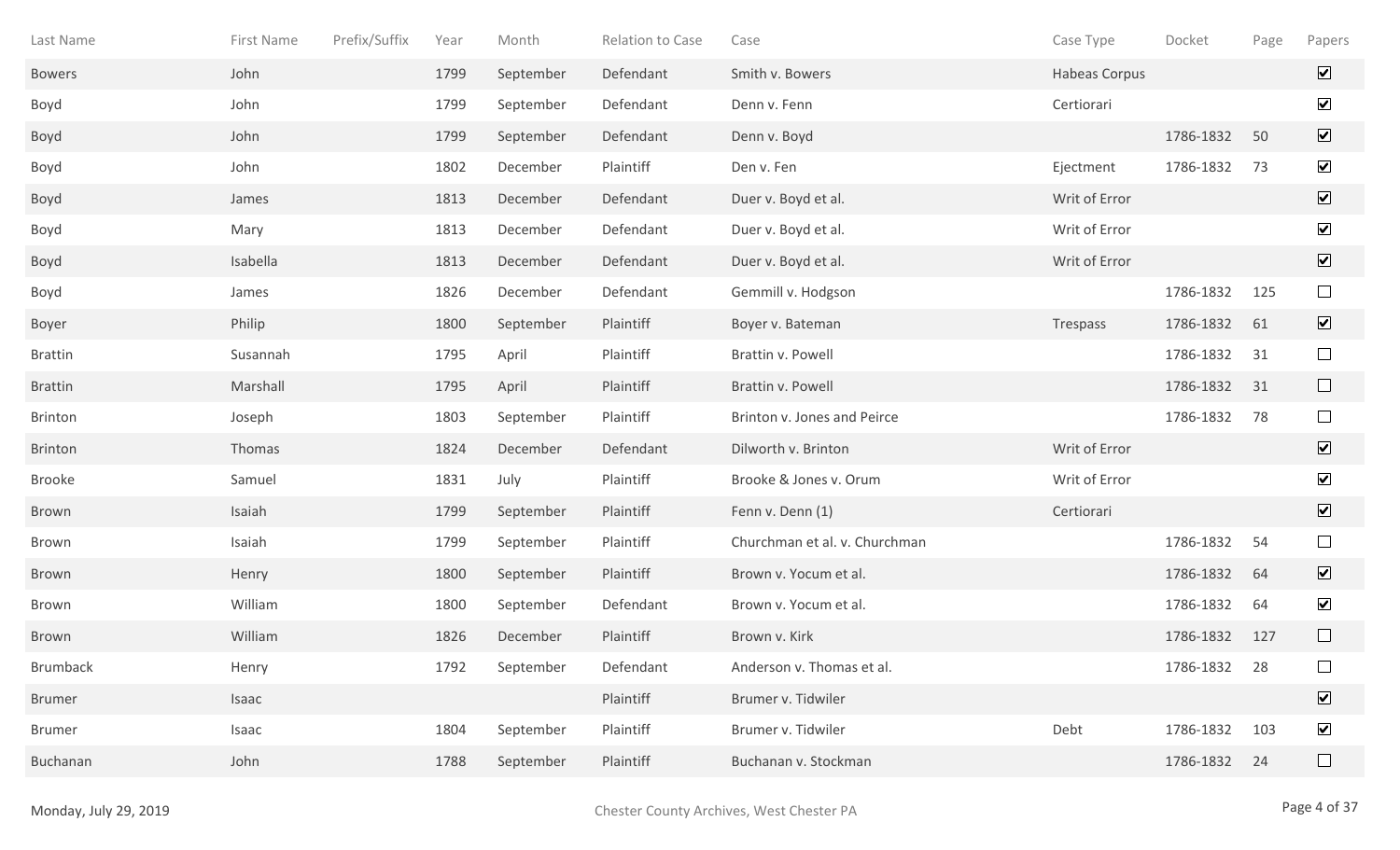| Last Name      | First Name | Prefix/Suffix | Year | Month     | Relation to Case | Case                          | Case Type     | Docket    | Page | Papers                       |
|----------------|------------|---------------|------|-----------|------------------|-------------------------------|---------------|-----------|------|------------------------------|
| Buchanan       | John       |               | 1788 | September | Plaintiff        | Buchanan v. Stockman          | Habeas Corpus |           |      | $\blacktriangledown$         |
| Buchanan       | George     | Sr.           | 1788 | September | Plaintiff        | Buchanan v. Stockman          |               | 1786-1832 | 24   | $\Box$                       |
| Buchanan       | George     | Jr.           | 1788 | September | Plaintiff        | Buchanan v. Stockman          |               | 1786-1832 | 24   | $\Box$                       |
| Bull           | Thomas     |               | 1822 | December  | Plaintiff        | Bull v. Allen                 | Writ of Error |           |      | $\overline{\mathbf{v}}$      |
| Bull           | Thomas     |               | 1825 | March     | Defendant        | Malin et al. v. Bull          | Writ of Error |           |      | $\blacktriangledown$         |
| <b>Bunting</b> | John       |               | 1798 | September | Plaintiff        | Bunting v. Lyle               |               | 1786-1832 | 41   | $\Box$                       |
| <b>Butler</b>  | Noble      |               |      |           |                  | Butler v. Butler              | Trespass      |           |      | $\blacktriangledown$         |
| <b>Butler</b>  | Isaac      |               | 1792 | April     | Defendant        | Hoopes vs. Hannum and Butler  | Replevin      | 1786-1832 | 27   | $\Box$                       |
| <b>Butler</b>  | Benjamin   |               | 1800 | March     | Plaintiff        | Butler v. Butler              | Trespass      | 1786-1832 | 61   | $\blacktriangledown$         |
| <b>Butler</b>  | Joshua     |               | 1800 | March     | Defendant        | Butler v. Butler              | Trespass      | 1786-1832 | 61   | $\overline{\mathbf{v}}$      |
| <b>Butler</b>  | William    |               | 1800 | March     | Plaintiff        | Butler v. Butler              | Trespass      | 1786-1832 | 61   | $\blacktriangledown$         |
| <b>Butler</b>  | Ann        |               | 1803 | September | Plaintiff        | Den v. Fen (1)                | Ejectment     | 1786-1832 | 84   | $\blacktriangledown$         |
| <b>Byers</b>   | Ann        |               | 1818 | December  | Defendant        | Spackman v. Byers             | Writ of Error |           |      | $\blacktriangledown$         |
| Campbell       | Ephraim    |               | 1796 | September | Plaintiff        | Campbell v. Ewart             | Certiorari    |           |      | $\overline{\mathbf{v}}$      |
| Campbell       | Ephraim    |               | 1796 | September | Plaintiff        | Campbell v. Ewart             |               | 1786-1832 | 34   | $\Box$                       |
| Campbell       | Mary       |               | 1798 | September | Plaintiff        | Harris v. Smith               | Habeas Corpus |           |      | $\sqrt{}$                    |
| Campbell       | Mary       |               | 1798 | September |                  | Harris v. Smith               | Debt          | 1786-1832 | 42   | $\Box$                       |
| Carleton       | Samuel     |               | 1799 | December  | Plaintiff        | Cloud et al. v. Reese         | Habeas Corpus |           |      | $\overline{\mathbf{v}}$      |
| Carleton       | Samuel     |               | 1799 | December  | Plaintiff        | Cloud and Carleton v. Reese   |               | 1786-1832 | 57   | $\Box$                       |
| Carson         | David      |               | 1799 | September | Defendant        | Fenn v. Denn (2)              | Certiorari    |           |      | $\boxed{\blacktriangledown}$ |
| Carson         | David      |               | 1799 | September | Defendant        | Fenn v. Evans et al.          |               | 1786-1832 | 54   | $\Box$                       |
| Carson         | David      |               | 1799 | September | Defendant        | Fenn v. Evans et al.          |               | 1786-1832 | 55   | $\Box$                       |
| Carson         | Marple     |               | 1858 | July      | Defendant        | Baker v. Carson & Reitenbaugh | Remittitur    |           |      | $\blacktriangledown$         |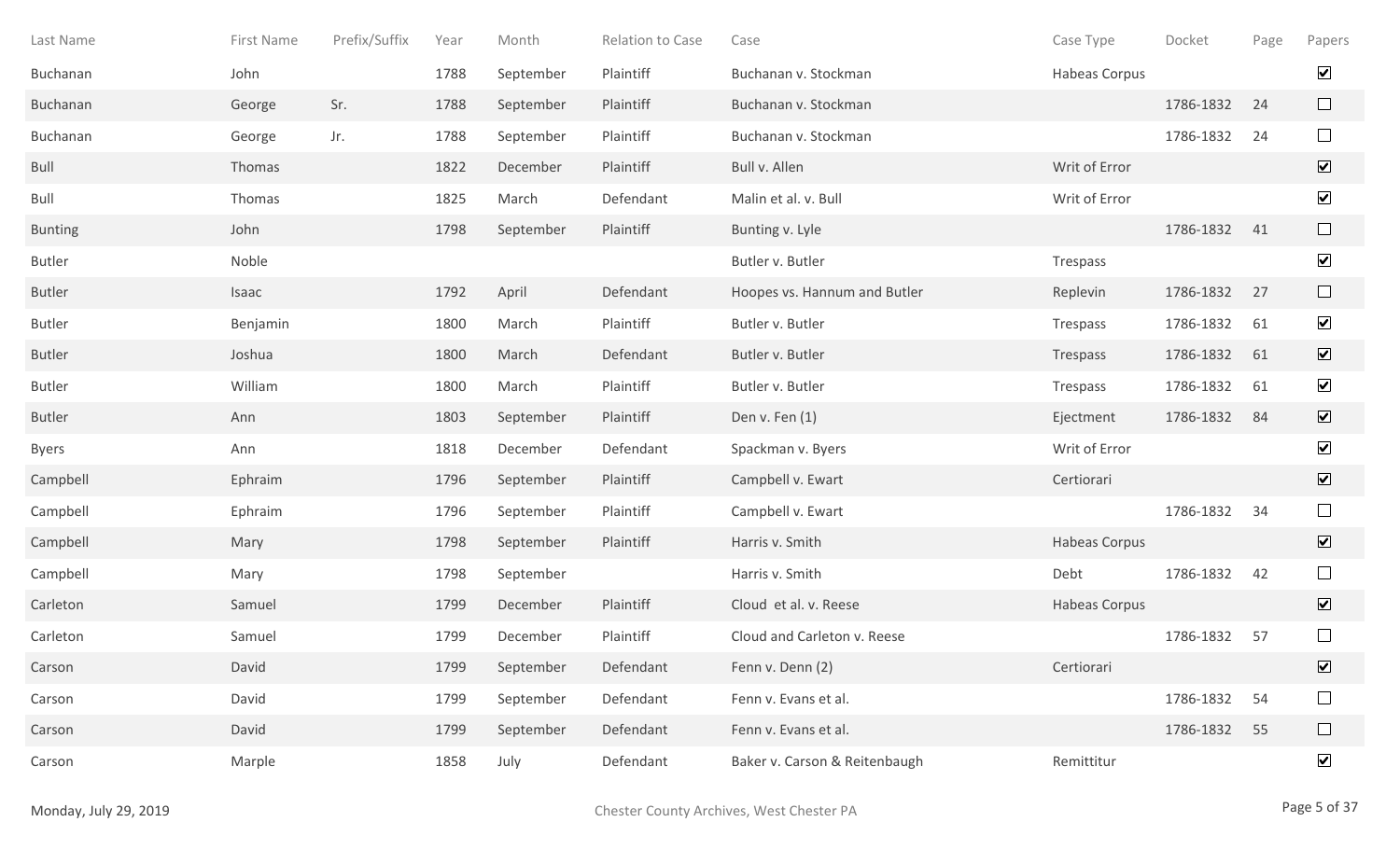| Last Name                | First Name | Prefix/Suffix | Year | Month     | Relation to Case | Case                                            | Case Type  | Docket    | Page | Papers                       |
|--------------------------|------------|---------------|------|-----------|------------------|-------------------------------------------------|------------|-----------|------|------------------------------|
| Carson                   | John       |               | 1867 | January   |                  | Estate of John M. Jorndan                       |            |           |      | $\overline{\mathbf{v}}$      |
| Carwin                   | John       |               | 1795 | September | Defendant        | Baker v. Carwin et al.                          | Trespass   | 1786-1832 | 32   | $\Box$                       |
| Chalfant                 | David      |               |      |           | Plaintiff        | Chalfant v. Johnson                             |            |           |      | $\boxed{\mathbf{v}}$         |
| Chalfant                 | David      |               | 1799 | March     | Plaintiff        | Chalfant v. Johnson                             | Debt       | 1786-1832 | 48   | $\blacktriangledown$         |
| Chanceller               | William    |               |      |           | Plaintiff        | Chanceller v. Livergood                         |            |           |      | $\boxed{\mathbf{v}}$         |
| Chanceller               | William    |               |      |           | Plaintiff        | Chanceller v. Livergood                         |            |           |      | $\blacktriangledown$         |
| Chanceller               | William    |               | 1804 | September | Plaintiff        | Chanceller v. Livergood                         |            | 1786-1832 | 103  | $\boxed{\mathbf{v}}$         |
| Chandler                 | Jacob      |               | 1787 | January   | Plaintiff        | Spear v. Hannum and Harlan                      |            | 1786-1832 | 23   | $\Box$                       |
| Chandler                 | George     |               | 1801 | September | Plaintiff        | Chandler v. Baker and Jackson                   |            | 1786-1832 | 66   | $\overline{\mathbf{v}}$      |
| Chandler                 | Benjamin   |               | 1806 | March     | Plaintiff        | Chandler v. Tagert                              |            | 1786-1832 | 120  | $\blacktriangledown$         |
| Charlton                 | Robert     |               | 1787 | January   | Defendant        | Barclay v. Proctor                              |            | 1786-1832 | 22   | $\Box$                       |
| Chester Valley Rail Road |            |               | 1852 | March     | Plaintiff        | In the Matter of the Appeal of Joshua Jones     | Certiorari |           |      | $\overline{\mathbf{v}}$      |
| Chester Valley Rail Road |            |               | 1852 | March     | Plaintiff        | In the Matter of the Appeal of Adam Reitenbaugh | Certiorari |           |      | $\overline{\mathbf{v}}$      |
| Chester Valley Rail Road |            |               | 1852 | March     | Plaintiff        | In the Matter of the Appeal of Archimedes Robb  | Certiorari |           |      | $\blacktriangledown$         |
| Chester Valley Rail Road |            |               | 1852 | March     | Plaintiff        | In the Matter of the Appeal of Joseph Jacobs    | Certiorari |           |      | $\blacktriangledown$         |
| Cheyney                  | William    |               | 1803 | September | Defendant        | Jacobs v. Bones et al.                          | Libel      | 1786-1832 | 77   | $\blacktriangledown$         |
| Chrisman                 | John       |               | 1855 | March     | Defendant        | Wheatly v. Chrisman                             | Remittitur |           |      | $\boxed{\mathbf{v}}$         |
| Churchman                | Dinah      |               | 1799 | September | Plaintiff        | Fenn v. Denn (1)                                | Certiorari |           |      | $\blacktriangledown$         |
| Churchman                | William    |               | 1799 | September | Plaintiff        | Churchman et al. v. Churchman                   |            | 1786-1832 | 54   |                              |
| Churchman                | Deborah    |               | 1799 | September | Plaintiff        | Fenn v. Denn (1)                                | Certiorari |           |      | $\blacktriangledown$         |
| Churchman                | Deborah    |               | 1799 | September | Plaintiff        | Churchman et al. v. Churchman                   |            | 1786-1832 | 54   | $\Box$                       |
| Churchman                | William    |               | 1799 | September | Plaintiff        | Fenn v. Denn (1)                                | Certiorari |           |      | $\blacktriangledown$         |
| Churchman                | John       |               | 1799 | September | Defendant        | Fenn v. Denn (1)                                | Certiorari |           |      | $\boxed{\blacktriangledown}$ |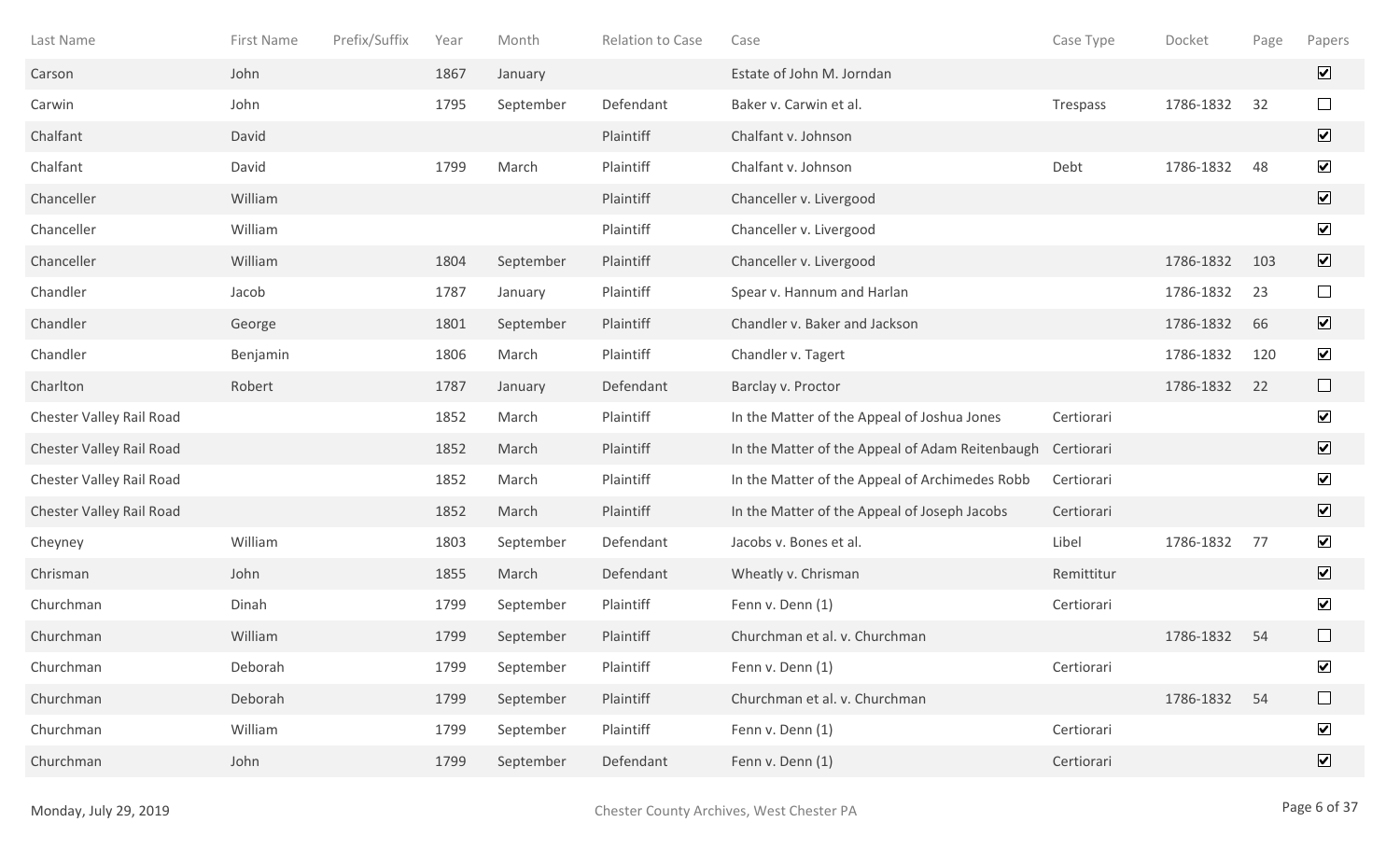| Last Name           | First Name | Prefix/Suffix | Year | Month     | <b>Relation to Case</b> | Case                                     | Case Type     | Docket    | Page | Papers                       |
|---------------------|------------|---------------|------|-----------|-------------------------|------------------------------------------|---------------|-----------|------|------------------------------|
| Churchman           | John       |               | 1799 | September | Defendant               | Churchman et al. v. Churchman            |               | 1786-1832 | 54   | $\Box$                       |
| Churchman           | Dinah      |               | 1799 | September | Plaintiff               | Churchman et al. v. Churchman            |               | 1786-1832 | 54   | $\Box$                       |
| Clay                | Slaytor    |               | 1806 | September | Defendant               | Williams v. Clay and Jacobs              |               | 1786-1832 | 122  | $\blacktriangledown$         |
| Clemson             | Elizabeth  |               | 1824 | July      | Defendant               | Babb v. Clemson                          | Writ of Error |           |      | $\overline{\mathbf{v}}$      |
| Cloud               | James      |               | 1799 | December  | Plaintiff               | Cloud and Carleton v. Reese              |               | 1786-1832 | 57   | $\Box$                       |
| Cloud               | James      |               | 1799 | December  | Plaintiff               | Cloud et al. v. Reese                    | Habeas Corpus |           |      | $\overline{\mathbf{v}}$      |
| Cloud               | James      |               | 1799 | December  | Plaintiff               | Cloud and Harlen v. Reese                |               | 1786-1832 | 57   | $\Box$                       |
| Cloud               | Mordecai   |               | 1804 | March     | Plaintiff               | Cloud v. Allen                           |               | 1786-1832 | 98   | $\overline{\mathbf{v}}$      |
| Cloud               | Ann        |               | 1804 | March     | Plaintiff               | Cloud v. Allen                           |               | 1786-1832 | 98   | $\blacktriangledown$         |
| Cloyd               | David      |               | 1783 | September | Plaintiff               | Cloyd v. Thomas                          | Certiorari    |           |      | $\overline{\mathbf{v}}$      |
| Cloyd               | David      |               | 1784 | April     | Plaintiff               | Cloyd v. Thomas                          | Habeas Corpus |           |      | $\blacktriangledown$         |
| Cloyd               | John       |               | 1802 | December  |                         | Cloyd v. Cloyd                           |               | 1786-1832 | 73   | $\overline{\mathbf{v}}$      |
| Cloyd               | David      |               | 1802 | December  | Defendant               | Cloyd v. Cloyd                           |               | 1786-1832 | 73   | $\blacktriangledown$         |
| Cloyd               | James      |               | 1803 | December  | Plaintiff               | Cloyd v. Cloyd                           |               | 1786-1832 | 73   | $\overline{\mathbf{v}}$      |
| Coates              | Moses      |               | 1830 | March     | Plaintiff               | Coates v. Roberts                        | Writ of Error |           |      | $\blacktriangledown$         |
| Comeyys             | Cornelius  |               | 1802 | September | Plaintiff               | Cummings and McCormick v. Ramsey         | Trespass      | 1786-1832 | 69   | $\overline{\mathbf{v}}$      |
| Commonwealth of Pa. |            |               | 1795 | January   | Plaintiff               | Commonwealth of PA v. Pennell & Fairlamb | Certiorari    |           |      | $\blacktriangledown$         |
| Cook                | Ezekiel    |               | 1820 | July      | Defendant               | Stott & McKim v. Cook & Montgomery       | Writ of Error |           |      | $\overline{\mathbf{v}}$      |
| Cope                | Samuel     | Jr.           | 1804 | December  | Plaintiff               | Cope v. Parke                            |               | 1786-1832 | 109  | $\blacktriangledown$         |
| Cope                | Jonathan   |               | 1804 | September | Plaintiff               | Cope v. Parke                            |               | 1786-1832 | 104  | $\boxed{\blacktriangledown}$ |
| Corey               | Robert     |               | 1796 | September | Plaintiff               | Corey v. Edmiston                        | Debt          | 1786-1832 | 35   | $\blacktriangledown$         |
| Correy              | Robert     |               | 1796 | September | Plaintiff               | Correy v. Edminston                      | Certiorari    |           |      | $\boxed{\blacktriangledown}$ |
| Cowan               | William    |               | 1801 | March     | Plaintiff               | Smith v. Stiles                          | Ejectment     | 1786-1832 | 64   | $\blacktriangledown$         |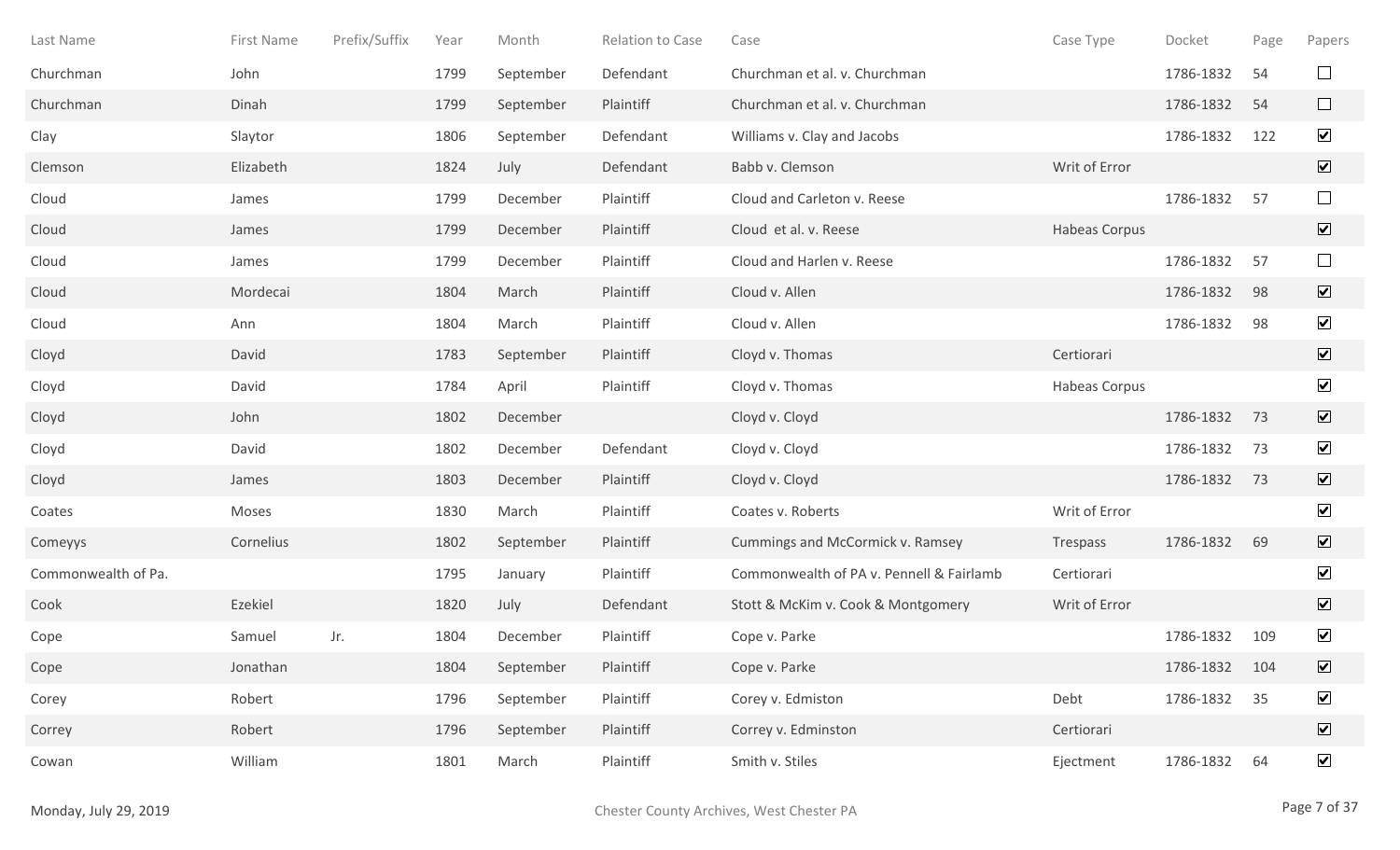| Last Name  | First Name | Prefix/Suffix | Year | Month     | Relation to Case | Case                                | Case Type            | Docket    | Page | Papers                       |
|------------|------------|---------------|------|-----------|------------------|-------------------------------------|----------------------|-----------|------|------------------------------|
| Craig      | James      |               | 1799 | December  | Plaintiff        | Craig v. Cunningham                 | Certiorari           |           |      | $\overline{\mathbf{v}}$      |
| Craig      | James      |               | 1799 | December  | Plaintiff        | Craig v. Cunningham                 | Trespass             | 1786-1832 | 60   | $\Box$                       |
| Cummings   | James      |               | 1793 | April     | Plaintiff        | Cummings v. Custard et al.          | Certiorari           |           |      | $\boxed{\blacktriangledown}$ |
| Cummings   | James      |               | 1793 | April     | Plaintiff        | Cummings v. Custard and Ruth        |                      | 1786-1832 | 29   | $\Box$                       |
| Cummings   | John       |               | 1802 | September | Plaintiff        | Cummings and McCormick v. Ramsey    | Trespass             | 1786-1832 | 69   | $\overline{\mathbf{v}}$      |
| Cummings   | James      |               | 1802 | September | Plaintiff        | Cummings and McCormick v. Ramsey    | Trespass             | 1786-1832 | 69   | $\blacktriangledown$         |
| Cummins    | James      | Jr.           | 1792 | September | Plaintiff        | Cummins v. Thomas et al.            |                      | 1786-1832 | 28   | $\Box$                       |
| Cunningham | Samuel     |               | 1799 | December  | Defendant        | Craig v. Cunningham                 | Trespass             | 1786-1832 | 60   | $\Box$                       |
| Cunningham | Samuel     | Esq.          | 1799 | December  | Defendant        | Craig v. Cunningham                 | Certiorari           |           |      | $\overline{\mathbf{v}}$      |
| Custard    | Benjamin   |               | 1792 | September | Defendant        | Anderson v. Thomas et al.           |                      | 1786-1832 | 28   | $\Box$                       |
| Custard    | Benjamin   |               | 1793 | April     | Defendant        | Cummings v. Custard et al.          | Certiorari           |           |      | $\boxed{\blacktriangledown}$ |
| Custard    | Benjamin   |               | 1793 | April     | Defendant        | Cummings v. Custard and Ruth        |                      | 1786-1832 | 29   | $\Box$                       |
| Dampman    | Adam       |               | 1800 | September | Defendant        | Brown v. Yocum et al.               |                      | 1786-1832 | 64   | $\overline{\mathbf{v}}$      |
| Daniel     | Samuel     |               | 1798 | December  | Plaintiff        | Daniel v. Porter                    | <b>Habeas Corpus</b> |           |      | $\blacktriangledown$         |
| Daniel     | Samuel     |               | 1798 | December  | Plaintiff        | Daniel v. Porter                    | Trespass             | 1786-1832 | 44   | $\overline{\mathbf{v}}$      |
| Darlington | Edward     |               | 1803 | September | Defendant        | Jacobs v. Bones et al.              | Libel                | 1786-1832 | 77   | $\blacktriangledown$         |
| Davis      | James      |               |      |           |                  | Davis v. Davis                      |                      |           |      | $\overline{\mathbf{v}}$      |
| Davis      | John       | Dr.           | 1799 | September | Plaintiff        | Davis v. Jones                      | Certiorari           |           |      | $\blacktriangledown$         |
| Davis      | John       | Dr.           | 1799 | September | Plaintiff        | Davis v. Jones                      |                      | 1786-1832 | 49   | $\Box$                       |
| Davis      | John       |               | 1799 | March     | Plaintiff        | Roberts et al. v. McClelland et al. | Trespass             | 1786-1832 | 47   |                              |
| Davis      | Mathuselah |               | 1802 | December  | Plaintiff        | Davis v. Winings                    |                      | 1786-1832 | 72   | $\boxed{\mathbf{v}}$         |
| Davis      | Mary       |               | 1802 | December  | Plaintiff        | Lewis v. Maris                      | Debt                 | 1786-1832 | 69   | $\blacktriangledown$         |
| Davis      | John       | Dr.           | 1802 | September | Defendant        | Davis v. Davis                      |                      | 1786-1832 | 68   | $\boxed{\blacktriangledown}$ |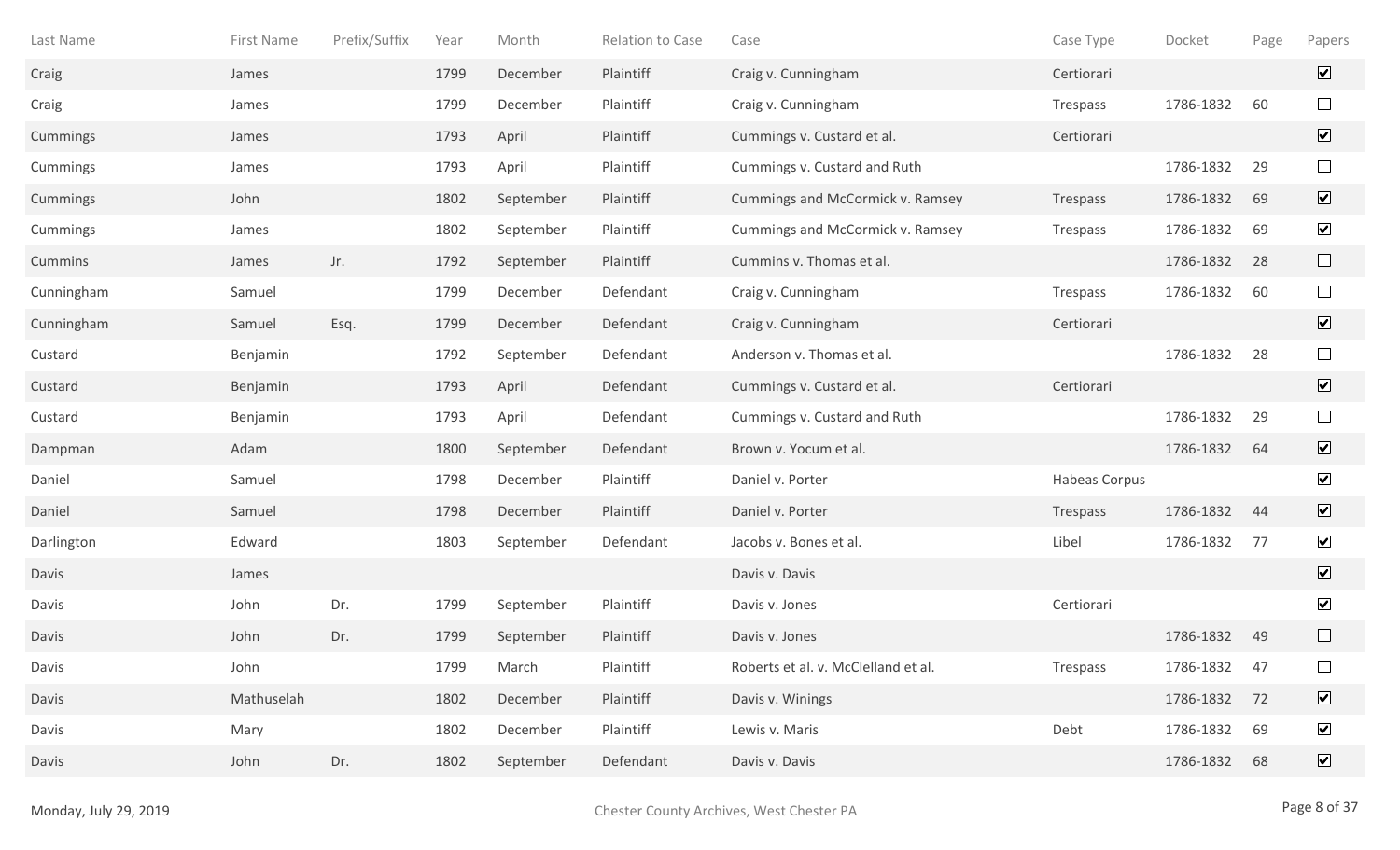| Last Name | First Name | Prefix/Suffix | Year | Month     | Relation to Case | Case                      | Case Type     | Docket    | Page | Papers                          |
|-----------|------------|---------------|------|-----------|------------------|---------------------------|---------------|-----------|------|---------------------------------|
| Davis     | Elijah     |               | 1802 | September | Plaintiff        | Davis v. Davis            |               | 1786-1832 | 68   | $\blacktriangledown$            |
| Davis     | Isaac      |               | 1803 | September | Defendant        | Den v. Fen $(1)$          | Ejectment     | 1786-1832 | 84   | $\overline{\mathbf{v}}$         |
| Davis     | Isaac      |               | 1803 | September | Defendant        | Jacobs v. Bones et al.    | Libel         | 1786-1832 | 77   | $\blacktriangledown$            |
| Davis     | John       |               | 1809 | July      | Defendant        | Havard v. Davis           | Writ of Error |           |      | $\boxed{\blacktriangledown}$    |
| Davis     | Ellis      |               | 1821 | December  | Plaintiff        | Davis v. Barr             | Writ of Error |           |      | $\blacktriangledown$            |
| Davis     | John       |               | 1825 | December  | Plaintiff        | Davis et al. v. Havard    | Writ of Error |           |      | $\overline{\blacktriangledown}$ |
| Davis     | Orum       |               | 1831 | July      | Defendant        |                           | Writ of Error |           |      | $\blacktriangledown$            |
| Davis     | Orum       |               | 1831 | July      | Defendant        |                           | Writ of Error |           |      | $\sqrt{}$                       |
| Deal      | Nicholas   |               | 1786 | September | Defendant        | Guier v. Deal             |               | 1786-1832 | 21   | $\Box$                          |
| DeFraine  | Peter      |               | 1792 | September | Defendant        | Anderson v. Thomas et al. |               | 1786-1832 | 28   | $\Box$                          |
| Dilworth  | James      |               | 1824 | December  | Plaintiff        | Dilworth v. Brinton       | Writ of Error |           |      | $\blacktriangledown$            |
| Dodson    | Robert     |               | 1831 | September | Defendant        | Commonwealth v. Dodson    |               | 1786-1832 | 135  | $\Box$                          |
| Dowling   | John       |               | 1801 | September | Plaintiff        | Dowling v. Stringfellow   | Trespass      | 1786-1832 | 67   | $\blacktriangledown$            |
| Dowling   | John       |               | 1803 | September | Defendant        | Jacobs v. Bones et al.    | Libel         | 1786-1832 | 77   | $\boxed{\mathbf{v}}$            |
| Downing   | Samuel     |               |      |           | Defendant        | Sergeant v. Downing       |               |           |      | $\blacktriangledown$            |
| Downing   | Samuel     |               | 1796 | September | Defendant        | Sergeant v. Downing       | Trespass      | 1786-1832 | 34   | $\Box$                          |
| Downing   | Richard    |               | 1803 | September | Defendant        | Den v. Fen (2)            | Ejectment     | 1786-1832 | 86   | $\blacktriangledown$            |
| Downing   | John       |               | 1803 | September | Plaintiff        | Den v. Fen (2)            | Ejectment     | 1786-1832 | 86   | $\overline{\mathbf{v}}$         |
| Downing   | Samuel     |               | 1806 | March     | Defendant        | Sergeant v. Downing       |               | 1786-1832 | 119  | $\blacktriangledown$            |
| Downing   | James      |               | 1807 | December  | Defendant        | Baldwin v. Downing        | Writ of Error |           |      | $\boxed{\blacktriangledown}$    |
| Downing   | James      |               | 1814 | July      | Plaintiff        | Downing v. Baldwin        | Writ of Error |           |      | $\blacktriangledown$            |
| Duer      | John       |               | 1813 | December  | Plaintiff        | Duer v. Boyd et al.       | Writ of Error |           |      | $\boxed{\blacktriangledown}$    |
| Dury      | John       |               | 1803 | September | Defendant        | Jacobs v. Bones et al.    | Libel         | 1786-1832 | 77   | $\blacktriangledown$            |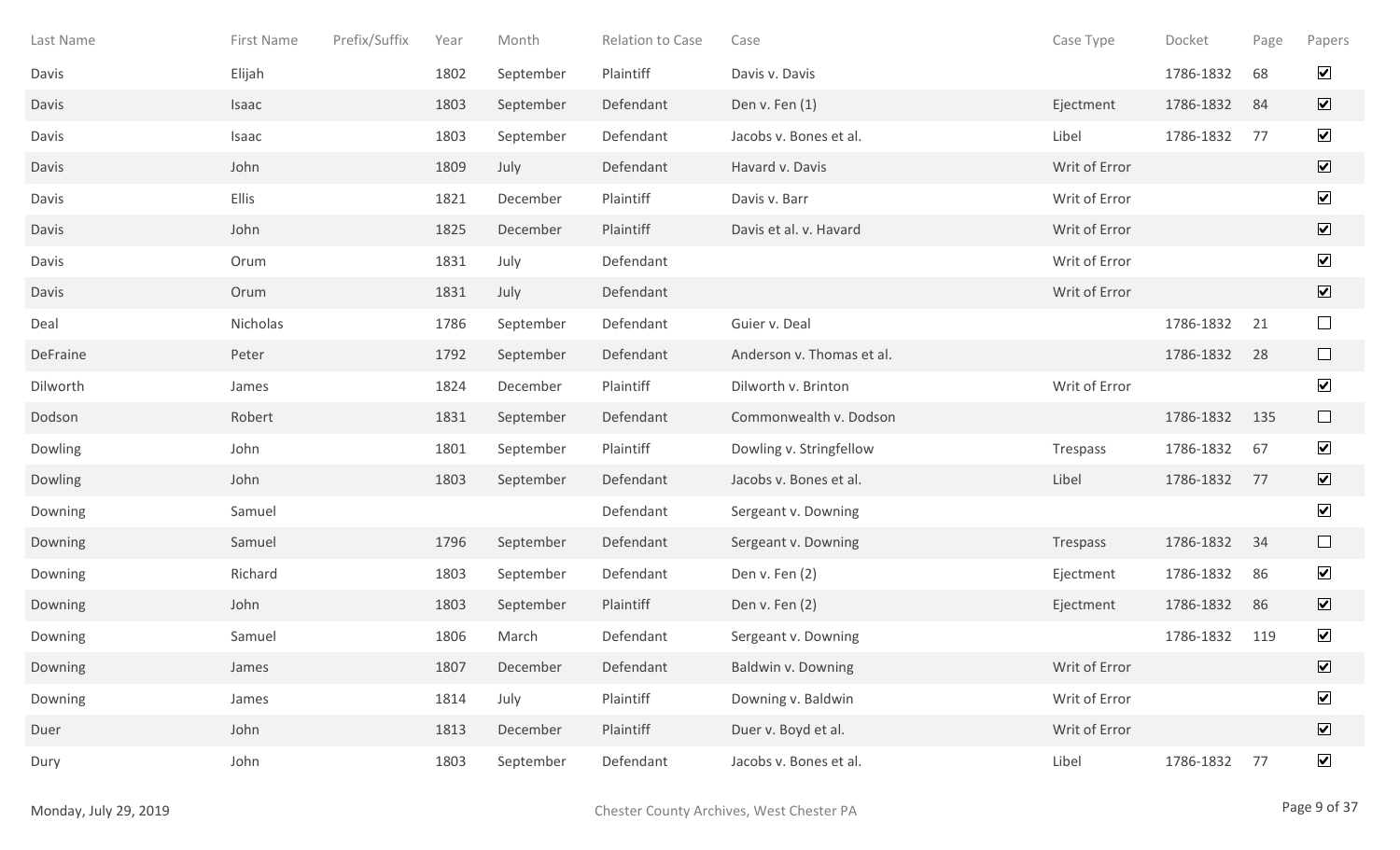| Last Name | First Name | Prefix/Suffix | Year | Month     | Relation to Case | Case                        | Case Type     | Docket    | Page | Papers                       |
|-----------|------------|---------------|------|-----------|------------------|-----------------------------|---------------|-----------|------|------------------------------|
| Edminston | Samuel     |               | 1799 | September | Defendant        | Matlack v. Edminston        | Certiorari    |           |      | $\overline{\mathbf{v}}$      |
| Edmiston  | Samuel     |               | 1796 | September | Defendant        | Corey v. Edmiston           | Debt          | 1786-1832 | 35   | $\blacktriangledown$         |
| Edmiston  | Samuel     |               | 1799 | September | Defendant        | Matlack v. Edmiston         | Debt          | 1786-1832 | 51   | $\Box$                       |
| Edmiston  | Samuel     |               | 1799 | September | Defendant        | Matlack v. Edmiston         | Debt          | 1786-1832 | 52   | $\Box$                       |
| Edmiston  | Samuel     |               | 1799 | September | Defendant        | Matlack v. Edmiston         | Debt          | 1786-1832 | 52   | $\Box$                       |
| Edwards   | John       | Esq.          | 1804 | December  | Plaintiff        | Edwards v. Pennock et al.   |               | 1786-1832 | 106  | $\blacktriangledown$         |
| Edwards   | John       |               | 1804 | December  | Defendant        | Pennock et al. v. Edwards   |               | 1786-1832 | 107  | $\overline{\mathbf{v}}$      |
| Edwards   | John       |               | 1804 | December  | Defendant        | Pennock et al. v. Edwards   |               | 1786-1832 | 108  | $\blacktriangledown$         |
| English   | David      |               | 1803 | September | Plaintiff        | Fen v. Den                  | Ejectment     | 1786-1832 | 76   | $\overline{\mathbf{v}}$      |
| English   | Ann        |               | 1803 | September | Plaintiff        | Fen v. Den                  | Ejectment     | 1786-1832 | 76   | $\blacktriangledown$         |
| Evans     | William    |               | 1799 | September | Defendant        | Fenn v. Evans et al.        |               | 1786-1832 | 55   | $\Box$                       |
| Evans     | William    |               | 1799 | September | Defendant        | Fenn v. Denn (2)            | Certiorari    |           |      | $\blacktriangledown$         |
| Evans     | William    |               | 1799 | September | Defendant        | Fenn v. Evans et al.        |               | 1786-1832 | 54   | $\Box$                       |
| Evans     | George     |               | 1802 | December  | Plaintiff        | Evans v. Potts              | Trespass      | 1786-1832 | 70   | $\blacktriangledown$         |
| Evans     | Jesse      |               | 1802 | December  | Plaintiff        | Evans v. Potts              | Trespass      | 1786-1832 | 70   | $\overline{\mathbf{v}}$      |
| Evans     | Joshua     |               | 1827 | March     | Defendant        | Starrett v. Wynn & Evans    | Writ of Error |           |      | $\blacktriangledown$         |
| Evereal   | Henry      |               | 1804 | September | Plaintiff        | Evereal v. Ramsey           |               | 1786-1832 | 102  | $\overline{\mathbf{v}}$      |
| Ewart     | Thomas     |               | 1796 | September | Defendant        | Campbell v. Ewart           |               | 1786-1832 | 34   | $\Box$                       |
| Fairlamb  | Michael    |               | 1795 | January   | Defendant        | Old v. Pinnell and Fairlamb | Res publica   | 1786-1832 | 30   | $\Box$                       |
| Fillman   | John       |               | 1792 | September | Defendant        | Anderson v. Thomas et al.   |               | 1786-1832 | 28   | $\Box$                       |
| Fillman   | Frederick  |               | 1792 | September | Defendant        | Anderson v. Thomas et al.   |               | 1786-1832 | 28   | $\Box$                       |
| Finlay    | John       |               | 1797 | September | Plaintiff        | Finlay v. Allison           |               | 1786-1832 | 38   | $\Box$                       |
| Finley    | John       | Rev.          | 1797 | September | Plaintiff        | Finley v. Allison           | Habeas Corpus |           |      | $\boxed{\blacktriangledown}$ |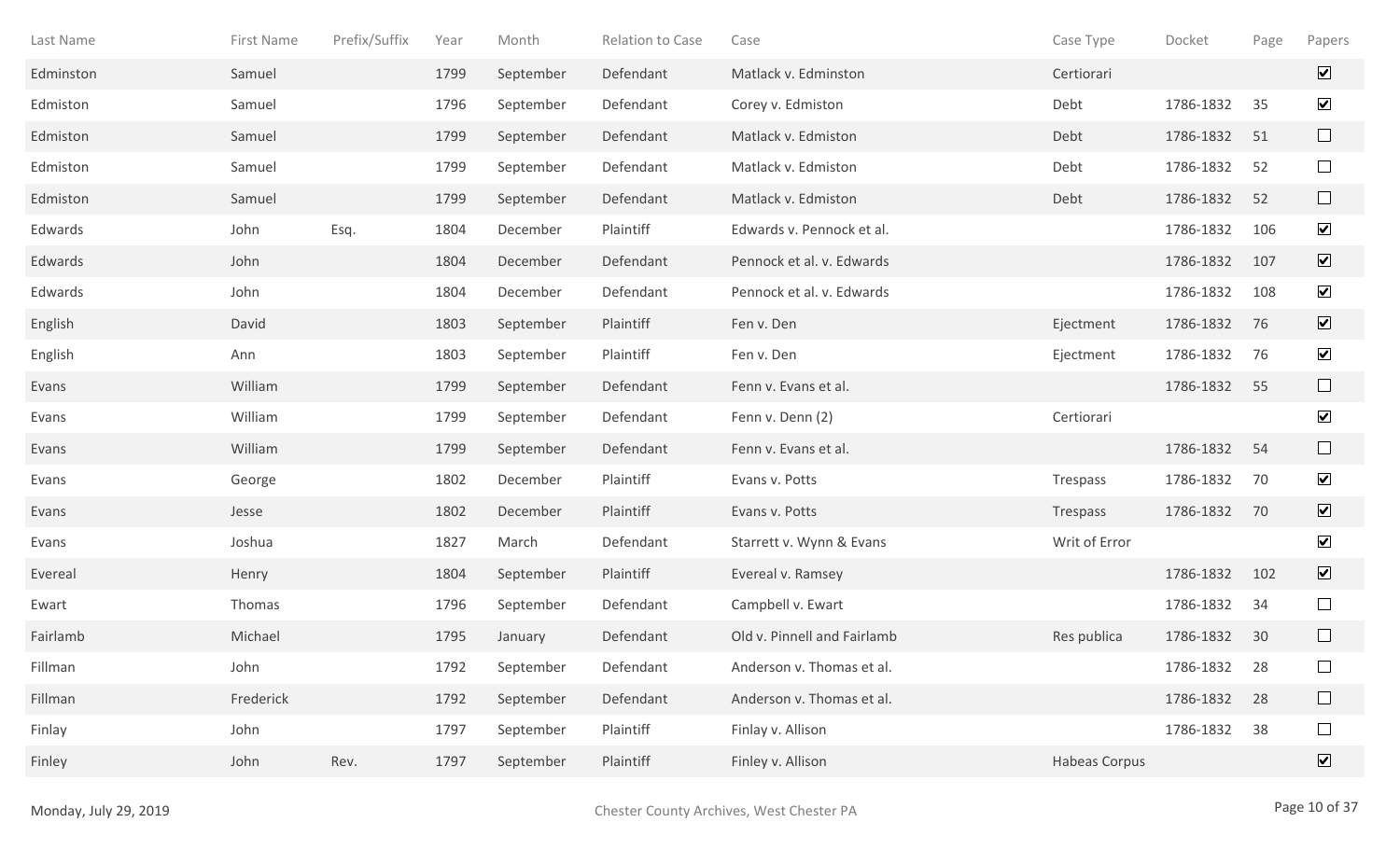| Last Name  | First Name | Prefix/Suffix | Year | Month     | Relation to Case | Case                             | Case Type     | Docket    | Page | Papers                  |
|------------|------------|---------------|------|-----------|------------------|----------------------------------|---------------|-----------|------|-------------------------|
| Finley     | John       | Rev.          | 1800 | September | Plaintiff        | Finley v. Allison                |               | 1800-1802 | 2    | $\Box$                  |
| Fisher     | Joshua     |               | 1795 | September | Defendant        | Baker v. Carwin et al.           | Trespass      | 1786-1832 | 32   | $\Box$                  |
| Fisher     | William    |               | 1799 | September | Plaintiff        | Ruston v. Kennedy                | Certiorari    |           |      | $\blacktriangledown$    |
| Fisher     | William    |               | 1799 | September | Plaintiff        | Ruston v. Kennedy                | Debt          | 1786-1832 | 55   | $\Box$                  |
| Fisher     | John       |               | 1827 | March     | Plaintiff        | Fisher et al. v. Miller          | Writ of Error |           |      | $\blacktriangledown$    |
| Fisher     | Adam       |               | 1827 | March     | Plaintiff        | Fisher et al. v. Miller          | Writ of Error |           |      | $\overline{\mathbf{v}}$ |
| Fitzimons  | George     |               | 1797 | September | Defendant        | Shenneman & Rice v. Fitzsimons   | Certiorari    |           |      | $\blacktriangledown$    |
| Fitzsimons | George     |               | 1797 | September | Defendant        | Shenneman and Rice v. Fitzsimons |               | 1786-1832 | 37   | $\Box$                  |
| Francis    | John       |               | 1803 | December  | Defendant        | Jacobs v. Francis                |               | 1786-1832 | 93   | $\blacktriangledown$    |
| Francis    | Thomas     |               | 1804 | September | Plaintiff        | Willing v. Moore                 |               | 1786-1832 | 101  | $\overline{\mathbf{v}}$ |
| Fries      | John       |               | 1799 | September | Plaintiff        | Fries v. Ramsey                  | Habeas Corpus |           |      | $\blacktriangledown$    |
| Fries      | John       |               | 1799 | September | Plaintiff        | Fries v. Ramsay                  | Debt          | 1786-1832 | 55   | $\Box$                  |
| Fulton     | Thomas     |               | 1805 | December  | Defendant        | Smith v. Saunders                | Ejectment     | 1786-1832 | 116  | $\blacktriangledown$    |
| Furey      | Joseph     |               | 1798 | December  | Defendant        | Hare v. Furey                    | Habeas Corpus |           |      | $\overline{\mathbf{v}}$ |
| Furey      | Joseph     |               | 1798 | December  | Defendant        | Hare v. Furey                    | Trespass      | 1786-1832 | 45   | $\blacktriangledown$    |
| Fury       | Franciscus |               | 1796 | December  | Defendant        | Roberts v. Kennedy and Fury      |               | 1786-1832 | 36   | $\Box$                  |
| Fury       | Franciscus |               | 1796 | December  | Defendant        | Roberts v. Fury                  | Certiorari    |           |      | $\blacktriangledown$    |
| Garrett    | Thomas     |               | 1825 | December  | Plaintiff        | Rees & Garrett v. Ruth           | Writ of Error |           |      | $\overline{\mathbf{v}}$ |
| Gause      | William    |               | 1817 | December  | Defendant        | Wiley v. Gause et al.            | Writ of Error |           |      | $\blacktriangledown$    |
| Gemmill    | Hugh       |               | 1826 | December  | Plaintiff        | Gemmill v. Hodgson               |               | 1786-1832 | 125  | $\Box$                  |
| Gemmill    | Eliza      |               | 1826 | December  | Plaintiff        | Gemmill v. Hodgson               |               | 1786-1832 | 126  | $\Box$                  |
| Gemmill    | Hugh       |               | 1826 | December  | Plaintiff        | Gemmill v. Hodgson               |               | 1786-1832 | 126  | $\Box$                  |
| Gemmill    | Eliza      |               | 1826 | December  | Plaintiff        | Gemmill v. Hodgson               |               | 1786-1832 | 125  | $\Box$                  |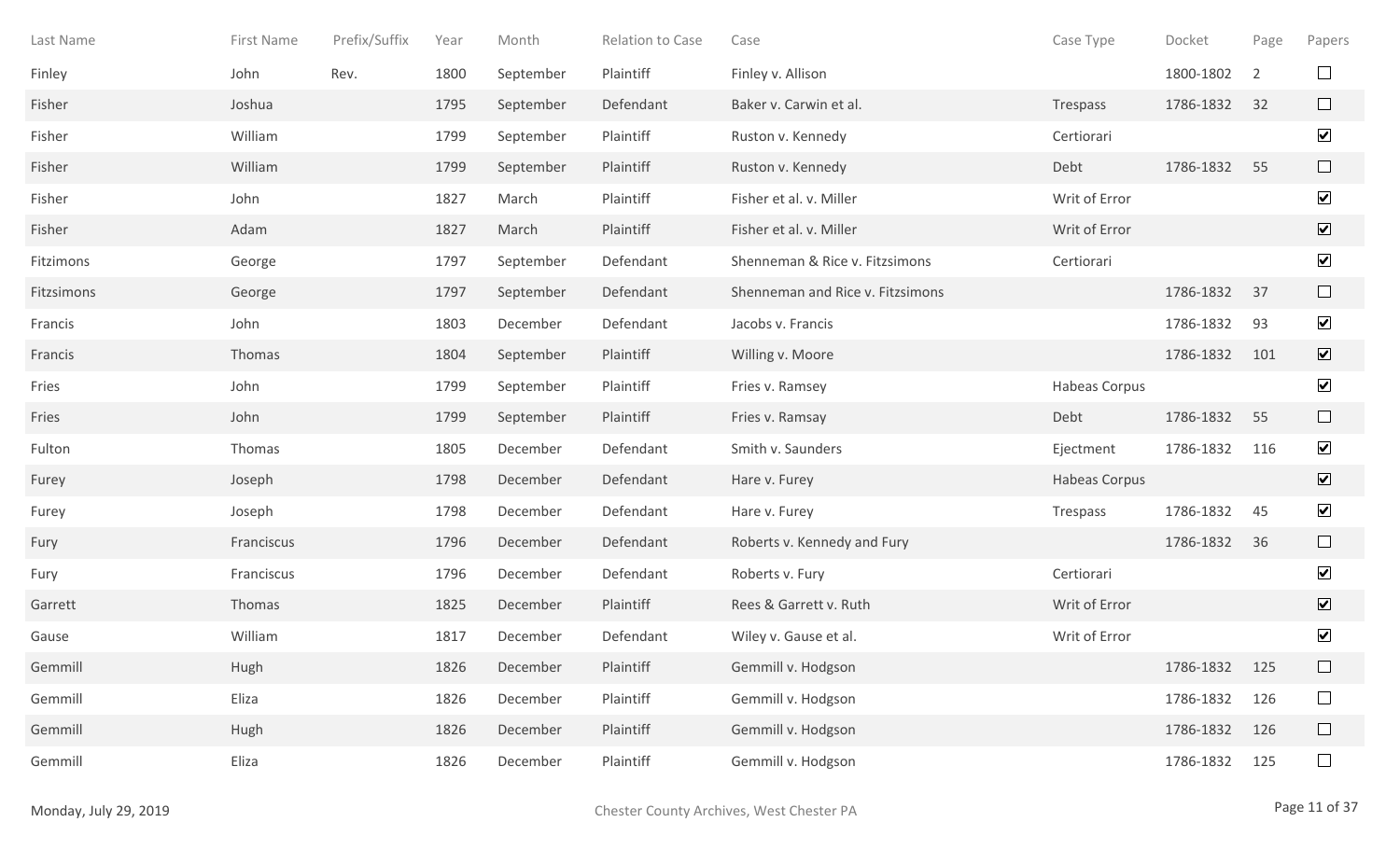| Last Name | First Name | Prefix/Suffix | Year | Month     | Relation to Case | Case                       | Case Type     | Docket    | Page | Papers                       |
|-----------|------------|---------------|------|-----------|------------------|----------------------------|---------------|-----------|------|------------------------------|
| Gheen     | Joseph     |               | 1827 | March     | Defendant        | Osborne v. Gheen           | Writ of Error |           |      | $\overline{\mathbf{v}}$      |
| Gibson    | Ann        |               | 1798 | September | Plaintiff        | Gibson v. Starrett         | Covenant      | 1786-1832 | 41   | $\Box$                       |
| Gibson    | Isaac      |               | 1798 | September | Plaintiff        | Gibson v. Starrett         | Covenant      | 1786-1832 | 41   | $\Box$                       |
| Gibson    | Isaac      | Jr.           | 1804 | March     | Defendant        | Saunders v. Smith          | Ejectment     | 1786-1832 | 97   | $\overline{\mathbf{v}}$      |
| Given     | George     |               | 1803 | September | Defendant        | Jacobs v. Bones et al.     | Libel         | 1786-1832 | 77   | $\boxed{\mathbf{v}}$         |
| Glen      | William    |               |      |           | Plaintiff        | Glen v. Ross               |               |           |      | $\blacktriangledown$         |
| Glen      | William    |               |      |           | Plaintiff        | Glen v. Ross               |               |           |      | $\boxed{\blacktriangledown}$ |
| Glen      | William    |               | 1803 | December  | Plaintiff        | Glen v. Ross               | Trespass      | 1786-1832 | 89   | $\blacktriangledown$         |
| Glen      | William    |               | 1803 | December  | Plaintiff        | Glen v. Ross               | Trespass      | 1786-1832 | 88   | $\boxed{\mathbf{v}}$         |
| Goodwin   | Francis    |               | 1799 | March     | Plaintiff        | Chalfant v. Johnson        | Debt          | 1786-1832 | 48   | $\blacktriangledown$         |
| Goodwin   | Mary       |               | 1799 | March     | Plaintiff        | Chalfant v. Johnson        | Debt          | 1786-1832 | 48   | $\overline{\mathbf{v}}$      |
| Graham    | Alexander  |               | 1803 | September | Defendant        | Jacobs v. Bones et al.     | Libel         | 1786-1832 | 77   | $\overline{\mathbf{v}}$      |
| Grant     | John       |               | 1803 | September | Defendant        | Jacobs v. Bones et al.     | Libel         | 1786-1832 | 77   | $\boxed{\mathbf{v}}$         |
| Green     | Joseph     |               | 1820 | December  | Defendant        | Jacobs v. Green            | Writ of Error |           |      | $\blacktriangledown$         |
| Groome    | John       |               | 1803 | September | Plaintiff        | Fen v. Den                 | Ejectment     | 1786-1832 | 83   | $\Box$                       |
| Groome    | Elizabeth  |               | 1803 | September | Plaintiff        | Fen v. Den                 | Ejectment     | 1786-1832 | 83   | $\Box$                       |
| Guier     | Adam       |               | 1786 | September | Plaintiff        | Guier v. Deal              |               | 1786-1832 | 21   | ⊔                            |
| Gunkle    | Michael    |               | 1825 | March     | Plaintiff        | Malin et al. v. Bull       | Writ of Error |           |      | $\blacktriangledown$         |
| Halb      | Peter      |               | 1803 | September | Defendant        | Jacobs v. Bones et al.     | Libel         | 1786-1832 | 77   | $\boxed{\blacktriangledown}$ |
| Hamilton  | Margaret   |               | 1813 | December  | Defendant        | Duer v. Boyd et al.        | Writ of Error |           |      | $\blacktriangledown$         |
| Hamilton  | James      |               | 1813 | December  | Defendant        | Duer v. Boyd et al.        | Writ of Error |           |      | $\overline{\mathbf{v}}$      |
| Hannum    | James      |               | 1787 | January   | Defendant        | Spear v. Hannum and Harlan |               | 1786-1832 | 23   | $\Box$                       |
| Hannum    | John       |               | 1790 | September | Defendant        | Jefferies v. Hannum        |               | 1786-1832 | 26   | $\Box$                       |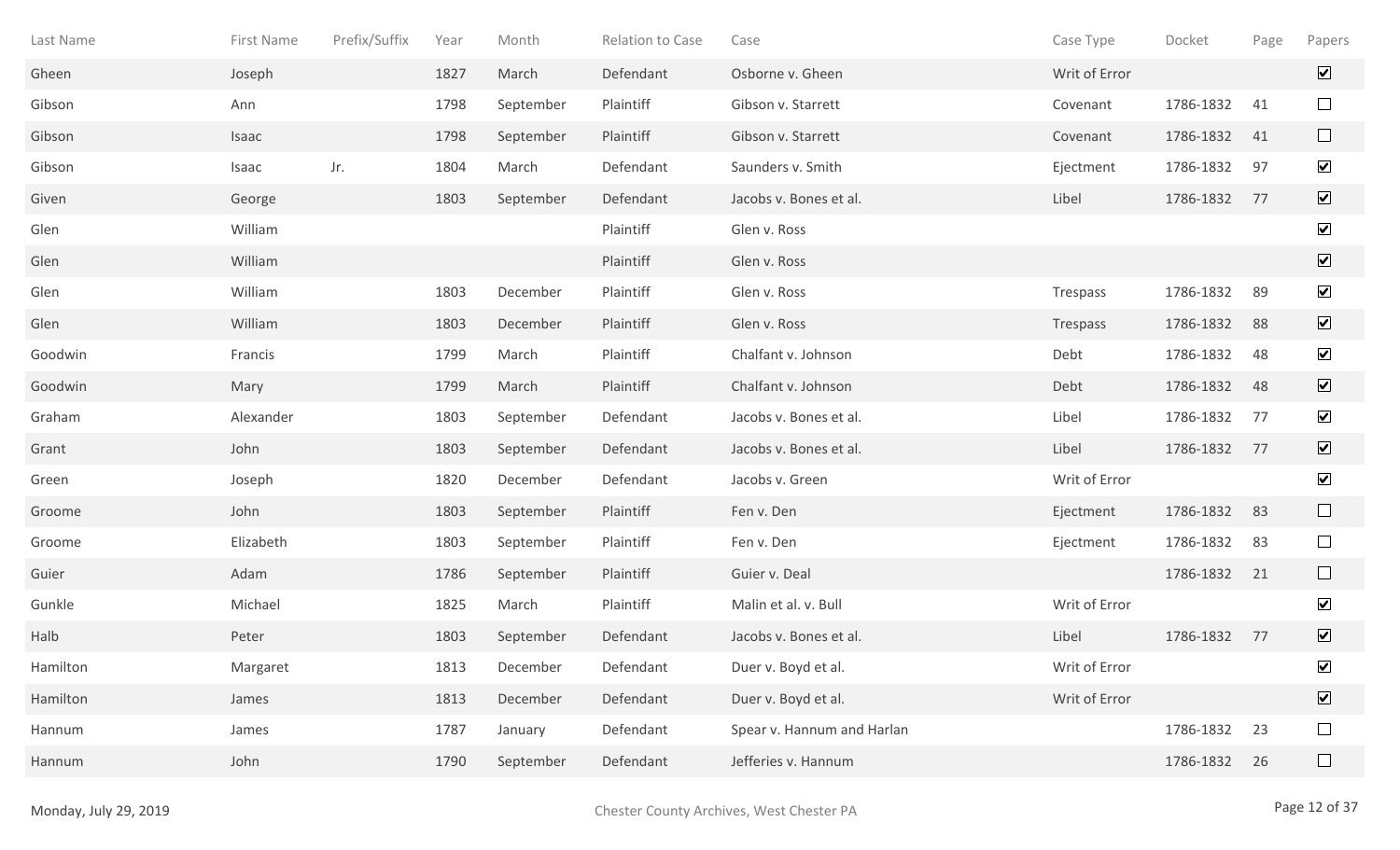| Last Name  | First Name | Prefix/Suffix | Year | Month     | Relation to Case | Case                         | Case Type     | Docket       | Page | Papers                       |
|------------|------------|---------------|------|-----------|------------------|------------------------------|---------------|--------------|------|------------------------------|
| Hannum     | John       |               | 1792 | April     | Plaintiff        | Hannum v. Hoopes             | Certiorari    |              |      | $\blacktriangledown$         |
| Hannum     | John       |               | 1792 | April     | Plaintiff        | Hannum v. Hoopes             | Replevin      | 1786-1832    | 27   | $\Box$                       |
| Hannum     | John       |               | 1792 | April     | Defendant        | Hoopes vs. Hannum and Butler | Replevin      | 1786-1832    | 27   | $\Box$                       |
| Hannum     | John       | Esq.          | 1802 | December  | Defendant        | Hannum v. Hannum             |               | 1786-1832    | 71   | $\boxed{\blacktriangledown}$ |
| Hannum     | Washington | Esq.          | 1802 | December  | Defendant        | Hannum v. Hannum             |               | 1786-1832    | 71   | $\blacktriangledown$         |
| Hannum     | John       |               | 1802 | December  | Defendant        | Hannum v. Hannum             |               | 1786-1832    | 71   | $\overline{\mathbf{v}}$      |
| Hannum     | James      | Esq.          | 1802 | December  | Plaintiff        | Hannum v. Hannum             |               | 1786-1832    | 71   | $\blacktriangledown$         |
| Hannum     | Richard    |               | 1826 | July      | Plaintiff        | Hannum et al. v. Woodward    | Writ of Error |              |      | $\blacktriangledown$         |
| Happersett | Effinger   |               | 1830 | March     | Plaintiff        | Happersett v. Pearce         |               | 1786-1832    | 133  | $\Box$                       |
| Hare       | John       |               | 1798 | December  | Plaintiff        | Hare v. Furey                | Habeas Corpus |              |      | $\overline{\mathbf{v}}$      |
| Hare       | John       |               | 1798 | December  | Plaintiff        | Hare v. Furey                | Trespass      | 1786-1832    | 45   | $\blacktriangledown$         |
| Harlan     | George     |               | 1787 | January   | Defendant        | Spear v. Hannum and Harlan   |               | 1786-1832    | 23   | $\Box$                       |
| Harlen     | Samuel     |               | 1799 | December  | Plaintiff        | Cloud et al. v. Reese        | Habeas Corpus |              |      | $\blacktriangledown$         |
| Harlen     | Samuel     |               | 1799 | December  | Plaintiff        | Cloud and Harlen v. Reese    |               | 1786-1832    | 57   | $\Box$                       |
| Harris     | Mary       |               | 1795 | September | Plaintiff        | Fenn v. Potts                |               | 1786-1832    | 32   | $\Box$                       |
| Harris     | William    |               | 1795 | September | Plaintiff        | Fenn v. Denn                 | Certiorari    |              |      | $\blacktriangledown$         |
| Harris     | William    |               | 1795 | September | Plaintiff        | Fenn v. Potts                |               | 1786-1832    | 32   | $\Box$                       |
| Harris     | William    |               | 1798 | September | Plaintiff        | Harris v. Smith              | Habeas Corpus |              |      | $\overline{\mathbf{v}}$      |
| Harris     | William    |               | 1798 | September | Plaintiff        | Harris v. Smith              | Debt          | 1786-1832    | 42   | $\Box$                       |
| Harris     | Mary       |               | 1798 | September | Plaintiff        | Harris v. Smith              | Debt          | 1786-1832 42 |      | $\Box$                       |
| Harris     | William    |               | 1803 | September | Defendant        | Jacobs v. Bones et al.       | Libel         | 1786-1832 77 |      | $\blacktriangledown$         |
| Harris     | Mary       |               | 1829 | March     | Defendant        | Parker v. Harris             | Writ of Error |              |      | $\boxed{\blacktriangledown}$ |
| Harris     | Richard    |               | 1829 | March     | Defendant        | Parker v. Harris             | Writ of Error |              |      | $\blacktriangledown$         |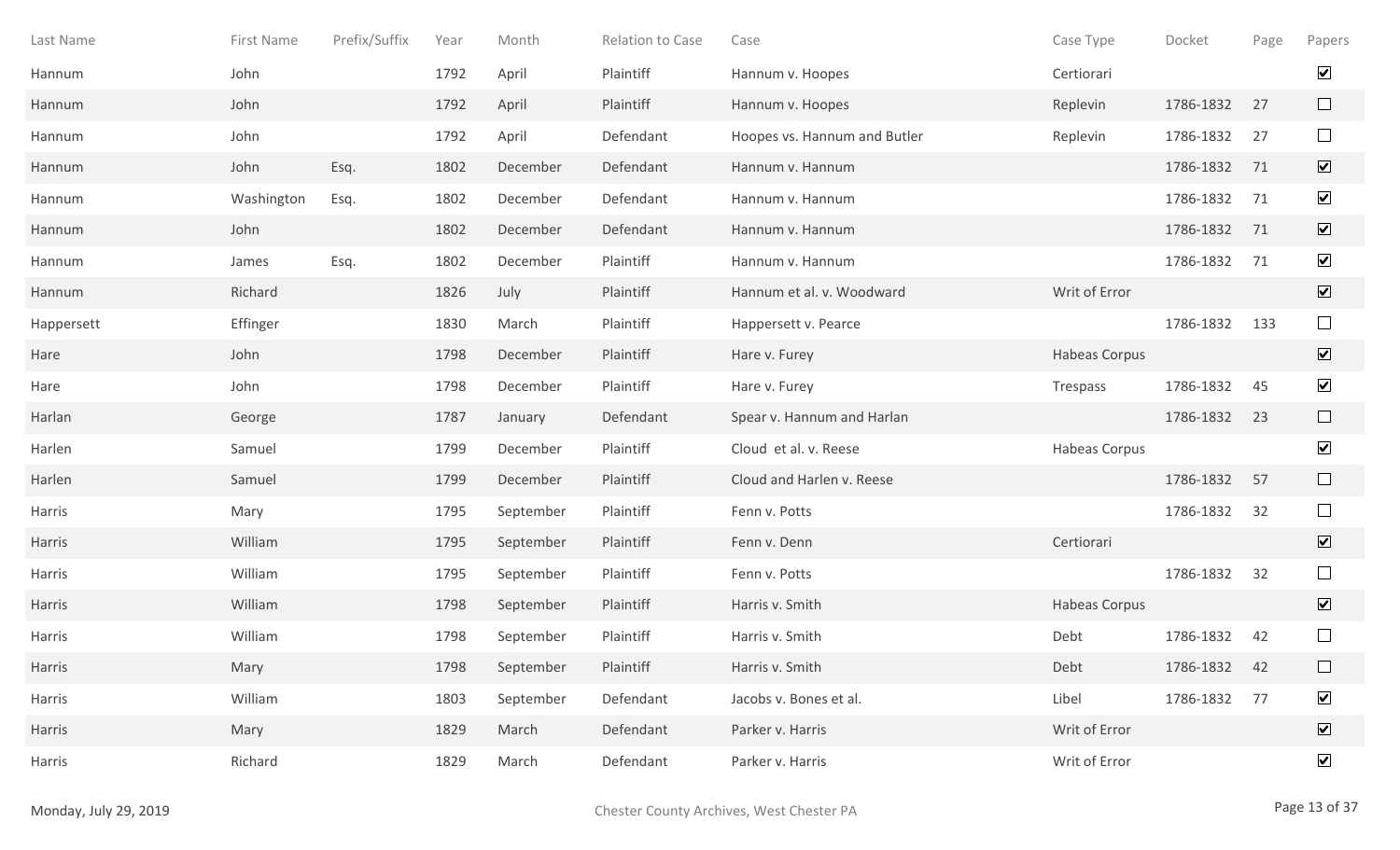| Last Name | First Name | Prefix/Suffix | Year | Month     | Relation to Case | Case                   | Case Type     | Docket    | Page           | Papers                       |
|-----------|------------|---------------|------|-----------|------------------|------------------------|---------------|-----------|----------------|------------------------------|
| Havard    | Benjamin   |               | 1809 | July      | Plaintiff        | Havard v. Davis        | Writ of Error |           |                | $\overline{\mathbf{v}}$      |
| Havard    | David      |               | 1825 | December  | Defendant        | Davis et al. v. Havard | Writ of Error |           |                | $\blacktriangledown$         |
| Hazlewood | John       |               | 1796 | March     | Defendant        | Henry v. Hazlewood     |               | 1786-1832 | 33             | $\Box$                       |
| Henderson | William    |               | 1796 | March     | Plaintiff        | Henry v. Hazlewood     |               | 1786-1832 | 33             | $\Box$                       |
| Henderson | Alexander  |               | 1799 | September | Plaintiff        | Fenn v. Evans et al.   |               | 1786-1832 | 54             | $\Box$                       |
| Henderson | Alexander  |               | 1799 | September | Plaintiff        | Fenn v. Evans et al.   |               | 1786-1832 | 55             | $\Box$                       |
| Henderson | Alexander  |               | 1799 | September | Plaintiff        | Fenn v. Denn (2)       | Certiorari    |           |                | $\boxed{\blacktriangledown}$ |
| Henderson | William    |               | 1803 | September | Defendant        | Jacobs v. Bones et al. | Libel         | 1786-1832 | 77             | $\blacktriangledown$         |
| Henry     | Alexander  |               | 1796 | March     | Plaintiff        | Henry v. Hazlewood     |               | 1786-1832 | 33             | $\Box$                       |
| Henry     | Alexander  |               | 1796 | March     | Plaintiff        | Henry v. Hazelwood     | Habeas Corpus |           |                | $\blacktriangledown$         |
| Hickman   | Moses      |               |      |           | Plaintiff        | Hickman v. Taylor      | Debt          | 1800-1802 | $\overline{4}$ | $\overline{\mathbf{v}}$      |
| Hickman   | Moses      |               | 1798 | September | Defendant        | Smith v. Saunders      |               | 1786-1832 | 43             | $\Box$                       |
| Hickman   | Moses      |               | 1801 | September | Defendant        | Smith v. Saunders      | Ejectment     | 1786-1832 | 65             | $\blacktriangledown$         |
| Hickman   | Moses      |               | 1805 | March     | Defendant        | Smith v. Saunders      | Ejectment     | 1786-1832 | 110            | $\blacktriangledown$         |
| Higbee    | Joseph     |               | 1799 | September | Plaintiff        | Higbee v. Lewis        | Habeas Corpus |           |                | $\overline{\mathbf{v}}$      |
| Higbee    | Joseph     |               | 1799 | September | Plaintiff        | Higbee v. Lewis        | Debt          | 1786-1832 | 50             | $\Box$                       |
| Hodgson   | Abel       |               | 1805 | September | Plaintiff        | Smith v. Saunders      | Ejectment     | 1786-1832 | 112            | $\overline{\mathbf{v}}$      |
| Hodgson   | Robert     |               | 1805 | September | Defendant        | Sherer v. Hodgson      | Trespass      | 1786-1832 | 111            | $\blacktriangledown$         |
| Hodgson   | Eliza      |               | 1826 | December  | Plaintiff        | Gemmill v. Hodgson     |               | 1786-1832 | 125            |                              |
| Hodgson   | James      |               | 1826 | December  | Defendant        | Gemmill v. Hodgson     |               | 1786-1832 | 125            | $\Box$                       |
| Hodgson   | Eliza      |               | 1826 | December  | Plaintiff        | Gemmill v. Hodgson     |               | 1786-1832 | 126            | $\Box$                       |
| Hodgson   | James      |               | 1826 | December  | Defendant        | Gemmill v. Hodgson     |               | 1786-1832 | 126            | $\Box$                       |
| Hodgson   | James      |               | 1830 | March     | Defendant        | Sherer v. Hodgson      | Writ of Error |           |                | $\boxed{\blacktriangledown}$ |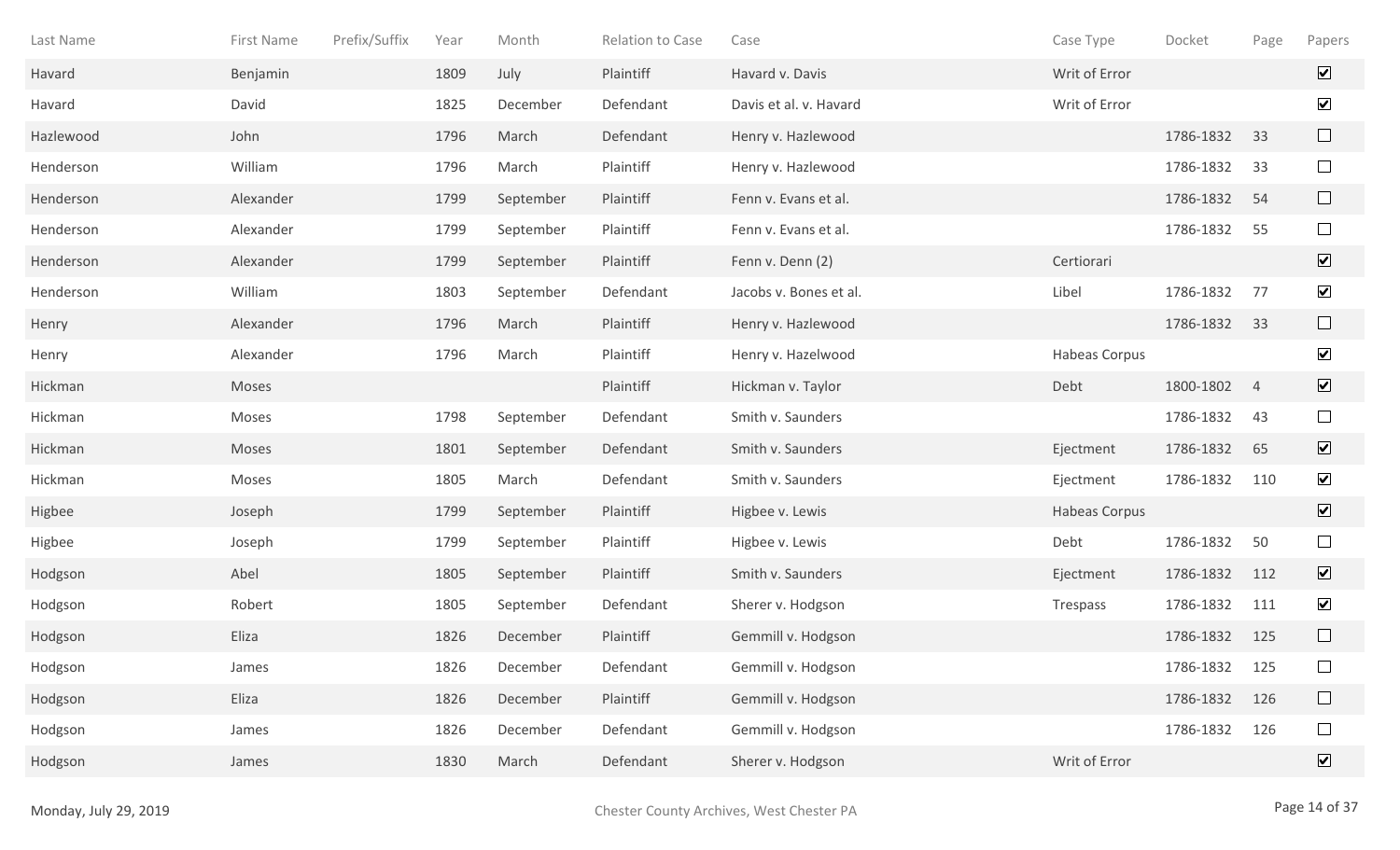| Last Name | First Name | Prefix/Suffix | Year | Month     | Relation to Case | Case                                 | Case Type     | Docket        | Page | Papers                       |
|-----------|------------|---------------|------|-----------|------------------|--------------------------------------|---------------|---------------|------|------------------------------|
| Hoffman   | George     | Jr.           | 1803 | September | Defendant        | Jacobs v. Bones et al.               | Libel         | 1786-1832     | 77   | $\blacktriangledown$         |
| Hoffman   | Levi       |               | 1830 | September | Plaintiff        | Hoffman v. McKnight                  |               | 1786-1832     | 134  | $\Box$                       |
| Hoopes    | Henry      |               | 1792 | April     | Defendant        | Hannum v. Hoopes                     | Replevin      | 1786-1832     | 27   | $\Box$                       |
| Hoopes    | Henry      |               | 1792 | April     | Plaintiff        | Hoopes vs. Hannum and Butler         | Replevin      | 1786-1832     | 27   | $\Box$                       |
| Hoopes    | John       |               | 1792 | April     | Plaintiff        | Hoopes vs. Hannum and Butler         | Replevin      | 1786-1832     | 27   | $\Box$                       |
| Hoopes    | John       |               | 1792 | April     | Defendant        | Hannum v. Hoopes                     | Replevin      | 1786-1832     | 27   | $\Box$                       |
| Hoopes    | Joshua     |               | 1829 | September | Defendant        | Commonwealth v. Hoopes               |               | 1786-1832     | 131  | $\Box$                       |
| Hope      | James      |               | 1799 | March     | Plaintiff        | McPherson et al. v. McPherson et al. |               | 1786-1832     | 47   | $\overline{\mathbf{v}}$      |
| Hope      | Jane       |               | 1799 | March     | Plaintiff        | McPherson et al. v. McPherson et al. |               | 1786-1832     | 47   | $\blacktriangledown$         |
| Hoskins   | Joseph     |               | 1831 | September | Plaintiff        | Hoskins v. Hoskins                   |               | 1786-1832     | 137  | $\Box$                       |
| Hoskins   | John       | Esq.          | 1831 | September | Plaintiff        | Hoskins v. Hoskins                   |               | 1786-1832     | 137  | $\Box$                       |
| Hoskins   | John       |               | 1831 | September | Defendant        | Hoskins v. Hoskins                   |               | 1786-1832     | 137  | $\Box$                       |
| Hubley    | John       |               | 1797 | September | Plaintiff        | Lauman and Hubley v. Allison         |               | 1786-1832     | 37   | $\Box$                       |
| Hubley    | Joseph     |               | 1797 | September | Plaintiff        | Lawman & Hubley V. Allison           | Habeas Corpus |               |      | $\overline{\mathbf{v}}$      |
| Hudders   | Nathaniel  |               | 1823 | December  | Plaintiff        | Hudders v. Babb                      | Writ of Error |               |      | $\blacktriangledown$         |
| Humberger | Benjamin   |               | 1825 | March     | Defendant        | Pearce v. Humberger                  | Writ of Error |               |      | $\blacktriangledown$         |
| Humphrey  | Mary       |               | 1799 | March     | Defendant        | McPherson et al. v. McPherson et al. |               | 1786-1832     | 47   | $\blacktriangledown$         |
| Humphrey  | John       |               | 1799 | March     | Defendant        | McPherson et al. v. McPherson et al. |               | 1786-1832     | 47   | $\overline{\mathbf{v}}$      |
| Jackson   | Samuel     |               | 1801 | September | Defendant        | Chandler v. Baker and Jackson        |               | 1786-1832     | 66   | $\blacktriangledown$         |
| Jackson   | John       |               | 1805 | September | Plaintiff        | Jackson v. Kinnard                   |               | 1786-1832 114 |      | $\boxed{\blacktriangledown}$ |
| Jacobs    | John       |               | 1795 | September | Plaintiff        | Jacobs v. Jones                      | Habeas Corpus |               |      | $\blacktriangledown$         |
| Jacobs    | John       |               | 1795 | September | Plaintiff        | Jacobs v. Jones                      |               | 1786-1832     | 31   | $\Box$                       |
| Jacobs    | Benjamin   |               | 1803 | December  | Defendant        | Bowen v. Jacobs                      |               | 1786-1832     | 90   | $\blacktriangledown$         |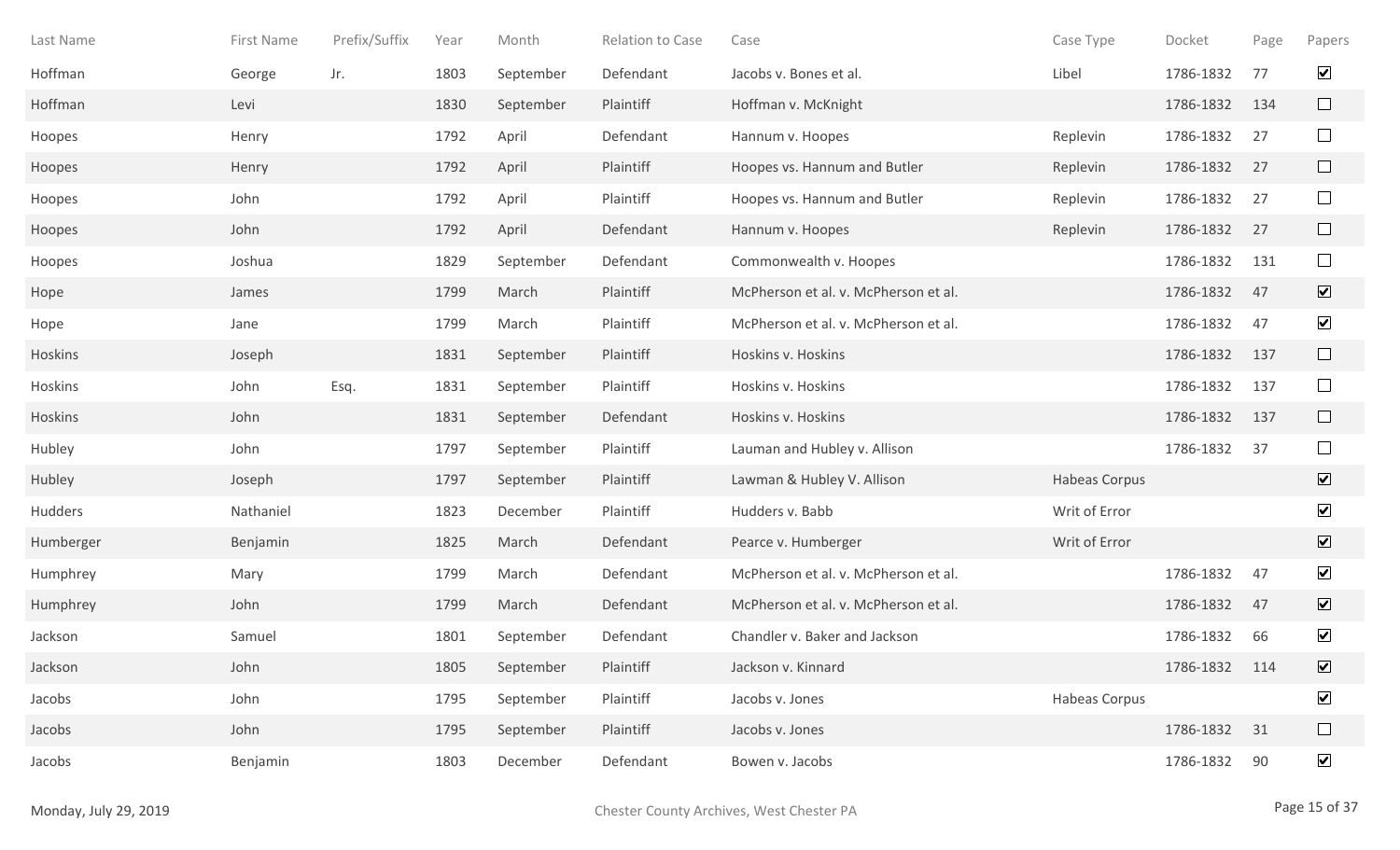| Last Name | First Name | Prefix/Suffix | Year | Month     | Relation to Case | Case                        | Case Type     | Docket    | Page | Papers                       |
|-----------|------------|---------------|------|-----------|------------------|-----------------------------|---------------|-----------|------|------------------------------|
| Jacobs    | Benjamin   | Esq.          | 1803 | December  | Plaintiff        | Jacobs v. Francis           |               | 1786-1832 | 93   | $\overline{\mathbf{v}}$      |
| Jacobs    | Benjamin   | Esq.          | 1803 | September | Plaintiff        | Jacobs v. Bones et al.      | Libel         | 1786-1832 | 77   | $\blacktriangledown$         |
| Jacobs    | John       |               | 1803 | September | Plaintiff        | Jacobs v. Whisler           | Trespass      | 1786-1832 | 80   | $\overline{\mathbf{v}}$      |
| Jacobs    | Benjamin   |               | 1806 | September | Defendant        | Williams v. Clay and Jacobs |               | 1786-1832 | 122  | $\blacktriangledown$         |
| Jacobs    | John       |               | 1820 | December  | Plaintiff        | Jacobs v. Green             | Writ of Error |           |      | $\boxed{\mathbf{v}}$         |
| Jacobs    | Joseph     |               | 1852 | March     | Defendant        | Chester Valley Rail Road    | Certiorari    |           |      | $\blacktriangledown$         |
| James     | William    |               | 1803 | September | Defendant        | Jacobs v. Bones et al.      | Libel         | 1786-1832 | 77   | $\boxed{\blacktriangledown}$ |
| Jefferies | Samuel     |               | 1790 | September | Plaintiff        | Jefferies v. Hannum         |               | 1786-1832 | 26   | $\Box$                       |
| Jefferies | Emmor      |               | 1800 | September | Defendant        | McKean v. Jefferies         | Debt          | 1786-1832 | 63   | $\boxed{\mathbf{v}}$         |
| Jimeson   | George     |               | 1882 | January   | Defendant        |                             | Certiorari    |           |      | $\blacktriangledown$         |
| John      | Caleb      |               | 1799 | March     | Defendant        | Chalfant v. Johnson         | Debt          | 1786-1832 | 48   | $\blacktriangledown$         |
| Johnson   | Robert     |               |      |           | Plaintiff        | Chalfant v. Johnson         |               |           |      | $\blacktriangledown$         |
| Johnson   | Caleb      |               |      |           | Plaintiff        | Chalfant v. Johnson         |               |           |      | $\overline{\mathbf{v}}$      |
| Johnson   | Simon      |               |      |           | Plaintiff        | Chalfant v. Johnson         |               |           |      | $\blacktriangledown$         |
| Johnson   | Simon      |               | 1799 | March     | Defendant        | Chalfant v. Johnson         | Debt          | 1786-1832 | 48   | $\sqrt{}$                    |
| Johnson   | Robert     |               | 1799 | March     | Defendant        | Chalfant v. Johnson         | Debt          | 1786-1832 | 48   | $\blacktriangledown$         |
| Johnston  | David      |               | 1804 | March     | Defendant        | Lynch v. Johnston           | Debt          | 1786-1832 | 95   | $\overline{\mathbf{v}}$      |
| Jones     | David      |               | 1795 | September | Defendant        | Jacobs v. Jones             |               | 1786-1832 | 31   | $\Box$                       |
| Jones     | Benjamin   |               | 1799 | September | Defendant        | Davis v. Jones              | Certiorari    |           |      | $\overline{\mathbf{v}}$      |
| Jones     | Benjamin   |               | 1799 | September | Defendant        | Davis v. Jones              |               | 1786-1832 | 49   | $\Box$                       |
| Jones     | Samuel     |               | 1803 | September | Defendant        | Brinton v. Jones and Peirce |               | 1786-1832 | 78   | $\Box$                       |
| Jones     | Mary       |               | 1803 | September | Defendant        | Brinton v. Jones and Peirce |               | 1786-1832 | 78   | $\Box$                       |
| Jones     | Evan       |               | 1805 | September | Defendant        | Jones v. Jones              |               | 1786-1832 | 113  | $\overline{\mathbf{v}}$      |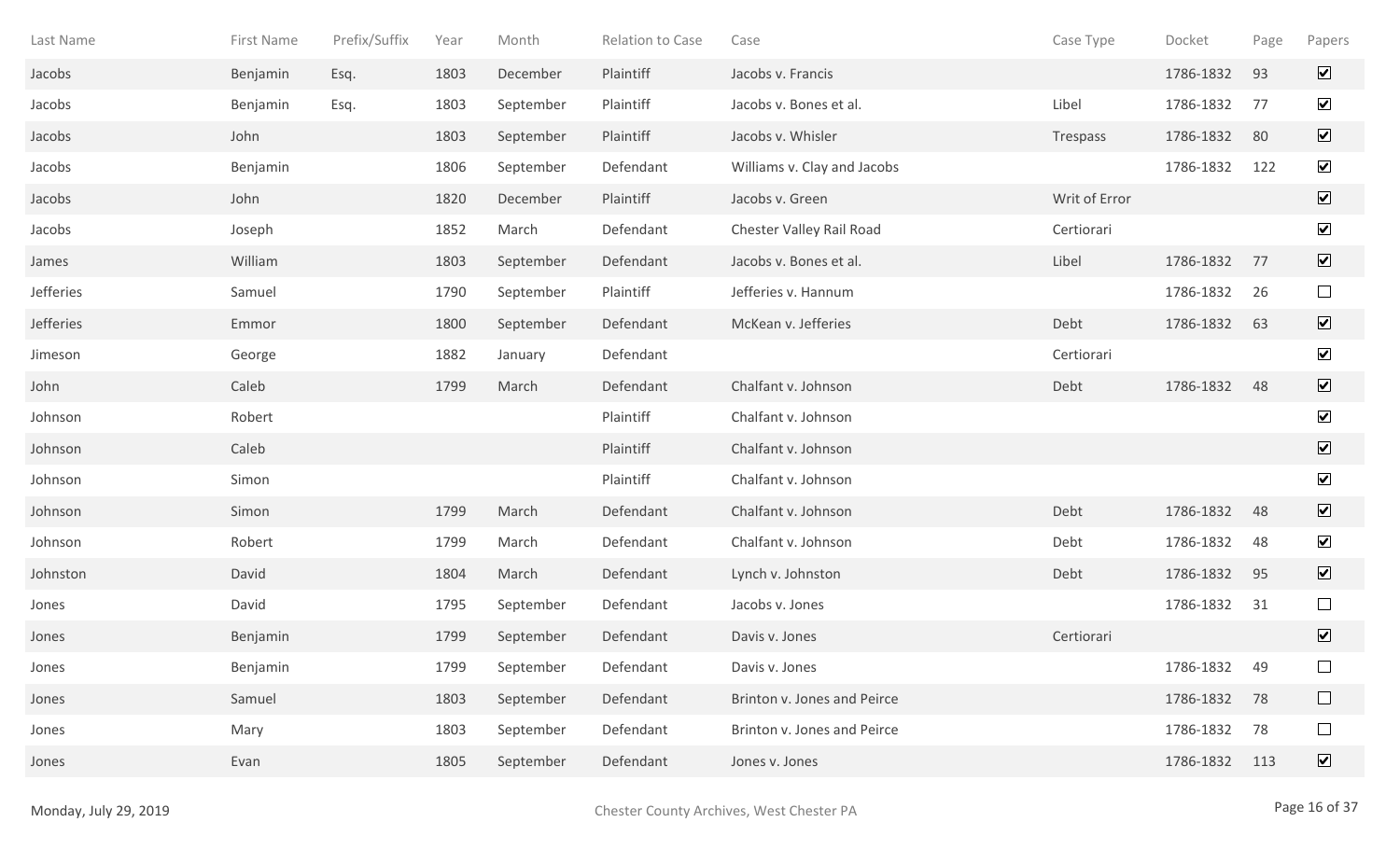| Last Name | First Name | Prefix/Suffix | Year | Month     | Relation to Case | Case                        | Case Type     | Docket    | Page | Papers                       |
|-----------|------------|---------------|------|-----------|------------------|-----------------------------|---------------|-----------|------|------------------------------|
| Jones     | Jacob      |               | 1805 | September | Plaintiff        | Jones v. Jones              |               | 1786-1832 | 113  | $\blacktriangledown$         |
| Jones     | Jonathan   |               | 1830 | December  | Defendant        | Pritchett v. Jones          | Writ of Error |           |      | $\overline{\mathbf{v}}$      |
| Jones     | Margaret   |               | 1830 | March     | Plaintiff        | Happersett v. Pearce        |               | 1786-1832 | 133  | $\Box$                       |
| Jones     | Thomas     |               | 1831 | July      | Plaintiff        | Brooke & Jones v. Orum      | Writ of Error |           |      | $\boxed{\blacktriangledown}$ |
| Jones     | Joshua     |               | 1852 | March     | Defendant        | Chester Valley Rail Road    | Certiorari    |           |      | $\blacktriangledown$         |
| Jordan    | John       |               | 1867 | January   |                  | Estate of John M. Jorndan   |               |           |      | $\boxed{\blacktriangledown}$ |
| Jordan    | Ann        |               | 1867 | January   |                  | Estate of John M. Jorndan   |               |           |      | $\blacktriangledown$         |
| Jordan    | Andrew     |               | 1867 | January   |                  | Estate of John M. Jorndan   |               |           |      | $\sqrt{}$                    |
| Jordon    | Hugh       |               | 1822 | March     | Plaintiff        | Jordan v. Steen             | Writ of Error |           |      | $\blacktriangledown$         |
| Jordon    | John       |               | 1822 | March     | Defendant        | Jordan v. Steen             | Writ of Error |           |      | $\boxed{\mathbf{v}}$         |
| Junkin    | James      |               | 1804 | December  | Defendant        | Smith v. Saunders           | Ejectment     | 1786-1832 | 105  | $\Box$                       |
| Kennedy   | Mary       |               |      |           | Plaintiff        | Kennedy v. McClure          |               |           |      | $\sqrt{}$                    |
| Kennedy   | William    |               |      |           | Plaintiff        | Kennedy v. McClure          |               |           |      | $\blacktriangledown$         |
| Kennedy   | Thomas     |               | 1796 | December  | Defendant        | Roberts v. Kennedy and Fury |               | 1786-1832 | 36   | $\Box$                       |
| Kennedy   | Thomas     |               | 1796 | December  | Defendant        | Roberts v. Fury             | Certiorari    |           |      | $\blacktriangledown$         |
| Kennedy   | John       |               | 1799 | March     | Plaintiff        | Kennedy v. Kennedy          | Habeas Corpus |           |      | $\blacktriangledown$         |
| Kennedy   | Sarah      |               | 1799 | September | Defendant        | Ruston v. Kennedy           | Debt          | 1786-1832 | 55   | $\Box$                       |
| Kennedy   | Thomas     |               | 1799 | March     | Defendant        | Kennedy v. Kennedy          | Debt          | 1786-1832 | 48   | $\Box$                       |
| Kennedy   | John       |               | 1799 | March     | Plaintiff        | Kennedy v. Kennedy          | Debt          | 1786-1832 | 48   | $\Box$                       |
| Kennedy   | Thomas R.  |               | 1799 | March     | Defendant        | Kennedy v. Kennedy          | Habeas Corpus |           |      | $\boxed{\blacktriangledown}$ |
| Kennedy   | Sarah      |               | 1799 | September | Defendant        | Ruston v. Kennedy           | Certiorari    |           |      | $\blacktriangledown$         |
| Kennedy   | Thomas     | Dr.           | 1801 | September | Plaintiff        | Den v. Fen                  | Ejectment     | 1786-1832 | 65   | $\boxed{\blacktriangledown}$ |
| Kennedy   | Richard    |               | 1803 | September | Defendant        | Fen v. Den                  | Ejectment     | 1786-1832 | 83   | $\Box$                       |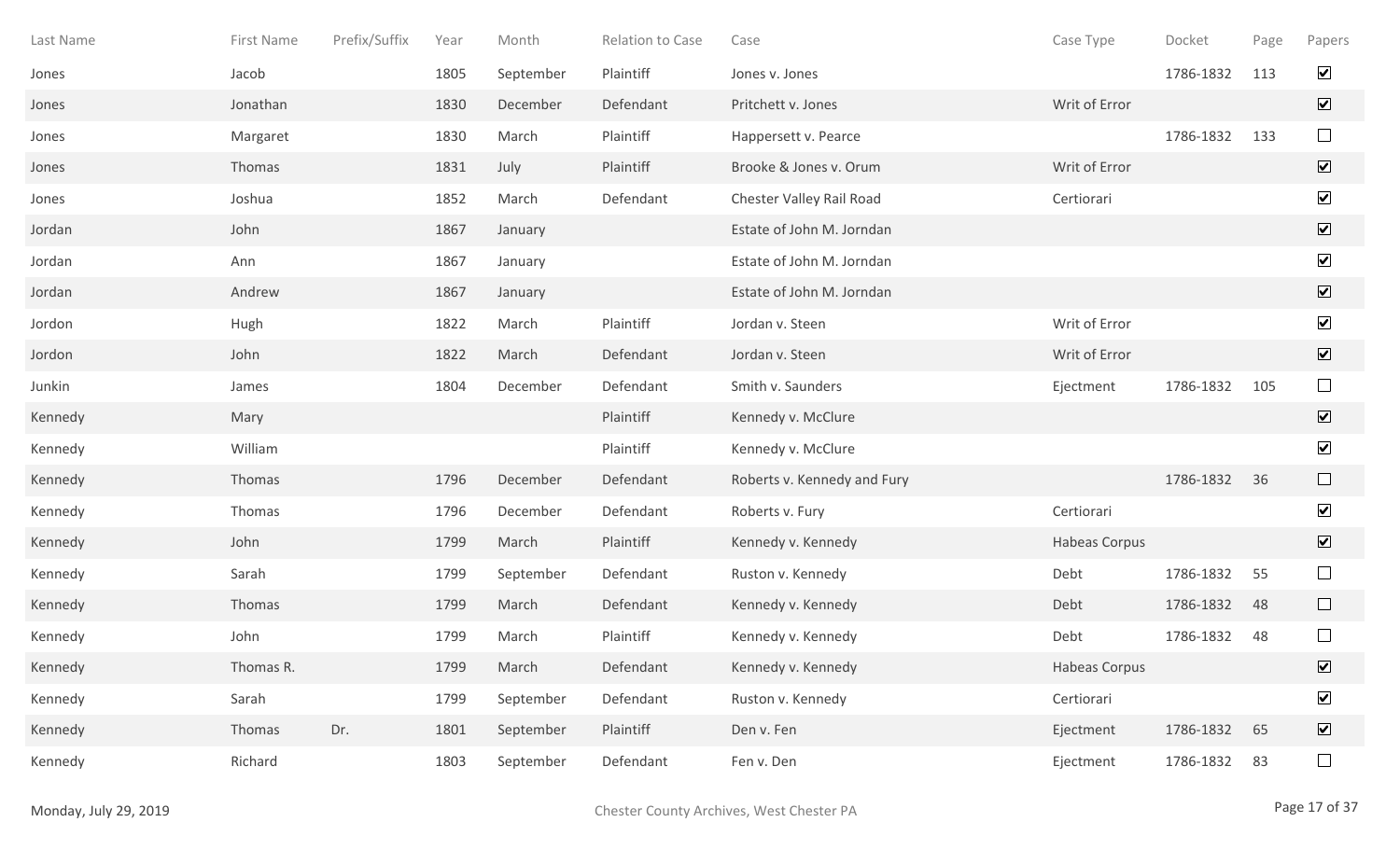| Last Name   | First Name | Prefix/Suffix | Year | Month     | <b>Relation to Case</b> | Case                         | Case Type            | Docket    | Page | Papers                       |
|-------------|------------|---------------|------|-----------|-------------------------|------------------------------|----------------------|-----------|------|------------------------------|
| Kennedy     | Mary       |               | 1804 | March     | Plaintiff               | Kennedy v. McClure           |                      | 1786-1832 | 96   | $\overline{\mathbf{v}}$      |
| Kennedy     | William    |               | 1804 | March     | Plaintiff               | Kennedy v. McClure           |                      | 1786-1832 | 96   | $\overline{\mathbf{v}}$      |
| Kenny       | Charles    |               | 1803 | September | Defendant               | Jacobs v. Bones et al.       | Libel                | 1786-1832 | 77   | $\overline{\mathbf{v}}$      |
| King        | Philip     |               | 1801 | September | Defendant               | Den v. Fen                   | Ejectment            | 1786-1832 | 65   | $\overline{\mathbf{v}}$      |
| Kinnard     | John       |               | 1803 | September | Defendant               | Jacobs v. Bones et al.       | Libel                | 1786-1832 | 77   | $\boxed{\mathbf{v}}$         |
| Kinnard     | John       |               | 1805 | September | Defendant               | Jackson v. Kinnard           |                      | 1786-1832 | 114  | $\blacktriangledown$         |
| Kinnard     | Mary       |               | 1826 | December  | Plaintiff               | Kinnard v. Woodward          | Writ of Error        |           |      | $\overline{\mathbf{v}}$      |
| Kirk        | Timothy    |               | 1826 | December  | Defendant               | Brown v. Kirk                |                      | 1786-1832 | 127  | $\Box$                       |
| Kirkpatrick | Andrew     |               | 1792 | September | Plaintiff               | Kirkpatrick v. Thomas et al. |                      | 1786-1832 | 28   | $\Box$                       |
| Kirlin      | Davis      |               | 1803 | December  | Plaintiff               | Smith v. Saunders            | Ejectment            | 1786-1832 | 87   | $\blacktriangledown$         |
| Kirlin      | Elizabeth  |               | 1803 | December  | Plaintiff               | Smith v. Saunders            | Ejectment            | 1786-1832 | 87   | $\sqrt{ }$                   |
| Knauer      | Isaiah     |               | 1880 | January   | Plaintiff               | <b>Estate of Amos Trott</b>  | Certiorari           |           |      | $\blacktriangledown$         |
| Knerr       | Henry      |               | 1806 | September | Defendant               | Knerr v. Knerr               |                      | 1786-1832 | 121  | $\overline{\mathbf{v}}$      |
| Knerr       | Jacob      |               | 1806 | September | Plaintiff               | Knerr v. Knerr               |                      | 1786-1832 | 121  | $\overline{\mathbf{v}}$      |
| Kunkle      | Margarett  |               | 1804 | December  | Plaintiff               | Smith v. Saunders            | Ejectment            | 1786-1832 | 105  | $\boxed{\mathbf{v}}$         |
| Kunkle      | Henry      |               | 1804 | December  | Plaintiff               | Smith v. Saunders            | Ejectment            | 1786-1832 | 105  | $\blacktriangledown$         |
| Kurtz       | Jacob      |               | 1798 | December  | Plaintiff               | Kurtz v. Munday              | <b>Habeas Corpus</b> |           |      | $\overline{\mathbf{v}}$      |
| Kurtz       | Jacob      |               | 1798 | December  | Plaintiff               | Kurtz v. Monday              |                      | 1786-1832 | 45   | $\Box$                       |
| Landis      | Jacob      |               | 1803 | September | Defendant               | Jacobs v. Bones et al.       | Libel                | 1786-1832 | 77   | $\boxed{\blacktriangledown}$ |
| Lauman      | Ludwig     |               | 1797 | September | Plaintiff               | Lauman and Hubley v. Allison |                      | 1786-1832 | 37   |                              |
| Lawck       | Hanna      |               |      |           |                         | Vanleer v. Vanleer           |                      |           |      | $\overline{\mathbf{v}}$      |
| Lawman      | Ludwig     |               | 1797 | September | Plaintiff               | Lawman & Hubley V. Allison   | Habeas Corpus        |           |      | $\blacktriangledown$         |
| Lewellin    | John       |               | 1803 | September | Defendant               | Den v. Fen (1)               | Ejectment            | 1786-1832 | 84   | $\overline{\mathbf{v}}$      |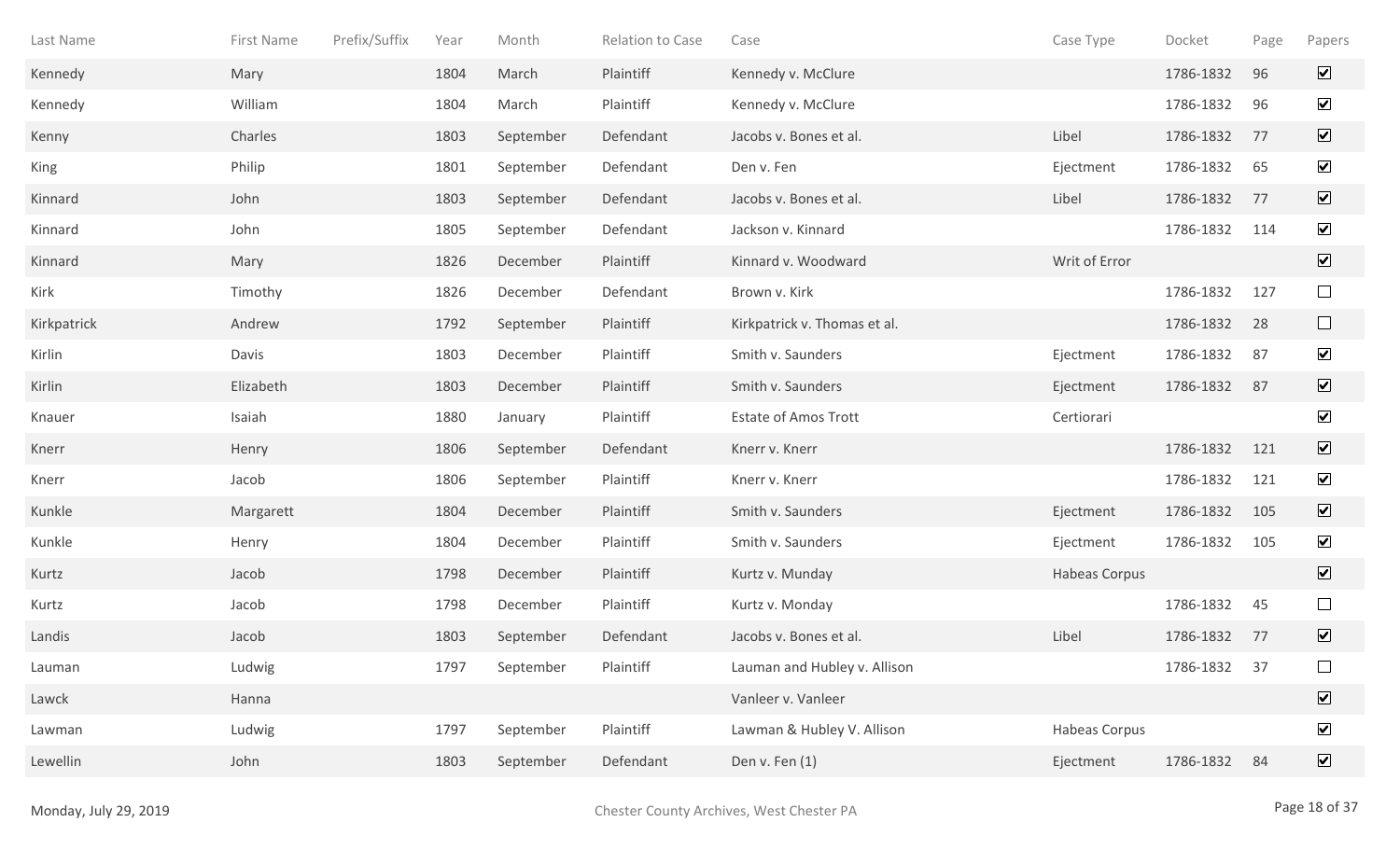| Last Name | First Name | Prefix/Suffix | Year | Month     | Relation to Case | Case                       | Case Type     | Docket       | Page | Papers               |
|-----------|------------|---------------|------|-----------|------------------|----------------------------|---------------|--------------|------|----------------------|
| Lewis     | William    |               | 1795 | April     | Plaintiff        | Lewis v. McDonald          | Certiorari    |              |      | $\blacktriangledown$ |
| Lewis     | William    |               | 1795 | April     | Plaintiff        | Lewis v. McDonald          | Trespass      | 1786-1832    | 30   | $\Box$               |
| Lewis     | Robert     | Jr.           | 1799 | September | Defendant        | Higbee v. Lewis            | Debt          | 1786-1832    | 50   | $\Box$               |
| Lewis     | Nathaniel  |               | 1799 | September | Defendant        | Higbee v. Lewis            | Debt          | 1786-1832    | 50   | $\Box$               |
| Lewis     | William    |               | 1799 | September | Defendant        | Higbee v. Lewis            | Debt          | 1786-1832    | 50   | $\Box$               |
| Lewis     | William    |               | 1799 | September | Defendant        | Higbee v. Lewis            | Debt          | 1786-1832    | 50   | $\Box$               |
| Lewis     | William    |               | 1799 | September | Defendant        | Higbee v. Lewis            | Habeas Corpus |              |      | $\blacktriangledown$ |
| Lewis     | Robert     |               | 1799 | September | Defendant        | Higbee v. Lewis            | Habeas Corpus |              |      | $\blacktriangledown$ |
| Lewis     | Nathaniel  |               | 1799 | September | Defendant        | Higbee v. Lewis            | Habeas Corpus |              |      | $\blacktriangledown$ |
| Lewis     | Mary       |               | 1802 | December  | Plaintiff        | Lewis v. Maris             | Debt          | 1786-1832    | 69   | $\blacktriangledown$ |
| Lewis     | Henry      |               | 1802 | December  | Plaintiff        | Lewis v. Maris             | Debt          | 1786-1832    | 69   | $\blacktriangledown$ |
| Lewis     | Joseph     |               | 1820 | March     | Plaintiff        | Lewis v. Lewis             | Writ of Error |              |      | $\blacktriangledown$ |
| Lewis     | Jacob      |               | 1820 | March     | Defendant        | Lewis v. Lewis             | Writ of Error |              |      | $\blacktriangledown$ |
| Lewis     | Howard     |               | 1830 | March     | Plaintiff        | Walker and Malin v. Walker |               | 1786-1832    | 132  | $\Box$               |
| Livergood | Daniel     |               |      |           | Defendant        | Chanceller v. Livergood    |               |              |      | $\blacktriangledown$ |
| Livergood | Daniel     |               |      |           | Defendant        | Chanceller v. Livergood    |               |              |      | $\blacktriangledown$ |
| Livergood | Daniel     |               | 1804 | September | Defendant        | Chanceller v. Livergood    |               | 1786-1832    | 103  | $\blacktriangledown$ |
| Look      | Francis    |               | 1799 | September | Plaintiff        | Look v. Stott              | Land          | 1786-1832    | 56   | $\Box$               |
| Luskey    | Joseph     |               | 1787 | January   | Defendant        | Allen v. Luskey            |               | 1786-1832    | 21   | $\Box$               |
| Lyle      | James      |               | 1798 | September | Defendant        | Bunting v. Lyle            |               | 1786-1832 41 |      | $\Box$               |
| Lynch     | Edward     |               | 1804 | March     | Plaintiff        | Lynch v. Johnston          | Debt          | 1786-1832    | 95   | $\blacktriangledown$ |
| Mackay    | John       |               | 1789 | September | Defendant        | Allison v. Mackie et al.   |               | 1786-1832    | 25   | $\Box$               |
| Mackie    | Jane       |               | 1789 | September | Defendant        | Allison v. Mackie et al.   |               | 1786-1832    | 25   | $\Box$               |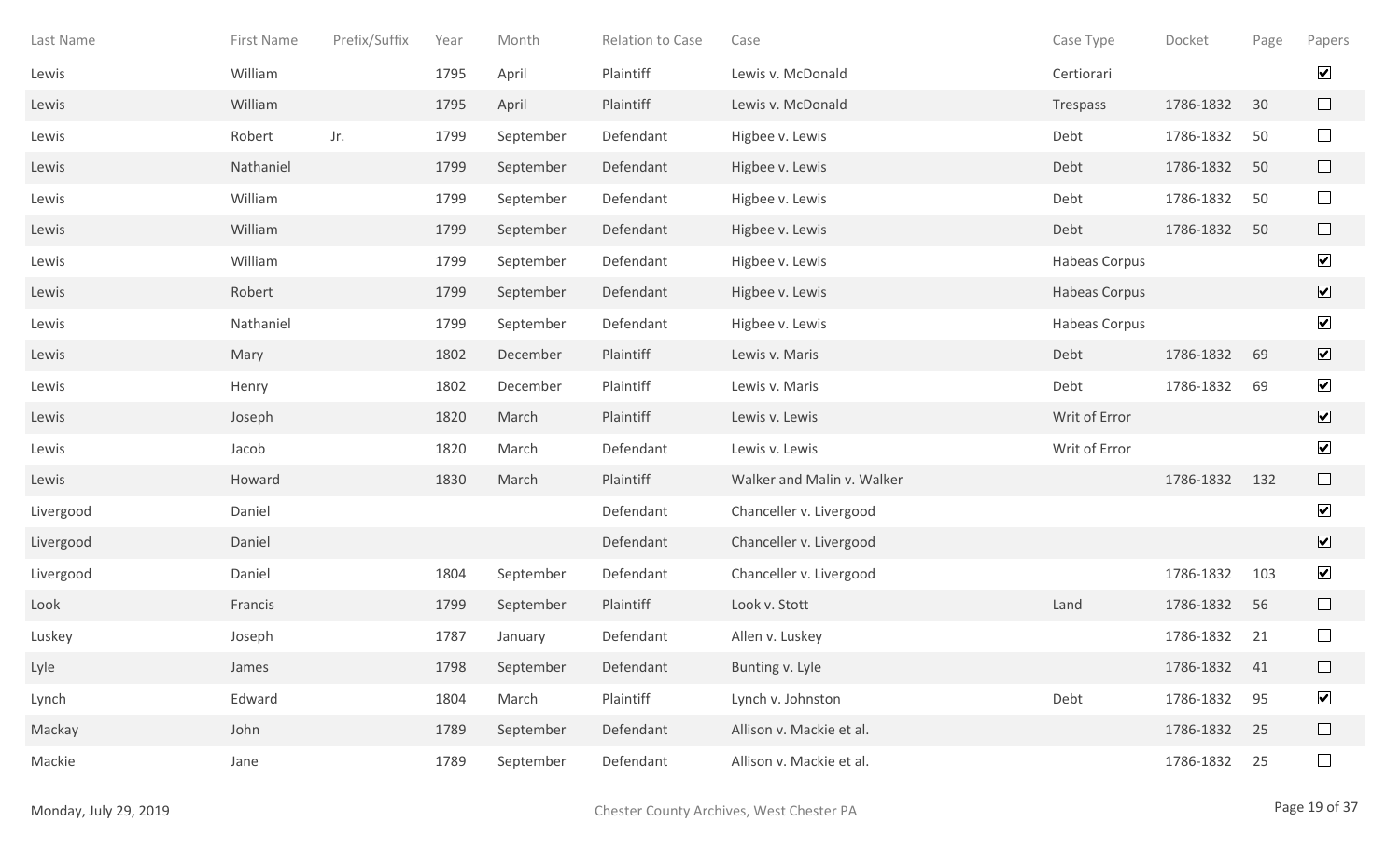| Last Name  | First Name | Prefix/Suffix | Year | Month     | Relation to Case | Case                                | Case Type            | Docket    | Page | Papers                  |
|------------|------------|---------------|------|-----------|------------------|-------------------------------------|----------------------|-----------|------|-------------------------|
| Magraw     | Mary       |               | 1799 | September | Plaintiff        | Denn v. Fenn                        | Certiorari           |           |      | $\overline{\mathbf{v}}$ |
| Magraw     | Mary       |               | 1799 | September | Plaintiff        | Denn v. Boyd                        |                      | 1786-1832 | 50   | $\blacktriangledown$    |
| Magraw     | Mary       |               | 1802 | December  | Defendant        | Den v. Fen                          | Ejectment            | 1786-1832 | 73   | $\overline{\mathbf{v}}$ |
| Malin      | James      |               | 1825 | March     | Plaintiff        | Malin et al. v. Bull                | Writ of Error        |           |      | $\blacktriangledown$    |
| Malin      | John       |               | 1830 | March     | Plaintiff        | Walker and Malin v. Walker          |                      | 1786-1832 | 132  | $\Box$                  |
| Maris      | Jesse      |               | 1802 | December  | Defendant        | Lewis v. Maris                      | Debt                 | 1786-1832 | 69   | $\blacktriangledown$    |
| Marple     | Abel       |               | 1832 | March     | Defendant        | Skiles v. Wagoner et al.            |                      | 1786-1832 | 140  | $\Box$                  |
| Massey     | James      |               | 1811 | December  | Plaintiff        | Massey v. Thomas                    | Writ of Error        |           |      | $\blacktriangledown$    |
| Mathews    | James      |               | 1829 | March     | Defendant        | Parker v. Matthews et al.           | Writ of Error        |           |      | $\overline{\mathbf{v}}$ |
| Matlack    | Josiah     |               | 1799 | September | Plaintiff        | Matlack v. Edmiston                 | Debt                 | 1786-1832 | 52   | $\Box$                  |
| Matlack    | Josiah     |               | 1799 | September | Plaintiff        | Matlack v. Edmiston                 | Debt                 | 1786-1832 | 52   | $\Box$                  |
| Matlack    | Josiah     |               | 1799 | September | Plaintiff        | Matlack v. Edminston                | Certiorari           |           |      | $\blacktriangledown$    |
| Matlack    | Josiah     |               | 1799 | September | Plaintiff        | Matlack v. Edmiston                 | Debt                 | 1786-1832 | 51   | $\Box$                  |
| Maxwell    | David      |               | 1803 | September | Defendant        | Jacobs v. Bones et al.              | Libel                | 1786-1832 | 77   | $\blacktriangledown$    |
| May        | Robert     |               | 1803 | December  | Defendant        | Smith v. Saunders                   | Ejectment            | 1786-1832 | 87   | $\overline{\mathbf{v}}$ |
| McCalmont  | James      |               | 1803 | September | Defendant        | Fen v. Den                          | Ejectment            | 1786-1832 | 76   | $\blacktriangledown$    |
| McCarrell  | Joseph     |               | 1797 | September | Plaintiff        | Lauman and Hubley v. Allison        |                      | 1786-1832 | 37   |                         |
| McCarrell  | Joseph     |               | 1797 | September | Plaintiff        | Lawman & Hubley V. Allison          | <b>Habeas Corpus</b> |           |      | $\blacktriangledown$    |
| McCaughey  | Patrick    |               | 1799 | September | Defendant        | Fenn v. Evans et al.                |                      | 1786-1832 | 55   |                         |
| McCaughey  | Patrick    |               | 1799 | September | Defendant        | Fenn v. Evans et al.                |                      | 1786-1832 | 54   |                         |
| McCaughey  | Patrick    |               | 1799 | September | Defendant        | Fenn v. Denn (2)                    | Certiorari           |           |      | $\overline{\mathbf{v}}$ |
| McClees    | Michael    |               | 1806 | December  | Defendant        | Morris v. McCleas                   |                      | 1786-1832 | 123  | $\blacktriangledown$    |
| McClelland | Joseph     |               | 1799 | March     | Defendant        | Roberts et al. v. McClelland et al. | Trespass             | 1786-1832 | 47   | $\Box$                  |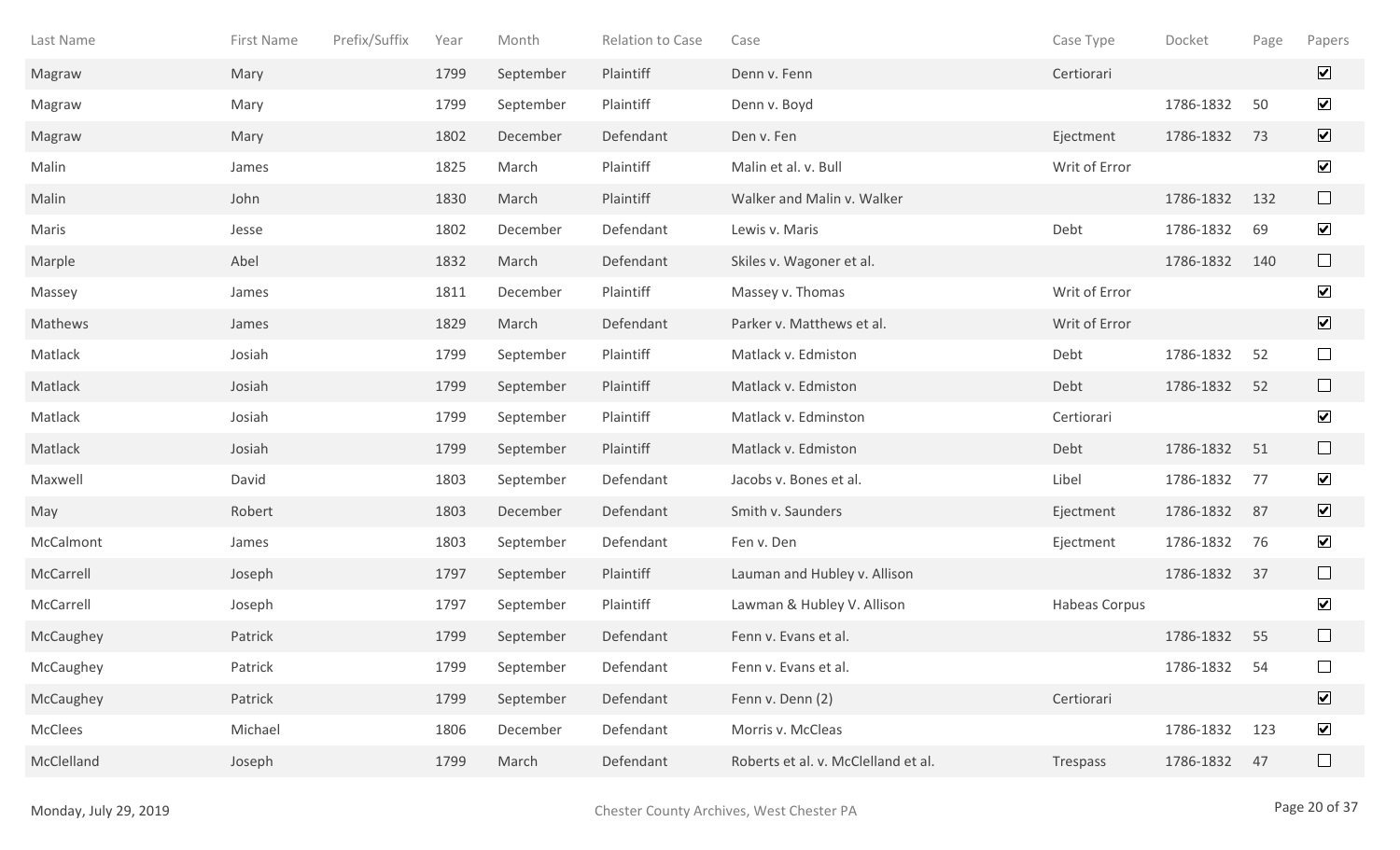| Last Name | First Name | Prefix/Suffix | Year | Month     | <b>Relation to Case</b> | Case                                 | Case Type | Docket        | Page | Papers                  |
|-----------|------------|---------------|------|-----------|-------------------------|--------------------------------------|-----------|---------------|------|-------------------------|
| McClure   | James      |               |      |           | Defendant               | Kennedy v. McClure                   |           |               |      | $\blacktriangledown$    |
| McClure   | Sarah      |               | 1799 | March     | Defendant               | McPherson et al. v. McPherson et al. |           | 1786-1832     | 47   | $\overline{\mathbf{v}}$ |
| McClure   | Richard    |               | 1799 | March     | Defendant               | McPherson et al. v. McPherson et al. |           | 1786-1832     | 47   | $\blacktriangledown$    |
| McClure   | James      |               | 1804 | March     | Defendant               | Kennedy v. McClure                   |           | 1786-1832     | 96   | $\overline{\mathbf{v}}$ |
| McCormick | David      |               | 1802 | September | Plaintiff               | Cummings and McCormick v. Ramsey     | Trespass  | 1786-1832     | 69   | $\blacktriangledown$    |
| McDonald  | Thomas     |               | 1795 | April     | Defendant               | Moore v. McDonald                    | Trespass  | 1786-1832     | 30   | $\Box$                  |
| McDonald  | Thomas     |               | 1795 | April     | Defendant               | Lewis v. McDonald                    | Trespass  | 1786-1832     | 30   | $\Box$                  |
| McDowell  | John       |               | 1789 | September | Defendant               | Allison v. Mackie et al.             |           | 1786-1832     | 25   | $\Box$                  |
| McHenry   | Hugh       |               | 1803 | September | Plaintiff               | McHenry v. McWilliams                | Debt      | 1786-1832     | 75   | $\blacktriangledown$    |
| McKean    | Thomas     |               | 1800 | September | Plaintiff               | McKean v. Bailey                     | Debt      | 1786-1832     | 62   | $\overline{\mathbf{v}}$ |
| McKean    | Thomas     |               | 1800 | September | Plaintiff               | McKean v. Jefferies                  | Debt      | 1786-1832     | 63   | $\blacktriangledown$    |
| McKean    | Joseph     | Esq.          | 1805 | December  | Plaintiff               | Miles and McKean v. Potts            |           | 1786-1832     | 117  | $\overline{\mathbf{v}}$ |
| McKean    | Joseph     | Esq.          | 1806 | March     | Plaintiff               | Miles and McKean v. Potts and Rutter |           | 1786-1832     | 118  | $\blacktriangledown$    |
| McKim     | Jefferson  |               | 1826 | December  | Defendant               | McKim v. McKim                       | Debt      | 1786-1832     | 129  | $\Box$                  |
| McKim     | Joseph     |               | 1826 | December  | Plaintiff               | McKim v. McKim                       | Debt      | 1786-1832     | 129  | $\Box$                  |
| McKim     | Jefferson  |               | 1826 | December  | Defendant               | McKim v. McKim and Ash               | Debt      | 1786-1832     | 128  | $\Box$                  |
| McKim     | Josiah     |               | 1826 | December  | Plaintiff               | McKim v. McKim                       | Debt      | 1786-1832     | 129  | $\Box$                  |
| McKim     | Joseph     |               | 1826 | December  | Plaintiff               | McKim v. McKim and Ash               | Debt      | 1786-1832     | 128  | $\Box$                  |
| McKim     | Josiah     |               | 1826 | December  | Plaintiff               | McKim v. McKim and Ash               | Debt      | 1786-1832     | 128  | $\Box$                  |
| McKim     | William    |               | 1826 | December  | Defendant               | McKim v. McKim and Ash               | Debt      | 1786-1832 128 |      | $\Box$                  |
| McKim     | Joseph     |               | 1828 | March     | Plaintiff               | McKim v. McKim                       |           | 1786-1832     | 130  | $\Box$                  |
| McKim     | Jefferson  |               | 1828 | March     | Defendant               | McKim v. McKim                       |           | 1786-1832     | 130  | $\Box$                  |
| McKim     | Josiah     |               | 1832 | March     | Defendant               | McKim v. McKim                       |           | 1786-1832     | 139  | $\Box$                  |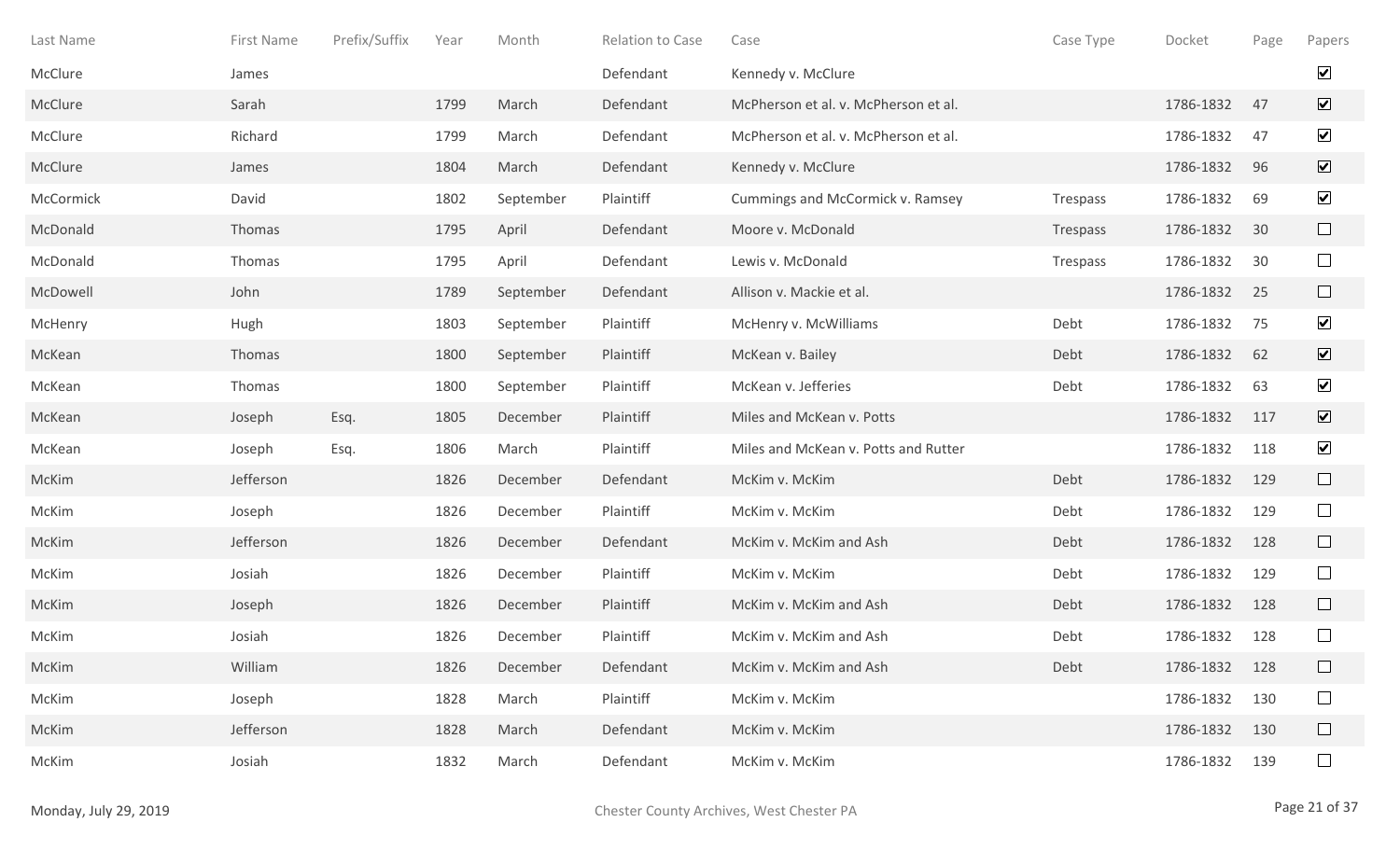| Last Name         | First Name | Prefix/Suffix | Year | Month     | <b>Relation to Case</b> | Case                                 | Case Type            | Docket    | Page | Papers                       |
|-------------------|------------|---------------|------|-----------|-------------------------|--------------------------------------|----------------------|-----------|------|------------------------------|
| McKim             | Joseph     |               | 1832 | March     | Defendant               | McKim v. McKim                       |                      | 1786-1832 | 139  | ⊔                            |
| McKim             | William    |               | 1832 | March     | Plaintiff               | McKim v. McKim                       |                      | 1786-1832 | 139  | $\Box$                       |
| McKlevaine        | Ann        |               | 1797 | December  | Defendant               | Wilson v. McKlevaine                 | Debt                 | 1786-1832 | 39   | $\Box$                       |
| McKlewain         | Ann        |               | 1797 | December  | Defendant               | Wilson v. McKlewain                  | <b>Habeas Corpus</b> |           |      | $\blacktriangledown$         |
| McKnight          | David      |               | 1830 | September | Defendant               | Hoffman v. McKnight                  |                      | 1786-1832 | 134  | $\Box$                       |
| McKnight          | Naomi      |               | 1830 | September | Plaintiff               | Hoffman v. McKnight                  |                      | 1786-1832 | 134  | $\Box$                       |
| McMinn            | Joshua     |               | 1803 | September | Defendant               | Jacobs v. Bones et al.               | Libel                | 1786-1832 | 77   | $\boxed{\blacktriangledown}$ |
| McPherson         | Margaret   |               | 1799 | March     | Plaintiff               | McPherson et al. v. McPherson et al. |                      | 1786-1832 | 47   | $\blacktriangledown$         |
| McPherson         | Ann        |               | 1799 | March     | Plaintiff               | McPherson et al. v. McPherson et al. |                      | 1786-1832 | 47   | $\boxed{\mathbf{v}}$         |
| McPherson         | Katherine  |               | 1799 | March     | Plaintiff               | McPherson et al. v. McPherson et al. |                      | 1786-1832 | 47   | $\blacktriangledown$         |
| McPherson         | Thomas     |               | 1799 | March     | Plaintiff               | McPherson et al. v. McPherson et al. |                      | 1786-1832 | 47   | $\overline{\mathbf{v}}$      |
| McPherson         | Alexander  |               | 1799 | March     | Plaintiff               | McPherson et al. v. McPherson et al. |                      | 1786-1832 | 47   | $\overline{\mathbf{v}}$      |
| McPherson         | Richard    |               | 1799 | March     | Plaintiff               | McPherson et al. v. McPherson et al. |                      | 1786-1832 | 47   | $\overline{\mathbf{v}}$      |
| McPherson         | Alexander  |               | 1799 | March     | Defendant               | McPherson et al. v. McPherson et al. |                      | 1786-1832 | 47   | $\overline{\mathbf{v}}$      |
| McPherson         | Jane       |               | 1799 | March     | Plaintiff               | McPherson et al. v. McPherson et al. |                      | 1786-1832 | 47   | $\triangledown$              |
| McPherson         | John       |               | 1799 | March     | Defendant               | McPherson et al. v. McPherson et al. |                      | 1786-1832 | 47   | $\blacktriangledown$         |
| McPherson         | Robert     |               | 1799 | March     | Plaintiff               | McPherson et al. v. McPherson et al. |                      | 1786-1832 | 47   | $\boxed{\mathbf{v}}$         |
| McPherson         | Catherine  |               | 1799 | March     | Defendant               | McPherson et al. v. McPherson et al. |                      | 1786-1832 | 47   | $\blacktriangledown$         |
| <b>McWilliams</b> | Samuel     |               | 1803 | September | Defendant               | McHenry v. McWilliams                | Debt                 | 1786-1832 | 75   | $\boxed{\blacktriangledown}$ |
| Mekim             | William    |               | 1820 | July      | Plaintiff               | Stott & McKim v. Cook & Montgomery   | Writ of Error        |           |      | $\blacktriangledown$         |
| Mifflin           | Thomas     |               | 1799 | September | Plaintiff               | Higbee v. Lewis                      | Debt                 | 1786-1832 | 50   | $\Box$                       |
| Mifflin           | Thomas     |               | 1799 | September | Plaintiff               | Higbee v. Lewis                      | <b>Habeas Corpus</b> |           |      | $\overline{\mathbf{v}}$      |
| Mifflin           | Jonathan   |               | 1799 | September | Plaintiff               | Higbee v. Lewis                      | Habeas Corpus        |           |      | $\boxed{\blacktriangledown}$ |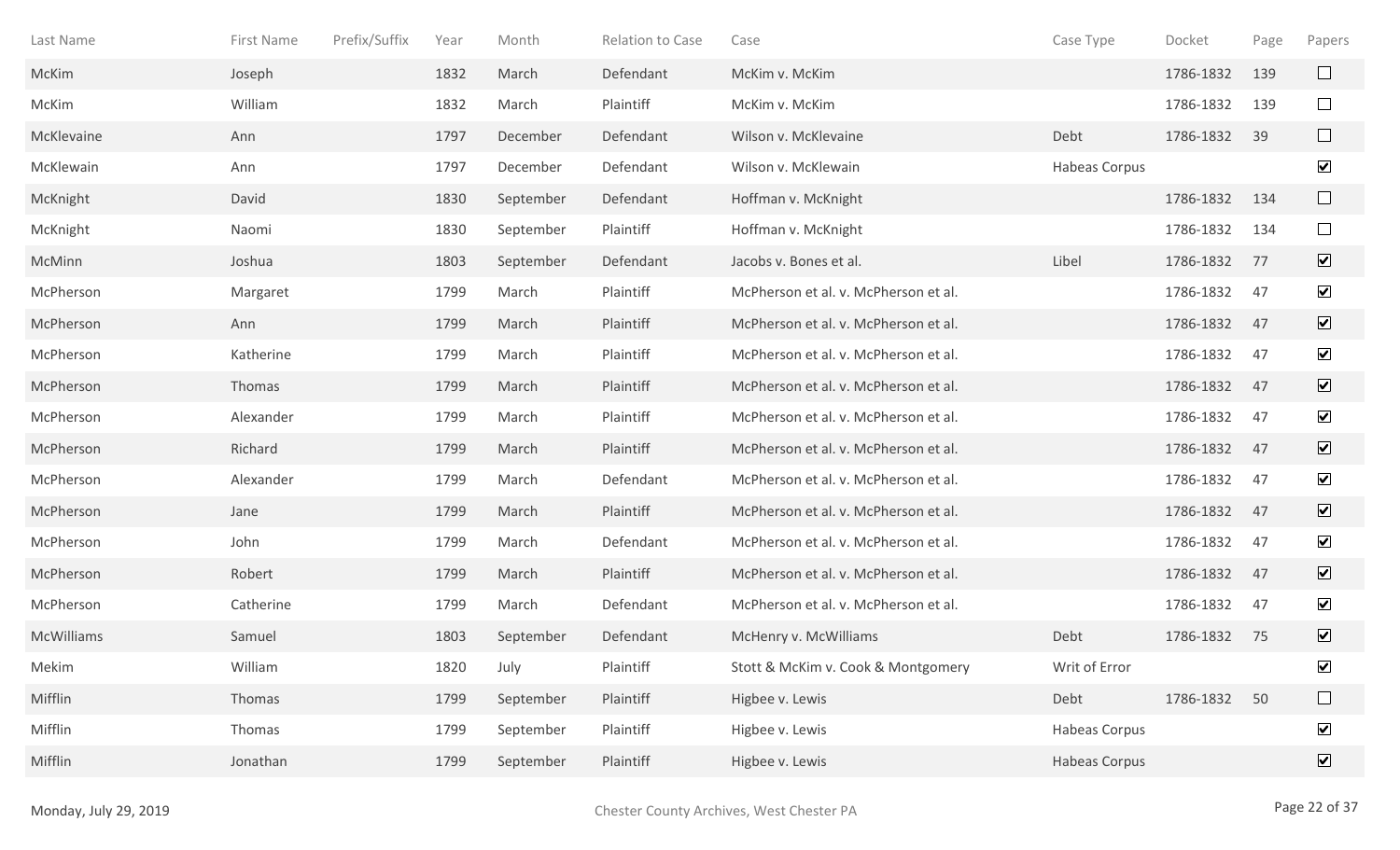| Last Name  | First Name | Prefix/Suffix | Year | Month     | Relation to Case | Case                                 | Case Type     | Docket    | Page | Papers                       |
|------------|------------|---------------|------|-----------|------------------|--------------------------------------|---------------|-----------|------|------------------------------|
| Mifflin    | Jonathan   |               | 1799 | September | Plaintiff        | Higbee v. Lewis                      | Debt          | 1786-1832 | 50   | $\Box$                       |
| Miles      | Samuel     |               | 1805 | December  | Plaintiff        | Miles and McKean v. Potts            |               | 1786-1832 | 117  | $\overline{\mathbf{v}}$      |
| Miles      | Samuel     |               | 1806 | March     | Plaintiff        | Miles and McKean v. Potts and Rutter |               | 1786-1832 | 118  | $\blacktriangledown$         |
| Miller     | Robert     |               | 1803 | September | Defendant        | Jacobs v. Bones et al.               | Libel         | 1786-1832 | 77   | $\overline{\mathbf{v}}$      |
| Miller     | James      |               | 1827 | March     | Defendant        | Fisher et al. v. Miller              | Writ of Error |           |      | $\blacktriangledown$         |
| Monday     | John       |               | 1798 | December  | Defendant        | Kurtz v. Monday                      |               | 1786-1832 | 45   | $\Box$                       |
| Montgomery | Moses      |               | 1820 | July      | Defendant        | Stott & McKim v. Cook & Montgomery   | Writ of Error |           |      | $\blacktriangledown$         |
| Moode      | William    |               | 1804 | December  | Plaintiff        | Pennock et al. v. Edwards            |               | 1786-1832 | 108  | $\overline{\mathbf{v}}$      |
| Moode      | William    |               | 1804 | December  | Plaintiff        | Pennock et al. v. Edwards            |               | 1786-1832 | 107  | $\blacktriangledown$         |
| Moode      | William    |               | 1804 | December  | Defendant        | Edwards v. Pennock et al.            |               | 1786-1832 | 106  | $\overline{\mathbf{v}}$      |
| Moore      | Joseph     |               | 1795 | April     | Plaintiff        | Moore v. McDonald                    | Trespass      | 1786-1832 | 30   | $\Box$                       |
| Moore      | Joseph     |               | 1795 | April     | Plaintiff        | Moore v. McDonald                    | Certiorari    |           |      | $\overline{\mathbf{v}}$      |
| Moore      | William    |               | 1803 | September | Defendant        | Jacobs v. Bones et al.               | Libel         | 1786-1832 | 77   | $\blacktriangledown$         |
| Moore      | David      |               | 1804 | September | Defendant        | Bolin v. Moore                       |               | 1786-1832 | 100  | $\overline{\mathbf{v}}$      |
| Moore      | William    |               | 1804 | September | Defendant        | Bolin v. Moore                       |               | 1786-1832 | 100  | $\blacktriangledown$         |
| Moore      | James      | Esq.          | 1804 | September | Defendant        | Bolin v. Moore                       |               | 1786-1832 | 99   | $\overline{\mathbf{v}}$      |
| Moore      | James      | Esq.          | 1804 | September | Defendant        | Bolin v. Moore                       |               | 1786-1832 | 100  | $\blacktriangledown$         |
| Moore      | David      | Esq.          | 1804 | September | Defendant        | Willing v. Moore                     |               | 1786-1832 | 101  | $\overline{\mathbf{v}}$      |
| Moore      | Margarett  |               | 1804 | December  | Plaintiff        | Smith v. Saunders                    | Ejectment     | 1786-1832 | 105  | $\Box$                       |
| Moore      | James      | Esq.          | 1804 | September | Defendant        | Willing v. Moore                     |               | 1786-1832 | 101  | $\boxed{\mathbf{v}}$         |
| Moore      | William    |               | 1804 | September | Defendant        | Willing v. Moore                     |               | 1786-1832 | 101  | $\blacktriangledown$         |
| Moore      | David      |               | 1804 | September | Defendant        | Bolin v. Moore                       |               | 1786-1832 | 99   | $\boxed{\blacktriangledown}$ |
| Moore      | William    |               | 1804 | September | Defendant        | Bolin v. Moore                       |               | 1786-1832 | 99   | $\blacktriangledown$         |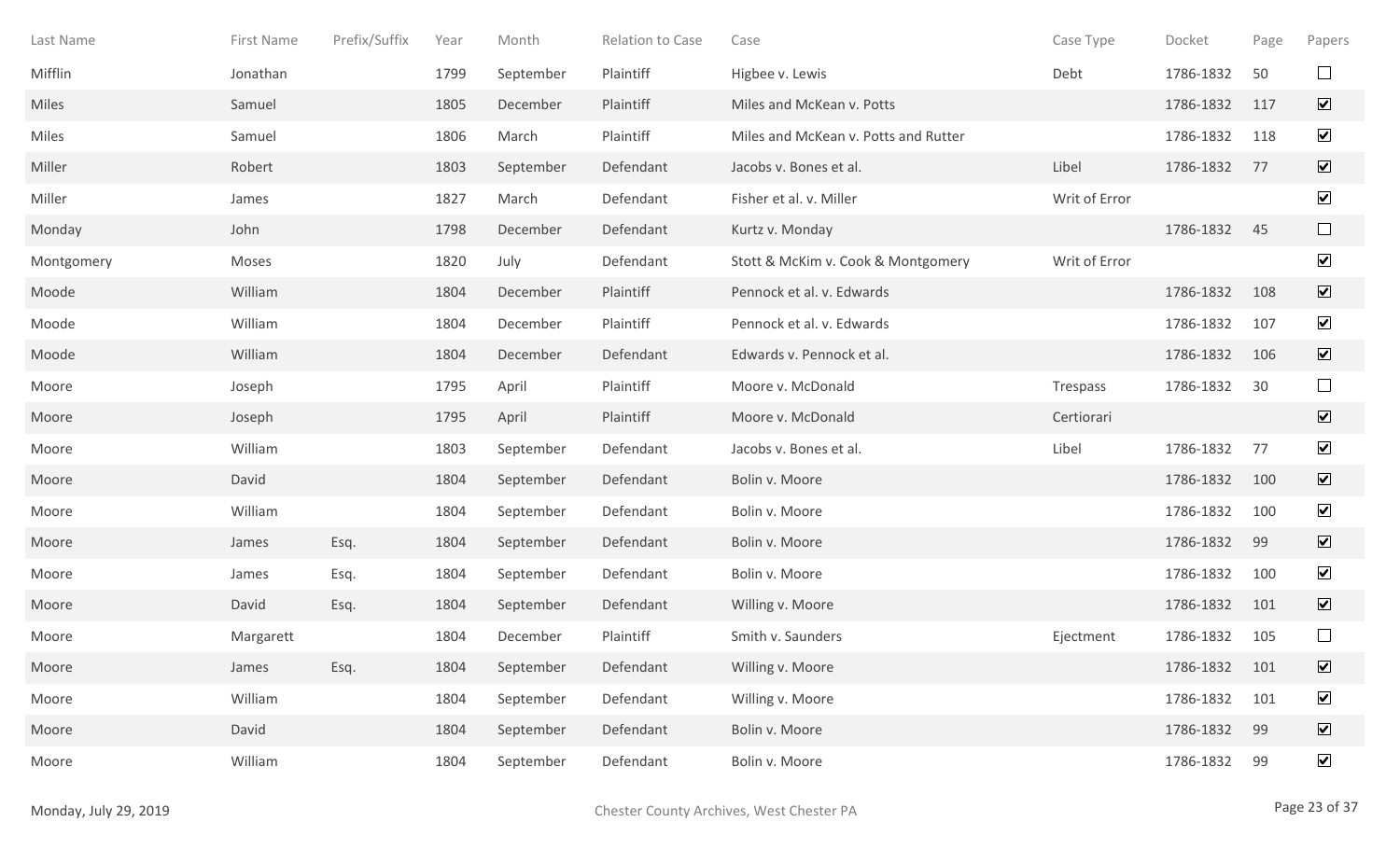| Last Name                       | First Name | Prefix/Suffix | Year | Month     | Relation to Case | Case                                             | Case Type            | Docket    | Page | Papers                       |
|---------------------------------|------------|---------------|------|-----------|------------------|--------------------------------------------------|----------------------|-----------|------|------------------------------|
| Moore                           | Thomas     |               | 1824 | December  | Plaintiff        | Moore et al. v. Rees et al.                      | Writ of Error        |           |      | $\overline{\mathbf{v}}$      |
| Moore                           | Mary       |               | 1830 | July      | Defendant        | Rees et al. v. Moore                             | Writ of Error        |           |      | $\blacktriangledown$         |
| Moore                           | Ann        |               | 1832 | March     | Defendant        | Skiles v. Wagoner et al.                         |                      | 1786-1832 | 140  | $\Box$                       |
| Morris                          | Sarah      |               | 1799 | September | Plaintiff        | Higbee v. Lewis                                  | Debt                 | 1786-1832 | 50   | $\Box$                       |
| Morris                          | Isaac      |               | 1799 | September | Plaintiff        | Higbee v. Lewis                                  | Debt                 | 1786-1832 | 50   | $\Box$                       |
| Morris                          | Isaac      |               | 1799 | September | Plaintiff        | Higbee v. Lewis                                  | <b>Habeas Corpus</b> |           |      | $\blacktriangledown$         |
| Morris                          | James      |               | 1806 | December  | Plaintiff        | Morris v. McCleas                                |                      | 1786-1832 | 123  | $\boxed{\blacktriangledown}$ |
| Morris                          | Benjamin   |               | 1825 | March     | Defendant        | Waln et al. v. Morris                            | Writ of Error        |           |      | $\blacktriangledown$         |
| Morton                          | Thomas     |               | 1795 | April     | Defendant        | Jacobs v. Jones                                  |                      | 1786-1832 | 31   |                              |
| Mosteller                       | Abraham    |               | 1879 | March     |                  | <b>Estate of Abraham Mosteller</b>               | Certiorari           |           |      | $\blacktriangledown$         |
| Moyer                           | Jacob      |               | 1792 | September | Defendant        | Anderson v. Thomas et al.                        |                      | 1786-1832 | 28   | $\Box$                       |
| Munday                          | John       |               | 1798 | December  | Defendant        | Kurtz v. Munday                                  | <b>Habeas Corpus</b> |           |      | $\overline{\mathbf{v}}$      |
| Neiler                          | George     |               | 1822 | December  | Plaintiff        | Neiler v. Stanley                                | Writ of Error        |           |      | $\overline{\mathbf{v}}$      |
| Neiler                          | Jacob      |               | 1822 | December  | Plaintiff        | Neiler v. Stanley                                | Writ of Error        |           |      | $\blacktriangledown$         |
| North                           | Thomas     |               | 1795 | September | Defendant        | Baker v. Carwin et al.                           | Trespass             | 1786-1832 | 32   | $\Box$                       |
| Old                             | James      |               | 1795 | January   | Plaintiff        | Old v. Pinnell and Fairlamb                      | Res publica          | 1786-1832 | 30   | $\Box$                       |
| Orum                            | Daivs      |               | 1831 | July      | Defendant        | Brooke & Jones v. Orum                           | Writ of Error        |           |      | $\overline{\mathbf{v}}$      |
| Osborne                         | Joseph     |               | 1823 | December  | Defendant        | Osborne v. Osborne                               | Writ of Error        |           |      | $\blacktriangledown$         |
| Osborne                         | Elizabeth  |               | 1823 | December  | Plaintiff        | Osborne v. Osborne                               | Writ of Error        |           |      | $\overline{\mathbf{v}}$      |
| Osborne                         | Joseph     |               | 1827 | March     | Plaintiff        | Osborne v. Gheen                                 | Writ of Error        |           |      | $\blacktriangledown$         |
| Overseers of the Poor of Gosh   |            |               | 1798 | March     | Defendant        | Overseers of the Poor of Willistown v. Overseers | Certiorari           | 1786-1832 | 40   |                              |
| Overseers of the Poor of Willis |            |               | 1798 | March     | Plaintiff        | Overseers of the Poor of Willistown v. Overseers | Certiorari           | 1786-1832 | 40   | $\Box$                       |
| Painter                         | Joseph     |               | 1801 | September | Defendant        | Painter v. Painter                               | Trespass             | 1786-1832 | 66   | $\boxed{\blacktriangledown}$ |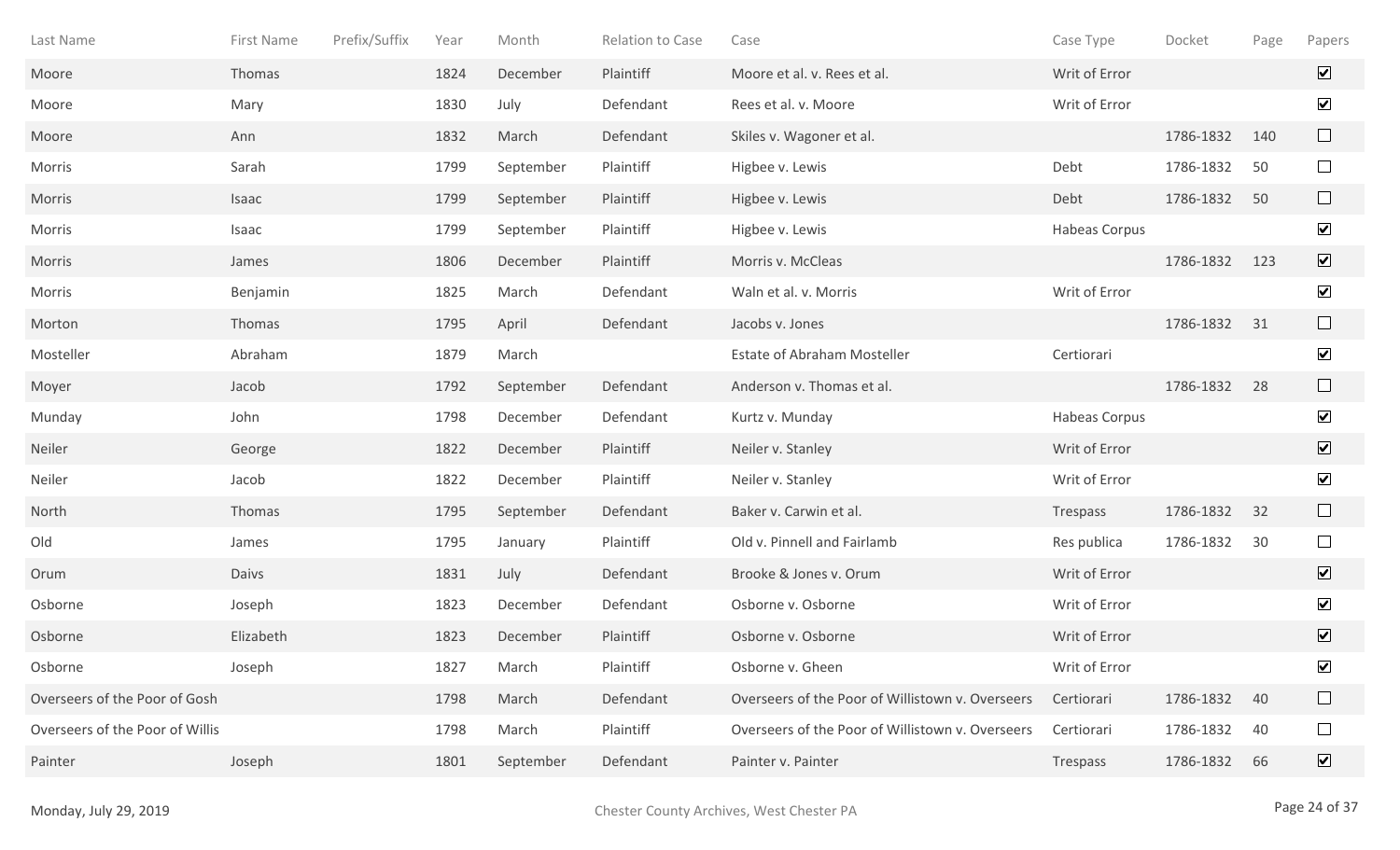| Last Name | First Name | Prefix/Suffix | Year | Month     | Relation to Case | Case                      | Case Type     | Docket       | Page | Papers                          |
|-----------|------------|---------------|------|-----------|------------------|---------------------------|---------------|--------------|------|---------------------------------|
| Painter   | Samuel     |               | 1801 | September | Plaintiff        | Painter v. Painter        | Trespass      | 1786-1832    | 66   | $\blacktriangledown$            |
| Painter   | Enos       |               | 1826 | December  | Defendant        | Peirce v. Painter         | Writ of Error |              |      | $\boxed{\blacktriangledown}$    |
| Parke     | Abiah      |               |      |           | Plaintiff        | Parke v. Whelen           |               |              |      | $\blacktriangledown$            |
| Parke     | Malachia   |               |      |           | Plaintiff        | Parke v. Whelen           |               |              |      | $\overline{\blacktriangledown}$ |
| Parke     | Thomas     |               |      |           | Plaintiff        | Parke v. Whelen           |               |              |      | $\blacktriangledown$            |
| Parke     | Jonathan   |               |      |           | Plaintiff        | Parke v. Whelen           |               |              |      | $\boxed{\blacktriangledown}$    |
| Parke     | Abiah      |               | 1803 | September | Plaintiff        | Parke v. Whelen           | Trespass      | 1786-1832    | 79   | $\blacktriangledown$            |
| Parke     | Jonathan   |               | 1803 | September | Plaintiff        | Parke v. Whelen           | Trespass      | 1786-1832    | 79   | $\overline{\mathbf{v}}$         |
| Parke     | John       |               | 1803 | September | Defendant        | Jacobs v. Bones et al.    | Libel         | 1786-1832    | 77   | $\blacktriangledown$            |
| Parke     | Thomas     |               | 1803 | September | Plaintiff        | Parke v. Whelen           | Trespass      | 1786-1832    | 79   | $\boxed{\blacktriangledown}$    |
| Parke     | Malachia   |               | 1803 | September | Plaintiff        | Parke v. Whelen           | Trespass      | 1786-1832    | 79   | $\blacktriangledown$            |
| Parke     | Thomas     |               | 1804 | December  | Defendant        | Cope v. Parke             |               | 1786-1832    | 109  | $\blacktriangledown$            |
| Parke     | Jonathan   |               | 1804 | September | Defendant        | Cope v. Parke             |               | 1786-1832    | 104  | $\blacktriangledown$            |
| Parke     | Malachia   |               | 1804 | September | Defendant        | Cope v. Parke             |               | 1786-1832    | 104  | $\boxed{\mathbf{v}}$            |
| Parke     | Thomas     |               | 1804 | September | Defendant        | Cope v. Parke             |               | 1786-1832    | 104  | $\blacktriangledown$            |
| Parke     | Jonathan   |               | 1804 | December  | Defendant        | Cope v. Parke             |               | 1786-1832    | 109  | $\overline{\mathbf{v}}$         |
| Parke     | Abiah      |               | 1804 | September | Defendant        | Cope v. Parke             |               | 1786-1832    | 104  | $\blacktriangledown$            |
| Parke     | Malachia   |               | 1804 | December  | Defendant        | Cope v. Parke             |               | 1786-1832    | 109  | $\overline{\mathbf{v}}$         |
| Parke     | Abiah      |               | 1804 | December  | Defendant        | Cope v. Parke             |               | 1786-1832    | 109  | $\blacktriangledown$            |
| Parker    | Edward     |               | 1792 | September | Defendant        | Anderson v. Thomas et al. |               | 1786-1832 28 |      | $\Box$                          |
| Parker    | James      |               | 1829 | March     | Plaintiff        | Parker v. Harris          | Writ of Error |              |      | $\blacktriangledown$            |
| Parker    | James      |               | 1829 | March     | Plaintiff        | Parker v. Matthews et al. | Writ of Error |              |      | $\boxed{\blacktriangledown}$    |
| Paschal   | Sarah      |               | 1799 | September | Plaintiff        | Higbee v. Lewis           | Debt          | 1786-1832    | 50   | $\Box$                          |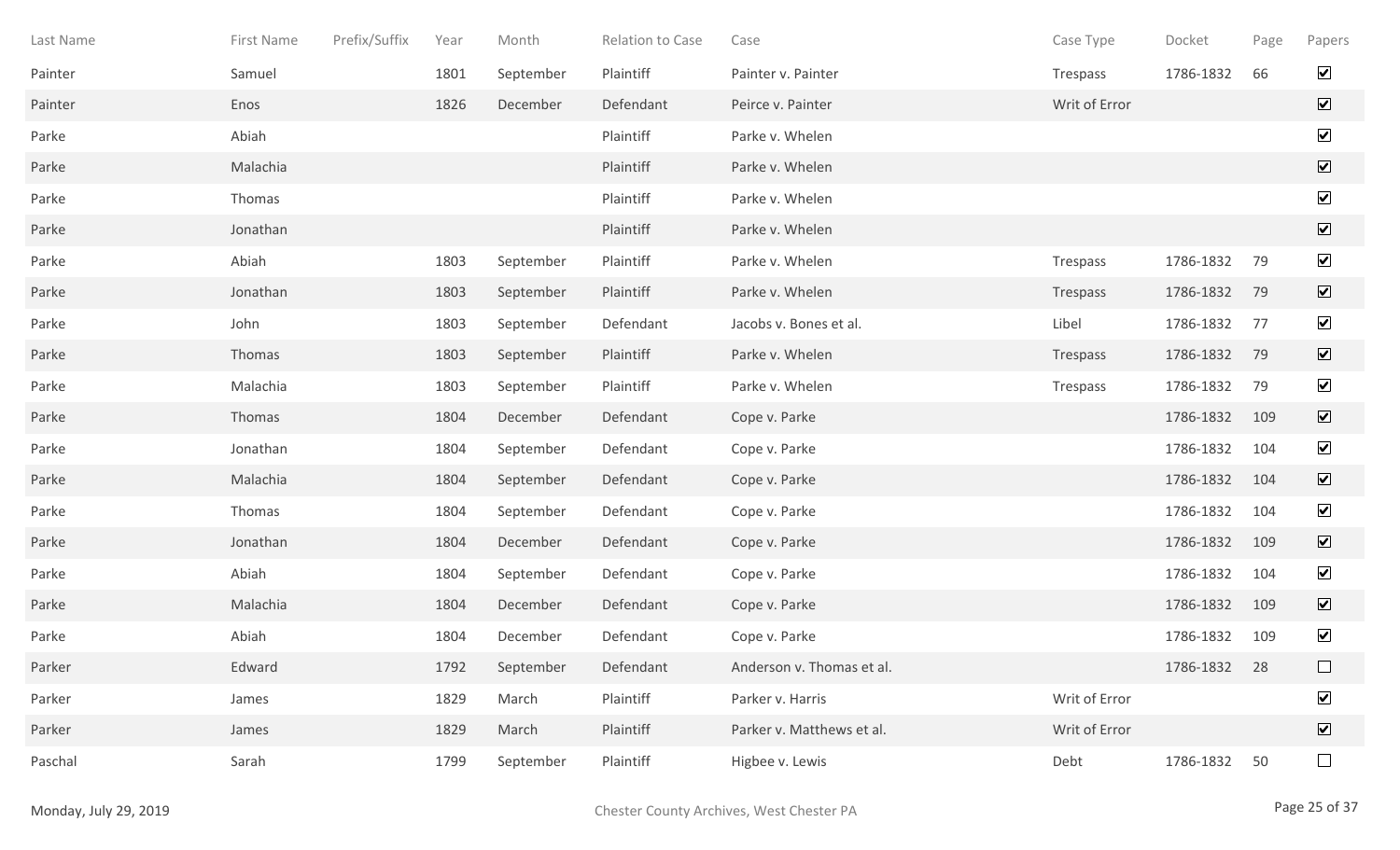| Last Name | First Name | Prefix/Suffix | Year | Month     | <b>Relation to Case</b> | Case                                     | Case Type            | Docket    | Page | Papers                       |
|-----------|------------|---------------|------|-----------|-------------------------|------------------------------------------|----------------------|-----------|------|------------------------------|
| Paschal   | Joseph     |               | 1799 | September | Plaintiff               | Higbee v. Lewis                          | Debt                 | 1786-1832 | 50   | $\Box$                       |
| Paschall  | Joseph     |               | 1799 | September | Plaintiff               | Higbee v. Lewis                          | Habeas Corpus        |           |      | $\blacktriangledown$         |
| Paschall  | Sarah      |               | 1799 | September | Plaintiff               | Higbee v. Lewis                          | <b>Habeas Corpus</b> |           |      | $\boxed{\blacktriangledown}$ |
| Passmore  | George     |               | 1803 | September | Defendant               | Smith v. Saunders (2)                    | Ejectment            | 1786-1832 | 74   | $\blacktriangledown$         |
| Paxton    | Joseph     | Jr.           | 1803 | September | Plaintiff               | Smith v. Saunders (1)                    | Ejectment            | 1786-1832 | 82   | $\boxed{\mathbf{v}}$         |
| Pearce    | Cromwell   |               | 1825 | March     | Plaintiff               | Pearce v. Humberger                      | Writ of Error        |           |      | $\blacktriangledown$         |
| Pearce    | Cromwell   |               | 1826 | December  | Plaintiff               | Pearce v. Phillips                       | Writ of Error        |           |      | $\boxed{\blacktriangledown}$ |
| Pearce    | Cromwell   | Jr.           | 1830 | March     | Defendant               | Happersett v. Pearce                     |                      | 1786-1832 | 133  | $\Box$                       |
| Peirce    | Caleb      |               | 1803 | September | Defendant               | Brinton v. Jones and Peirce              |                      | 1786-1832 | 78   | $\Box$                       |
| Peirce    | Cyrus      |               | 1826 | December  | Plaintiff               | Peirce v. Painter                        | Writ of Error        |           |      | $\blacktriangledown$         |
| Penn      | John       |               | 1803 | September | Plaintiff               | Smith v. Saunders (3)                    | Ejectment            | 1786-1832 | 85   | $\blacktriangledown$         |
| Penn      | Richard    |               | 1803 | September | Plaintiff               | Smith v. Saunders (3)                    | Ejectment            | 1786-1832 | 85   | $\blacktriangledown$         |
| Pennock   | Jesse      |               | 1804 | December  | Plaintiff               | Pennock et al. v. Edwards                |                      | 1786-1832 | 108  | $\overline{\mathbf{v}}$      |
| Pennock   | Jesse      |               | 1804 | December  | Defendant               | Edwards v. Pennock et al.                |                      | 1786-1832 | 106  | $\blacktriangledown$         |
| Pennock   | Joseph     |               | 1804 | December  | Plaintiff               | Pennock et al. v. Edwards                |                      | 1786-1832 | 108  | $\overline{\mathbf{v}}$      |
| Pennock   | Joseph     |               | 1804 | December  | Plaintiff               | Pennock et al. v. Edwards                |                      | 1786-1832 | 108  | $\blacktriangledown$         |
| Pennock   | Joseph     |               | 1804 | December  | Defendant               | Edwards v. Pennock et al.                |                      | 1786-1832 | 106  | $\overline{\mathbf{v}}$      |
| Pennock   | Joseph     |               | 1804 | December  | Defendant               | Edwards v. Pennock et al.                |                      | 1786-1832 | 106  | $\blacktriangledown$         |
| Pennock   | Jesse      |               | 1804 | December  | Plaintiff               | Pennock et al. v. Edwards                |                      | 1786-1832 | 107  | $\overline{\mathbf{v}}$      |
| Pennock   | Joseph     |               | 1804 | December  | Plaintiff               | Pennock et al. v. Edwards                |                      | 1786-1832 | 107  | $\blacktriangledown$         |
| Pennock   | Joseph     |               | 1804 | December  | Plaintiff               | Pennock et al. v. Edwards                |                      | 1786-1832 | 107  | $\boxed{\mathbf{v}}$         |
| Peters    | Evan       |               | 1803 | December  | Plaintiff               | Bitters and Peters v. Turner and Rickart | Debt                 | 1786-1832 | 92   | $\blacktriangledown$         |
| Peters    | Evan       |               | 1803 | December  | Plaintiff               | Bitters and Peters v. Turner and Rickart | Debt                 | 1786-1832 | 91   | $\boxed{\mathbf{v}}$         |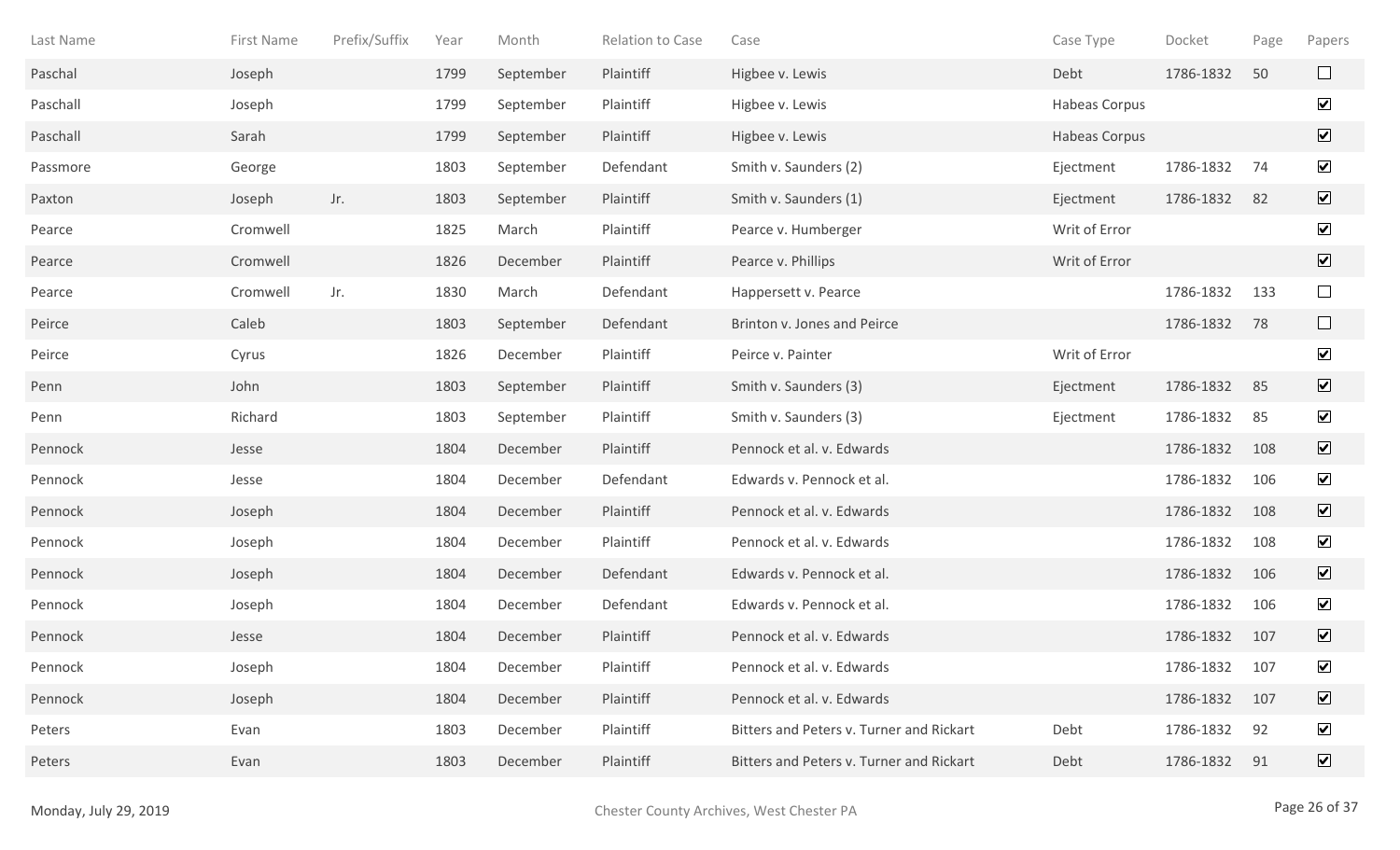| Last Name | First Name | Prefix/Suffix | Year | Month     | Relation to Case | Case                                 | Case Type     | Docket    | Page | Papers                  |
|-----------|------------|---------------|------|-----------|------------------|--------------------------------------|---------------|-----------|------|-------------------------|
| Pettit    | John       |               | 1803 | September | Defendant        | Smith v. Saunders (1)                | Ejectment     | 1786-1832 | 82   | $\blacktriangledown$    |
| Philips   | Evan       |               | 1796 | September | Defendant        | Resp. v. Philips                     | Res publica   | 1786-1832 | 35   | $\Box$                  |
| Philips   | Josiah     |               | 1800 | March     | Defendant        | Thomas v. Philips                    | Trespass      | 1786-1832 | 60   | $\blacktriangledown$    |
| Phillips  | Abraham    |               | 1826 | December  | Defendant        | Pearce v. Phillips                   | Writ of Error |           |      | $\overline{\mathbf{v}}$ |
| Pierce    | Joseph     |               | 1803 | September | Defendant        | Jacobs v. Bones et al.               | Libel         | 1786-1832 | 77   | $\blacktriangledown$    |
| Pierce    | Joseph     |               | 1805 | December  | Defendant        | Smith v. Saunders                    | Ejectment     | 1786-1832 | 116  | $\overline{\mathbf{v}}$ |
| Pierce    | Benjamin   |               | 1882 | January   | Defendant        |                                      | Certiorari    |           |      | $\blacktriangledown$    |
| Pinnel    | Robert     |               | 1795 | January   | Defendant        | Old v. Pinnell and Fairlamb          | Res publica   | 1786-1832 | 30   | $\Box$                  |
| Porter    | Robert     |               | 1798 | December  | Defendant        | Daniel v. Porter                     | Trespass      | 1786-1832 | 44   | $\blacktriangledown$    |
| Porter    | Robert     |               | 1798 | December  | Defendant        | Daniel v. Porter                     | Habeas Corpus |           |      | $\overline{\mathbf{v}}$ |
| Porter    | Robert     |               | 1799 | September | Defendant        | Commonwealth v. Porter               | Certiorari    |           |      | $\blacktriangledown$    |
| Porter    | Robert     |               | 1799 | September | Defendant        | Resp. v. Porter                      | Perjury       | 1786-1832 | 53   | $\Box$                  |
| Porter    | Robert     |               | 1799 | September | Defendant        | Resp. v. Porter                      | Res publica   | 1786-1832 | 53   | $\Box$                  |
| Posey     | William    |               | 1792 | September | Defendant        | Anderson v. Thomas et al.            |               | 1786-1832 | 28   | $\Box$                  |
| Potts     | Ezekiel    |               | 1795 | September | Defendant        | Fenn v. Potts                        |               | 1786-1832 | 32   | $\Box$                  |
| Potts     | David      |               | 1797 | September | Plaintiff        | Potts et al. v. Wining               |               | 1786-1832 | 38   | $\Box$                  |
| Potts     | David      |               | 1797 | September | Plaintiff        | Potts v. Winnings                    | Certiorari    |           |      | $\blacktriangledown$    |
| Potts     | Joseph     |               | 1799 | March     | Defendant        | Roberts et al. v. McClelland et al.  | Trespass      | 1786-1832 | 47   | $\Box$                  |
| Potts     | David      |               | 1799 | March     | Defendant        | Roberts et al. v. McClelland et al.  | Trespass      | 1786-1832 | 47   | $\Box$                  |
| Potts     | David      |               | 1802 | December  | Defendant        | Evans v. Potts                       | Trespass      | 1786-1832 | 70   | $\boxed{\mathbf{v}}$    |
| Potts     | David      |               | 1805 | December  | Defendant        | Miles and McKean v. Potts            |               | 1786-1832 | 117  | $\blacktriangledown$    |
| Potts     | David      | Jr.           | 1806 | March     | Defendant        | Miles and McKean v. Potts and Rutter |               | 1786-1832 | 118  | $\overline{\mathbf{v}}$ |
| Potts     | David      |               | 1830 | March     | Plaintiff        | Potts v. Smith                       | Writ of Error |           |      | $\blacktriangledown$    |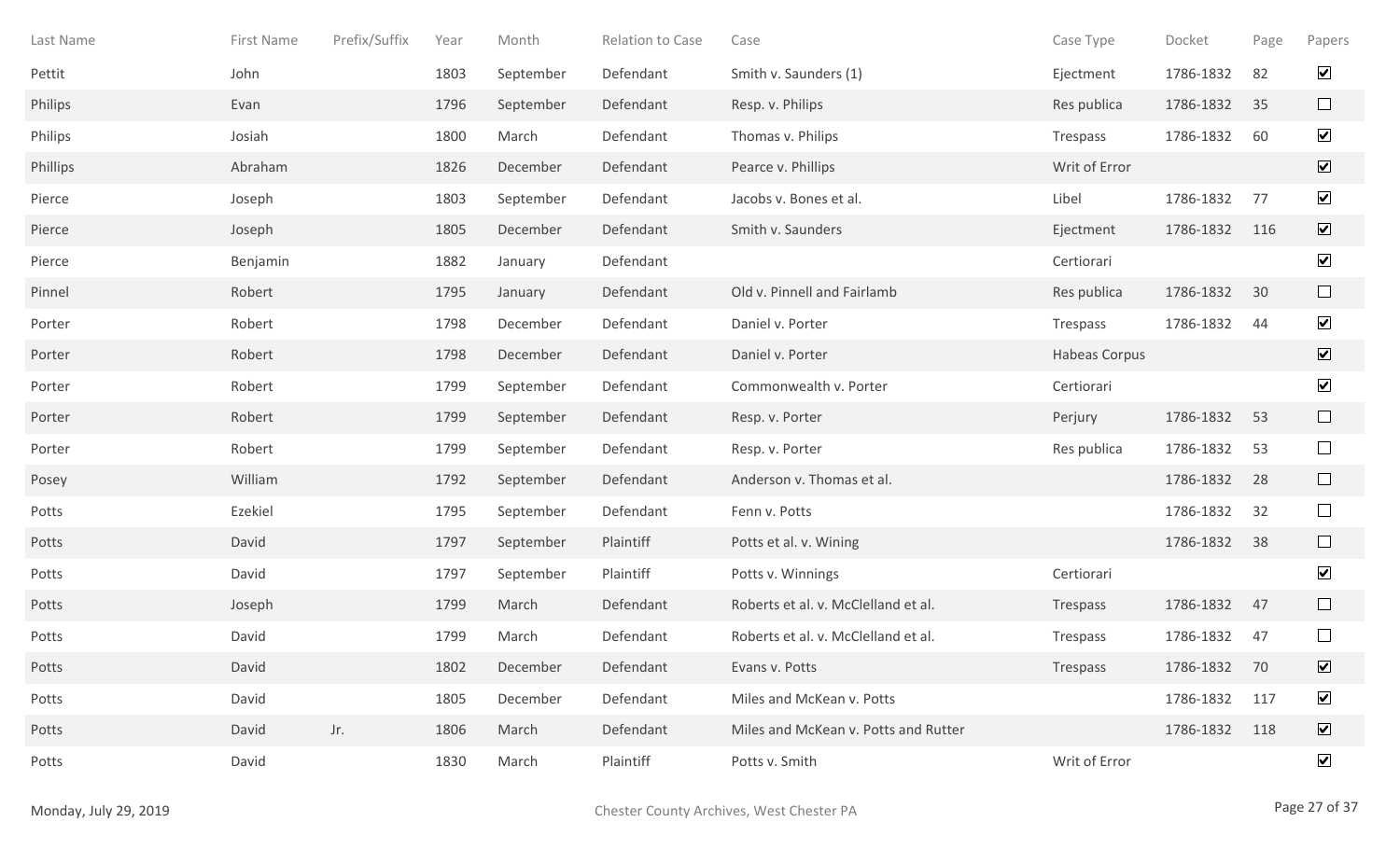| Last Name | First Name | Prefix/Suffix | Year | Month     | Relation to Case | Case                             | Case Type     | Docket    | Page | Papers                       |
|-----------|------------|---------------|------|-----------|------------------|----------------------------------|---------------|-----------|------|------------------------------|
| Powell    | Benjamin   |               | 1795 | April     | Defendant        | Brattin v. Powell                |               | 1786-1832 | 31   | $\Box$                       |
| Pritchett | William    |               | 1830 | December  | Plaintiff        | Pritchett v. Jones               | Writ of Error |           |      | $\blacktriangledown$         |
| Pritchett | James      |               | 1830 | December  | Plaintiff        | Pritchett v. Jones               | Writ of Error |           |      | $\overline{\mathbf{v}}$      |
| Proctor   | Thomas     |               | 1787 | January   | Defendant        | Barclay v. Proctor & Charlton    | Certiorari    |           |      | $\blacktriangledown$         |
| Proctor   | Thomas     |               | 1787 | January   | Defendant        | Barclay v. Proctor               |               | 1786-1832 | 22   | $\Box$                       |
| Pusey     | Jacob      |               | 1824 | December  | Defendant        |                                  | Writ of Error |           |      | $\blacktriangledown$         |
| Pusey     | Jacob      |               | 1824 | December  | Defendant        | Alexander v. Pusey               | Writ of Error |           |      | $\boxed{\blacktriangledown}$ |
| Ralston   | William    |               | 1824 | December  | Plaintiff        |                                  | Writ of Error |           |      | $\blacktriangledown$         |
| Ramsay    | Hugh       |               | 1799 | September | Defendant        | Fries v. Ramsay                  | Debt          | 1786-1832 | 55   | $\Box$                       |
| Ramsey    | Hugh       |               | 1799 | September | Defendant        | Shoemaker v. Ramsey              | Debt          | 1786-1832 | 51   | $\Box$                       |
| Ramsey    | Hugh       |               | 1799 | September | Defendant        | Shoemanker v. Ramsey             | Habeas Corpus |           |      | $\blacktriangledown$         |
| Ramsey    | Hugh       |               | 1799 | September | Defendant        | Fries v. Ramsey                  | Habeas Corpus |           |      | $\blacktriangledown$         |
| Ramsey    | Hugh       |               | 1800 | September | Defendant        | Wister v. Ramsey                 | Debt          | 1786-1832 | 63   | $\overline{\mathbf{v}}$      |
| Ramsey    | Hugh       |               | 1802 | September | Defendant        | Cummings and McCormick v. Ramsey | Trespass      | 1786-1832 | 69   | $\blacktriangledown$         |
| Ramsey    | Hugh       |               | 1804 | September | Defendant        | Evereal v. Ramsey                |               | 1786-1832 | 102  | $\overline{\mathbf{v}}$      |
| Ramsey    | William    |               | 1832 | March     | Defendant        | Skiles v. Wagoner et al.         |               | 1786-1832 | 140  | $\Box$                       |
| Ransley   | Ann        |               | 1855 | July      | Plaintiff        | Ransley v. Scott                 | Writ of Error |           |      | $\overline{\mathbf{v}}$      |
| Reed      | John       |               | 1802 | December  | Plaintiff        | Lewis v. Maris                   | Debt          | 1786-1832 | 69   | $\blacktriangledown$         |
| Rees      | David      |               | 1824 | December  | Defendant        | Moore et al. v. Rees et al.      | Writ of Error |           |      | $\overline{\mathbf{v}}$      |
| Rees      | Jesse      |               | 1825 | December  | Plaintiff        | Rees & Garrett v. Ruth           | Writ of Error |           |      | $\blacktriangledown$         |
| Rees      | David      |               | 1830 | July      | Plaintiff        | Rees et al. v. Moore             | Writ of Error |           |      | $\boxed{\blacktriangledown}$ |
| Reese     | Thomas     |               | 1799 | December  | Defendant        | Cloud and Harlen v. Reese        |               | 1786-1832 | 57   | $\Box$                       |
| Reese     | Thomas     |               | 1799 | December  | Defendant        | Cloud et al. v. Reese            | Habeas Corpus |           |      | $\overline{\mathbf{v}}$      |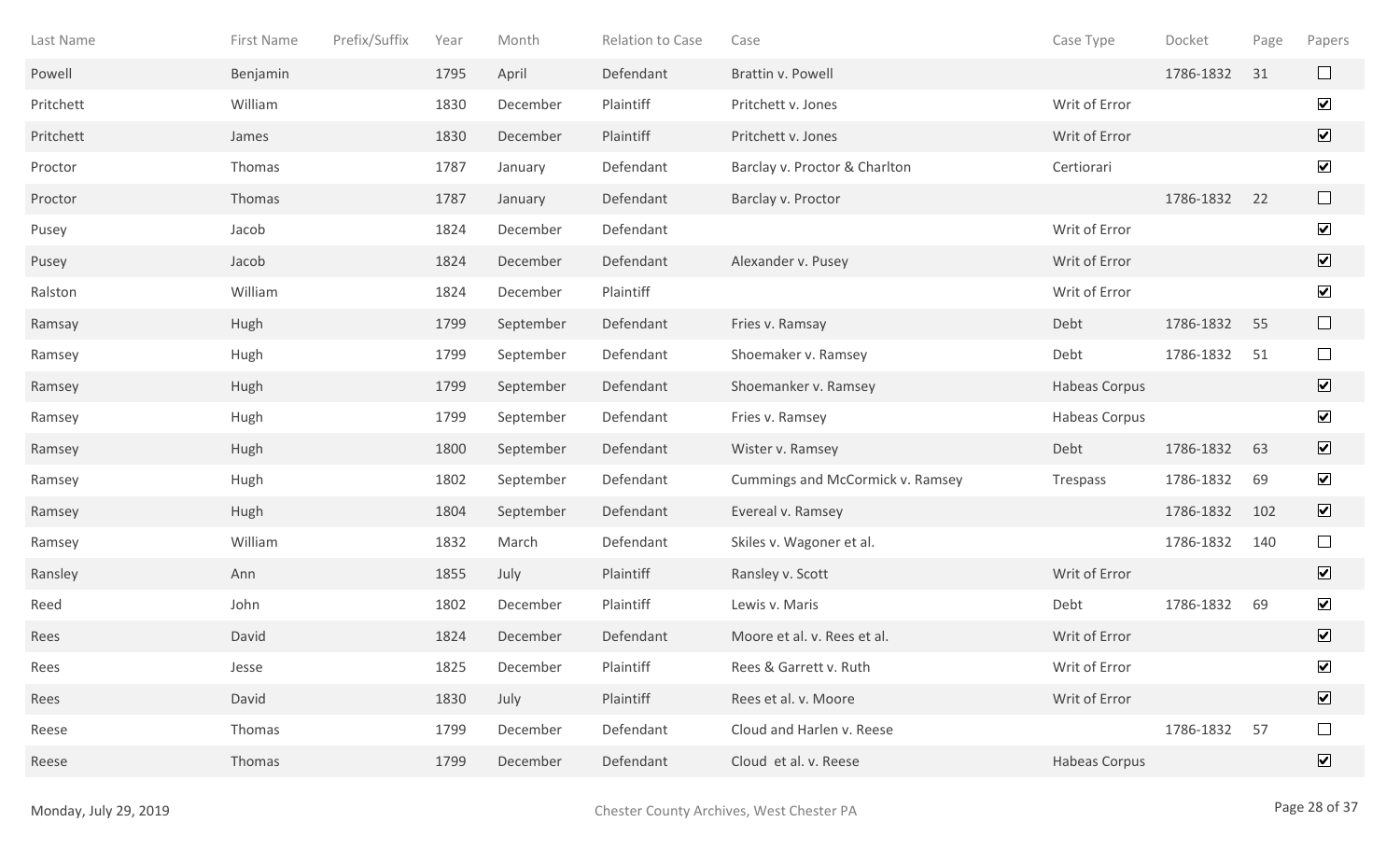| Last Name   | First Name | Prefix/Suffix | Year | Month     | <b>Relation to Case</b> | Case                                     | Case Type     | Docket    | Page | Papers                       |
|-------------|------------|---------------|------|-----------|-------------------------|------------------------------------------|---------------|-----------|------|------------------------------|
| Reese       | Thomas     |               | 1799 | December  | Defendant               | Cloud and Carleton v. Reese              |               | 1786-1832 | 57   | $\Box$                       |
| Reitenbaugh | Adam       |               | 1852 | March     | Defendant               | Chester Valley Rail Road                 | Certiorari    |           |      | $\overline{\mathbf{v}}$      |
| Reitenbaugh | Adam       |               | 1858 | July      | Defendant               | Baker v. Carson & Reitenbaugh            | Remittitur    |           |      | $\blacktriangledown$         |
| Rice        | John       |               | 1797 | September | Plaintiff               | Shenneman & Rice v. Fitzsimons           | Certiorari    |           |      | $\overline{\mathbf{v}}$      |
| Rice        | John       |               | 1797 | September | Plaintiff               | Shenneman and Rice v. Fitzsimons         |               | 1786-1832 | 37   | $\Box$                       |
| Rice        | John       |               | 1803 | September | Defendant               | Jacobs v. Bones et al.                   | Libel         | 1786-1832 | 77   | $\overline{\mathbf{v}}$      |
| Rickart     | Jacob      |               | 1803 | December  | Defendant               | Bitters and Peters v. Turner and Rickart | Debt          | 1786-1832 | 91   | $\blacktriangledown$         |
| Rickart     | Jacob      |               | 1803 | December  | Defendant               | Bitters and Peters v. Turner and Rickart | Debt          | 1786-1832 | 92   | $\overline{\mathbf{v}}$      |
| Rixstine    | Henry      |               | 1866 | August    | Plaintiff               | Rixstine v. Thrift & Senior              | Writ of Error |           |      | $\blacktriangledown$         |
| Robb        | Archimedes |               | 1852 | March     | Defendant               | Chester Valley Rail Road                 | Certiorari    |           |      | $\overline{\mathbf{v}}$      |
| Roberts     | Abel       |               | 1796 | December  | Plaintiff               | Roberts v. Kennedy and Fury              |               | 1786-1832 | 36   | $\Box$                       |
| Roberts     | Abel       |               | 1796 | December  | Plaintiff               | Roberts v. Fury                          | Certiorari    |           |      | $\overline{\mathbf{v}}$      |
| Roberts     | Jonathan   |               | 1799 | March     | Plaintiff               | Roberts et al. v. McClelland et al.      | Trespass      | 1786-1832 | 47   | $\Box$                       |
| Roberts     | Samuel     |               | 1803 | September | Plaintiff               | Smith v. Stiles                          | Ejectment     | 1786-1832 | 81   | $\overline{\mathbf{v}}$      |
| Roberts     | Robert     |               | 1830 | March     | Defendant               | Coates v. Roberts                        | Writ of Error |           |      | $\blacktriangledown$         |
| Roney       | James      |               | 1803 | September | Defendant               | Jacobs v. Bones et al.                   | Libel         | 1786-1832 | 77   | $\overline{\mathbf{v}}$      |
| Ross        | John       |               |      |           | Defendant               | Glen v. Ross                             |               |           |      | $\blacktriangledown$         |
| Ross        | John       |               |      |           | Defendant               | Glen v. Ross                             |               |           |      | $\overline{\mathbf{v}}$      |
| Ross        | William    |               | 1803 | December  | Defendant               | Glen v. Ross                             | Trespass      | 1786-1832 | 88   | $\blacktriangledown$         |
| Ross        | John       |               | 1803 | December  | Defendant               | Glen v. Ross                             | Trespass      | 1786-1832 | 89   | $\boxed{\blacktriangledown}$ |
| Rowland     | William    |               | 1803 | September | Defendant               | Den v. Fen (1)                           | Ejectment     | 1786-1832 | 84   | $\blacktriangledown$         |
| Ruston      | Thomas     |               | 1799 | September | Plaintiff               | Ruston v. Kennedy                        | Debt          | 1786-1832 | 55   | $\Box$                       |
| Ruston      | John       |               | 1799 | September | Defendant               | Ruston v. Kennedy                        | Debt          | 1786-1832 | 55   | $\Box$                       |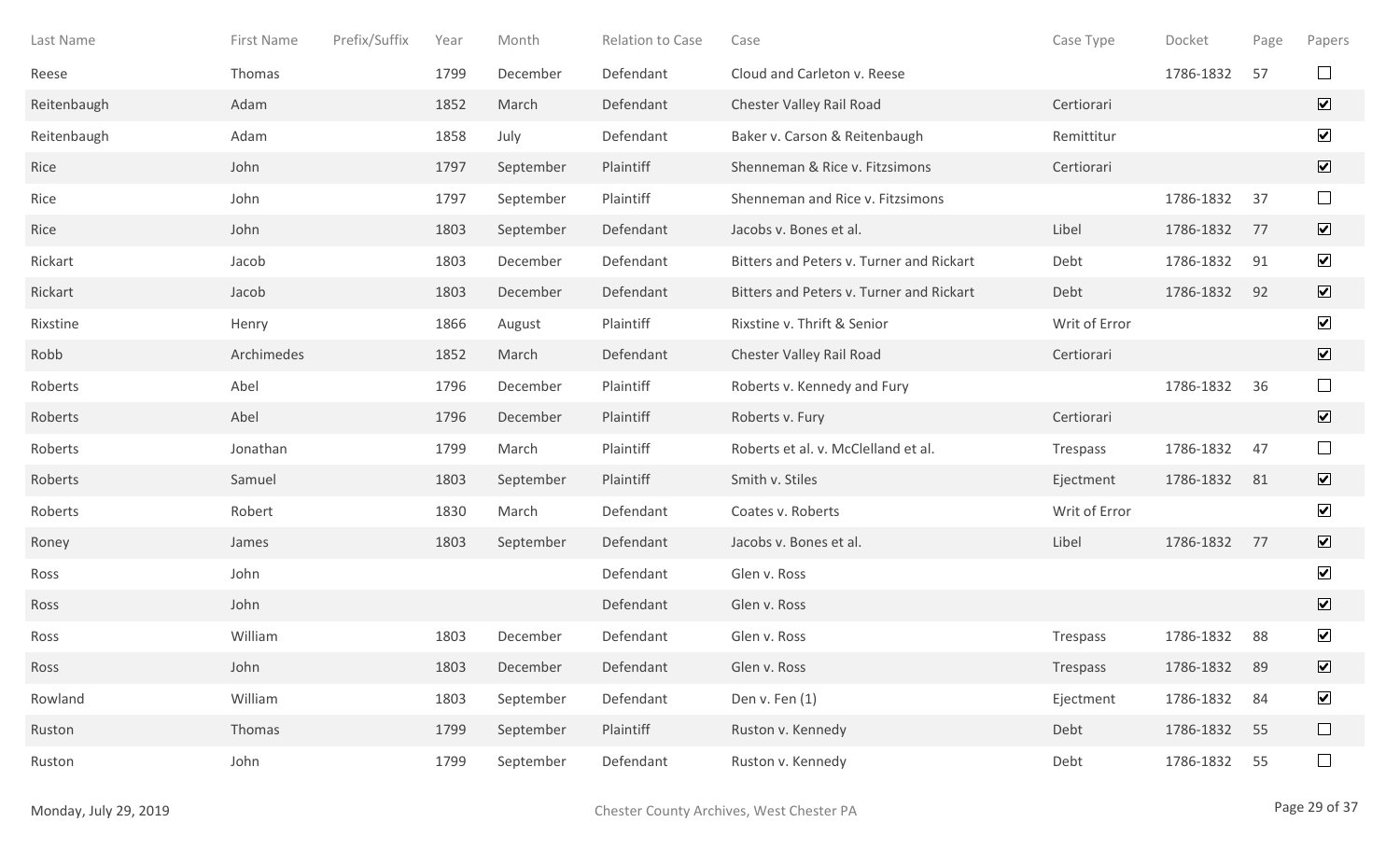| Last Name | First Name | Prefix/Suffix | Year | Month     | Relation to Case | Case                                     | Case Type     | Docket    | Page | Papers                       |
|-----------|------------|---------------|------|-----------|------------------|------------------------------------------|---------------|-----------|------|------------------------------|
| Ruston    | Thomas     |               | 1799 | September | Plaintiff        | Ruston v. Kennedy                        | Certiorari    |           |      | $\overline{\mathbf{v}}$      |
| Ruston    | John       |               | 1799 | September | Defendant        | Ruston v. Kennedy                        | Certiorari    |           |      | $\blacktriangledown$         |
| Ruth      | Thomas     |               | 1793 | April     | Defendant        | Cummings v. Custard and Ruth             |               | 1786-1832 | 29   | $\Box$                       |
| Ruth      | Elizabeth  |               | 1825 | December  | Defendant        | Rees & Garrett v. Ruth                   | Writ of Error |           |      | $\blacktriangledown$         |
| Rutter    | David      |               | 1797 | September | Plaintiff        | Potts et al. v. Wining                   |               | 1786-1832 | 38   | $\Box$                       |
| Rutter    | Samuel     |               | 1797 | September | Plaintiff        | Potts et al. v. Wining                   |               | 1786-1832 | 38   | $\Box$                       |
| Rutter    | Samuel     |               | 1797 | September | Plaintiff        | Potts v. Winnings                        | Certiorari    |           |      | $\overline{\mathbf{v}}$      |
| Rutter    | David      |               | 1797 | September | Plaintiff        | Potts v. Winnings                        | Certiorari    |           |      | $\blacktriangledown$         |
| Rutter    | John       |               | 1806 | March     | Defendant        | Miles and McKean v. Potts and Rutter     |               | 1786-1832 | 118  | $\overline{\mathbf{v}}$      |
| Sallyards | Jonathan   |               | 1803 | December  | Plaintiff        | Bitters and Peters v. Turner and Rickart | Debt          | 1786-1832 | 91   | $\blacktriangledown$         |
| Sallyards | Jonathan   |               | 1803 | December  | Plaintiff        | Bitters and Peters v. Turner and Rickart | Debt          | 1786-1832 | 92   | $\overline{\mathbf{v}}$      |
| Sans      | Barbara    |               | 1799 | September | Plaintiff        | Denn v. Fenn                             | Certiorari    |           |      | $\overline{\mathbf{v}}$      |
| Sans      | James      |               | 1799 | September | Plaintiff        | Denn v. Boyd                             |               | 1786-1832 | 50   | $\overline{\mathbf{v}}$      |
| Sans      | Barbara    |               | 1799 | September | Plaintiff        | Denn v. Boyd                             |               | 1786-1832 | 50   | $\blacktriangledown$         |
| Sans      | James      |               | 1799 | September | Plaintiff        | Denn v. Fenn                             | Certiorari    |           |      | $\overline{\mathbf{v}}$      |
| Scott     | James      |               | 1803 | September | Plaintiff        | Fen v. Den                               | Ejectment     | 1786-1832 | 83   | $\Box$                       |
| Scott     | Mary       |               | 1803 | September | Plaintiff        | Fen v. Den                               | Ejectment     | 1786-1832 | 83   | $\Box$                       |
| Scott     | Joseph     |               | 1855 | July      | Defendant        | Ransley v. Scott                         | Writ of Error |           |      | $\blacktriangledown$         |
| Senior    | Thomas     |               | 1866 | August    | Defendant        | Rixstine v. Thrift & Senior              | Writ of Error |           |      | $\overline{\mathbf{v}}$      |
| Sergeant  | William    |               |      |           | Plaintiff        | Sergeant v. Downing                      |               |           |      | $\blacktriangledown$         |
| Sergeant  | Elizabeth  |               |      |           | Plaintiff        | Sergeant v. Downing                      |               |           |      | $\boxed{\blacktriangledown}$ |
| Sergeant  | Jonathan   |               |      |           | Plaintiff        | Sergeant v. Downing                      |               |           |      | $\blacktriangledown$         |
| Sergeant  | Jonathan   |               | 1796 | September | Plaintiff        | Sergeant v. Downing                      | Trespass      | 1786-1832 | 34   | $\Box$                       |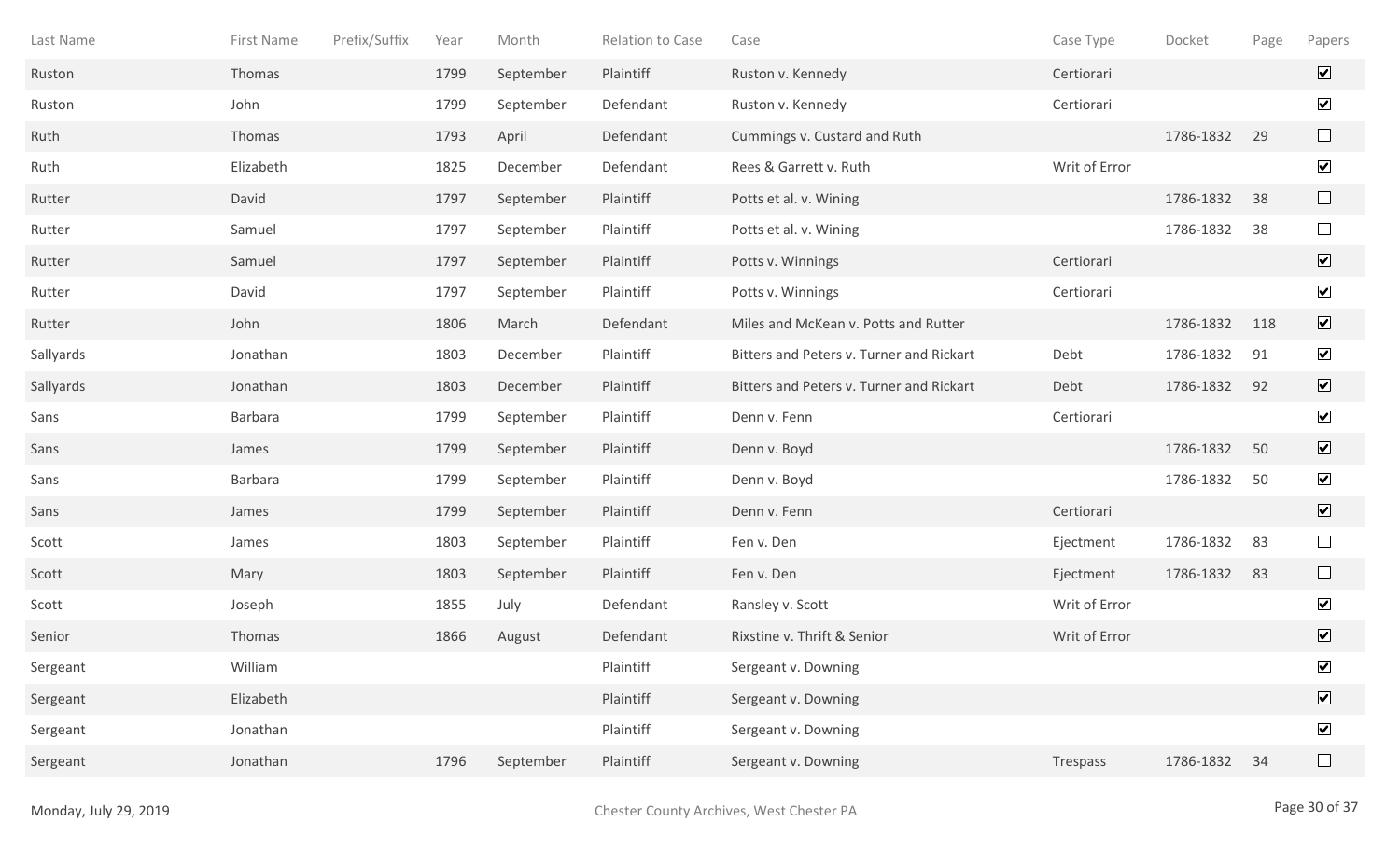| Last Name | First Name | Prefix/Suffix | Year | Month     | Relation to Case | Case                             | Case Type     | Docket    | Page | Papers                  |
|-----------|------------|---------------|------|-----------|------------------|----------------------------------|---------------|-----------|------|-------------------------|
| Sergeant  | Elizabeth  |               | 1796 | September | Plaintiff        | Sergeant v. Downing              | Certiorari    |           |      | $\blacktriangledown$    |
| Sergeant  | Elizabeth  |               | 1796 | September | Plaintiff        | Sergeant v. Downing              | Trespass      | 1786-1832 | 34   | $\Box$                  |
| Sergeant  | William    |               | 1796 | September | Plaintiff        | Sergeant v. Downing              | Trespass      | 1786-1832 | 34   | $\Box$                  |
| Sergeant  | Jonathan   |               | 1806 | March     | Defendant        | Sergeant v. Downing              |               | 1786-1832 | 119  | $\overline{\mathbf{v}}$ |
| Sergeant  | William    |               | 1806 | March     | Defendant        | Sergeant v. Downing              |               | 1786-1832 | 119  | $\blacktriangledown$    |
| Sergeant  | Elizabeth  |               | 1806 | March     | Plaintiff        | Sergeant v. Downing              |               | 1786-1832 | 119  | $\overline{\mathbf{v}}$ |
| Shafner   | Philip     |               | 1801 | September | Defendant        | Den v. Fen                       | Ejectment     | 1786-1832 | 65   | $\blacktriangledown$    |
| Sharp     | Joseph     |               | 1803 | September | Plaintiff        | Smith v. Saunders (1)            | Ejectment     | 1786-1832 | 82   | $\sqrt{}$               |
| Sharp     | Jane       |               | 1824 | December  | Defendant        | Sharp et al. v. Sharp            | Writ of Error |           |      | $\blacktriangledown$    |
| Sharp     | Joseph     |               | 1824 | December  | Plaintiff        | Sharp et al. v. Sharp            | Writ of Error |           |      | $\overline{\mathbf{v}}$ |
| Shearer   | William    |               | 1789 | September | Defendant        | Allison v. Mackie et al.         |               | 1786-1832 | 25   | $\Box$                  |
| Shearer   | William    |               | 1789 | September | Defendant        | Allison v. Shearer               |               | 1786-1832 | 25   | $\Box$                  |
| Shenneman | Benjamin   |               | 1797 | September | Plaintiff        | Shenneman & Rice v. Fitzsimons   | Certiorari    |           |      | $\blacktriangledown$    |
| Shenneman | Benjamin   |               | 1797 | September | Plaintiff        | Shenneman and Rice v. Fitzsimons |               | 1786-1832 | 37   | $\Box$                  |
| Sherer    | William    |               | 1805 | September | Defendant        | Smith v. Saunders                | Ejectment     | 1786-1832 | 112  | $\blacktriangledown$    |
| Sherer    | William    |               | 1805 | September | Plaintiff        | Sherer v. Hodgson                | Trespass      | 1786-1832 | 111  | $\overline{\mathbf{v}}$ |
| Sherer    | Robert     |               | 1830 | March     | Plaintiff        | Sherer v. Hodgson                | Writ of Error |           |      | $\blacktriangledown$    |
| Shoemaker | Edward     |               | 1799 | September | Plaintiff        | Shoemaker v. Ramsey              | Debt          | 1786-1832 | 51   | $\Box$                  |
| Shoemaker | Edward     |               | 1799 | September | Plaintiff        | Shoemanker v. Ramsey             | Habeas Corpus |           |      | $\blacktriangledown$    |
| Shull     | John       |               | 1792 | September | Defendant        | Anderson v. Thomas et al.        |               | 1786-1832 | 28   | $\Box$                  |
| Simon     | Negro      |               | 1794 | January   | Plaintiff        | Simon v. Thompson                | Homine Repleg | 1786-1832 | 29   | $\Box$                  |
| Siter     | Ann        |               | 1832 | September | Plaintiff        | Taylor v. Siter and Beaver       |               | 1786-1832 | 141  | $\Box$                  |
| Siter     | Edward     |               | 1832 | September | Defendant        | Taylor v. Siter and Beaver       |               | 1786-1832 | 141  | $\Box$                  |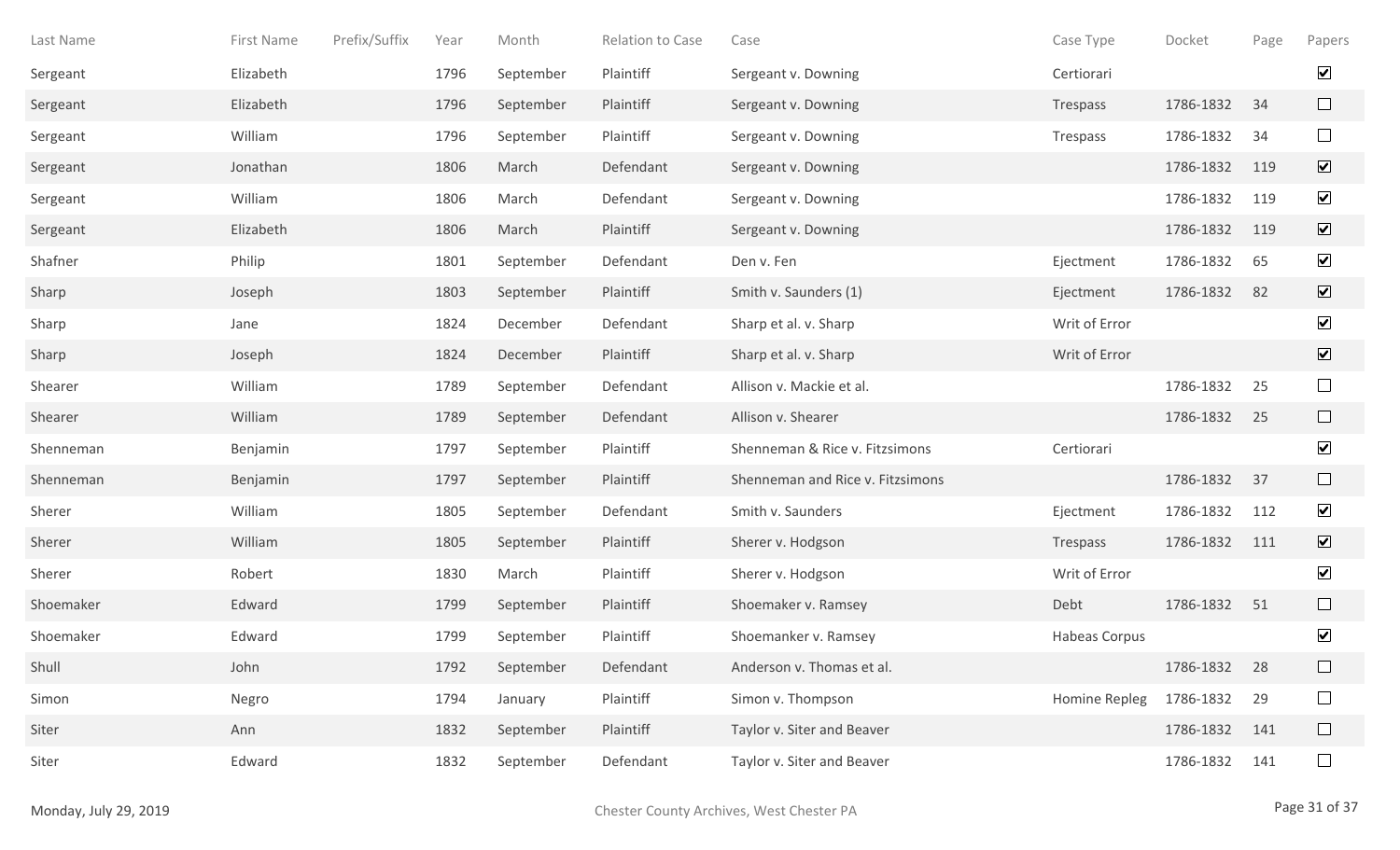| Last Name            | First Name | Prefix/Suffix | Year | Month     | Relation to Case | Case                       | Case Type     | Docket    | Page | Papers                       |
|----------------------|------------|---------------|------|-----------|------------------|----------------------------|---------------|-----------|------|------------------------------|
| Siter                | Edward     |               | 1867 | January   |                  | Estate of John M. Jorndan  |               |           |      | $\overline{\mathbf{v}}$      |
| Siter                | Adam       |               | 1867 | January   |                  | Estate of John M. Jorndan  |               |           |      | $\blacktriangledown$         |
| <b>Skiles</b>        | Hopkins    |               | 1832 | March     | Plaintiff        | Skiles v. Wagoner et al.   |               | 1786-1832 | 140  | $\Box$                       |
| Skynner              | Adam       |               | 1792 | September | Defendant        | Anderson v. Thomas et al.  |               | 1786-1832 | 28   | $\Box$                       |
| Smith                | Elizabeth  |               | 1798 | September | Defendant        | Harris v. Smith            | Debt          | 1786-1832 | 42   | $\Box$                       |
| Smith                | Elizabeth  |               | 1798 | September | Defendant        | Harris v. Smith            | Habeas Corpus |           |      | $\blacktriangledown$         |
| Smith                | William    |               | 1799 | September | Plaintiff        | Smith v. Bowers            | Habeas Corpus |           |      | $\boxed{\blacktriangledown}$ |
| Smith                | William    |               | 1799 | September | Plaintiff        | Smith v. Bowers            | Debt          | 1786-1832 | 56   | $\Box$                       |
| Smith                | Isaac      |               | 1801 | September | Defendant        | Den v. Fen                 | Ejectment     | 1786-1832 | 65   | $\boxed{\mathbf{v}}$         |
| Smith                | Joseph     |               | 1803 | December  | Defendant        | Smith v. Smith             |               | 1786-1832 | 94   | $\blacktriangledown$         |
| Smith                | John       |               | 1803 | December  | Plaintiff        | Smith v. Smith             |               | 1786-1832 | 94   | $\overline{\mathbf{v}}$      |
| Smith                | James      |               | 1803 | September | Defendant        | Jacobs v. Bones et al.     | Libel         | 1786-1832 | 77   | $\overline{\mathbf{v}}$      |
| Smith                | Elizabeth  |               | 1830 | March     | Defendant        | Potts v. Smith             | Writ of Error |           |      | $\blacktriangledown$         |
| Spackman             | Isaac      |               | 1818 | December  | Plaintiff        | Spackman v. Byers          | Writ of Error |           |      | $\blacktriangledown$         |
| Spear                | Joseph     |               | 1787 | January   | Plaintiff        | Spear v. Hannum and Harlan |               | 1786-1832 | 23   | $\Box$                       |
| Spencer              | John       |               | 1803 | September | Defendant        | Smith v. Saunders (3)      | Ejectment     | 1786-1832 | 85   | $\blacktriangledown$         |
| Stanley              | Mathew     |               | 1822 | December  | Defendant        | Neiler v. Stanley          | Writ of Error |           |      | $\boxed{\mathbf{v}}$         |
| Starrett             | William    |               | 1798 | September | Defendant        | Starrett v. Starrett       | Covenant      | 1786-1832 | 42   | $\Box$                       |
| Starrett             | James      |               | 1798 | September | Plaintiff        | Starrett v. Starrett       | Covenant      | 1786-1832 | 42   | $\Box$                       |
| Starrett             | William    |               | 1798 | September | Defendant        | Gibson v. Starrett         | Covenant      | 1786-1832 | 41   | $\Box$                       |
| Starrett             | William    |               | 1827 | March     | Plaintiff        | Starrett v. Wynn & Evans   | Writ of Error |           |      | $\overline{\mathbf{v}}$      |
| Steel (a free Negro) | James      |               | 1794 | January   | Plaintiff        | Steel v. Thompson          | Certioriari   |           |      | $\blacktriangledown$         |
| Steele               | John       |               | 1824 | December  | Plaintiff        | Steele v. Thompson         | Writ of Error |           |      | $\boxed{\blacktriangledown}$ |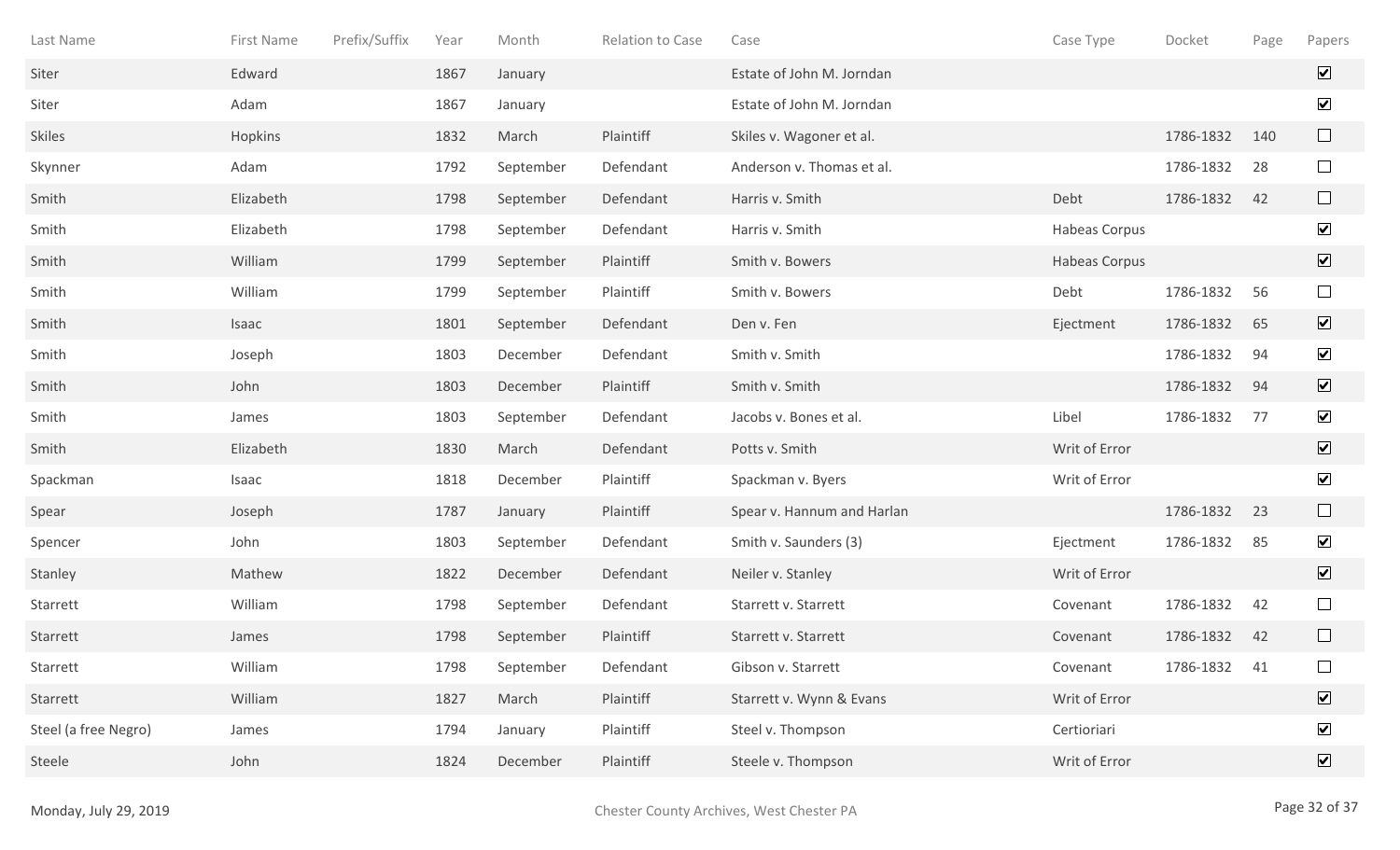| Last Name     | First Name | Prefix/Suffix | Year | Month     | Relation to Case | Case                               | Case Type     | Docket    | Page           | Papers                       |
|---------------|------------|---------------|------|-----------|------------------|------------------------------------|---------------|-----------|----------------|------------------------------|
| Steen         | James      |               | 1822 | March     | Defendant        | Jordan v. Steen                    | Writ of Error |           |                | $\blacktriangledown$         |
| <b>Stiles</b> | William    |               | 1801 | March     | Defendant        | Smith v. Stiles                    | Ejectment     | 1786-1832 | 64             | $\overline{\mathbf{v}}$      |
| <b>Stiles</b> | William    |               | 1803 | September | Defendant        | Smith v. Stiles                    | Ejectment     | 1786-1832 | 81             | $\blacktriangledown$         |
| Stockman      | Isabella   |               | 1788 | September | Defendant        | Buchanan v. Stockman               |               | 1786-1832 | 24             | $\Box$                       |
| Stockman      | Isabella   |               | 1788 | September | Defendant        | Buchanan v. Stockman               |               | 1786-1832 | 24             | $\Box$                       |
| Stockman      | James      |               | 1788 | September | Defendant        | Buchanan v. Stockman               |               | 1786-1832 | 24             | $\Box$                       |
| Stott         | John       |               | 1799 | September | Defendant        | Zook v. Scott                      | Habeas Corpus |           |                | $\blacktriangledown$         |
| Stott         | John       |               | 1799 | September | Defendant        | Look v. Stott                      | Land          | 1786-1832 | 56             | $\Box$                       |
| Stott         | Jacob      |               | 1820 | July      | Plaintiff        | Stott & McKim v. Cook & Montgomery | Writ of Error |           |                | $\blacktriangledown$         |
| Stringfellow  | Jesse      |               | 1801 | September | Defendant        | Dowling v. Stringfellow            | Trespass      | 1786-1832 | 67             | $\overline{\mathbf{v}}$      |
| Stringfellow  | Samuel     |               | 1803 | September | Defendant        | Jacobs v. Bones et al.             | Libel         | 1786-1832 | 77             | $\blacktriangledown$         |
| Strode        | George     |               | 1795 | April     | Defendant        | Brattin v. Powell                  |               | 1786-1832 | 31             | $\Box$                       |
| Swayne        | Benjamin   |               | 1803 | September | Defendant        | Jacobs v. Bones et al.             | Libel         | 1786-1832 | 77             | $\blacktriangledown$         |
| Tagert        | William    |               | 1806 | March     | Defendant        | Chandler v. Tagert                 |               | 1786-1832 | 120            | $\overline{\mathbf{v}}$      |
| <b>Tagert</b> | Joshua     |               | 1806 | March     | Plaintiff        | Chandler v. Tagert                 |               | 1786-1832 | 120            | $\blacktriangledown$         |
| Taylor        | John       |               |      |           | Defendant        | Hickman v. Taylor                  | Debt          | 1800-1802 | $\overline{4}$ | $\overline{\mathbf{v}}$      |
| Taylor        | John       |               | 1798 | September | Plaintiff        | Smith v. Saunders                  |               | 1786-1832 | 43             | $\Box$                       |
| Taylor        | John       |               | 1801 | September | Plaintiff        | Smith v. Saunders                  | Ejectment     | 1786-1832 | 65             | $\overline{\mathbf{v}}$      |
| Taylor        | James      |               | 1802 | September | Plaintiff        | Cummings and McCormick v. Ramsey   | Trespass      | 1786-1832 | 69             | $\blacktriangledown$         |
| Taylor        | Isaac      | Jr.           | 1803 | September | Defendant        | Jacobs v. Bones et al.             | Libel         | 1786-1832 | 77             | $\boxed{\mathbf{v}}$         |
| Taylor        | Thomas     |               | 1803 | September | Defendant        | Jacobs v. Bones et al.             | Libel         | 1786-1832 | 77             | $\blacktriangledown$         |
| Taylor        | John       |               | 1805 | March     | Plaintiff        | Smith v. Saunders                  | Ejectment     | 1786-1832 | 110            | $\boxed{\blacktriangledown}$ |
| Taylor        | Hiram      |               | 1832 | September | Plaintiff        | Taylor v. Siter and Beaver         |               | 1786-1832 | 141            | $\Box$                       |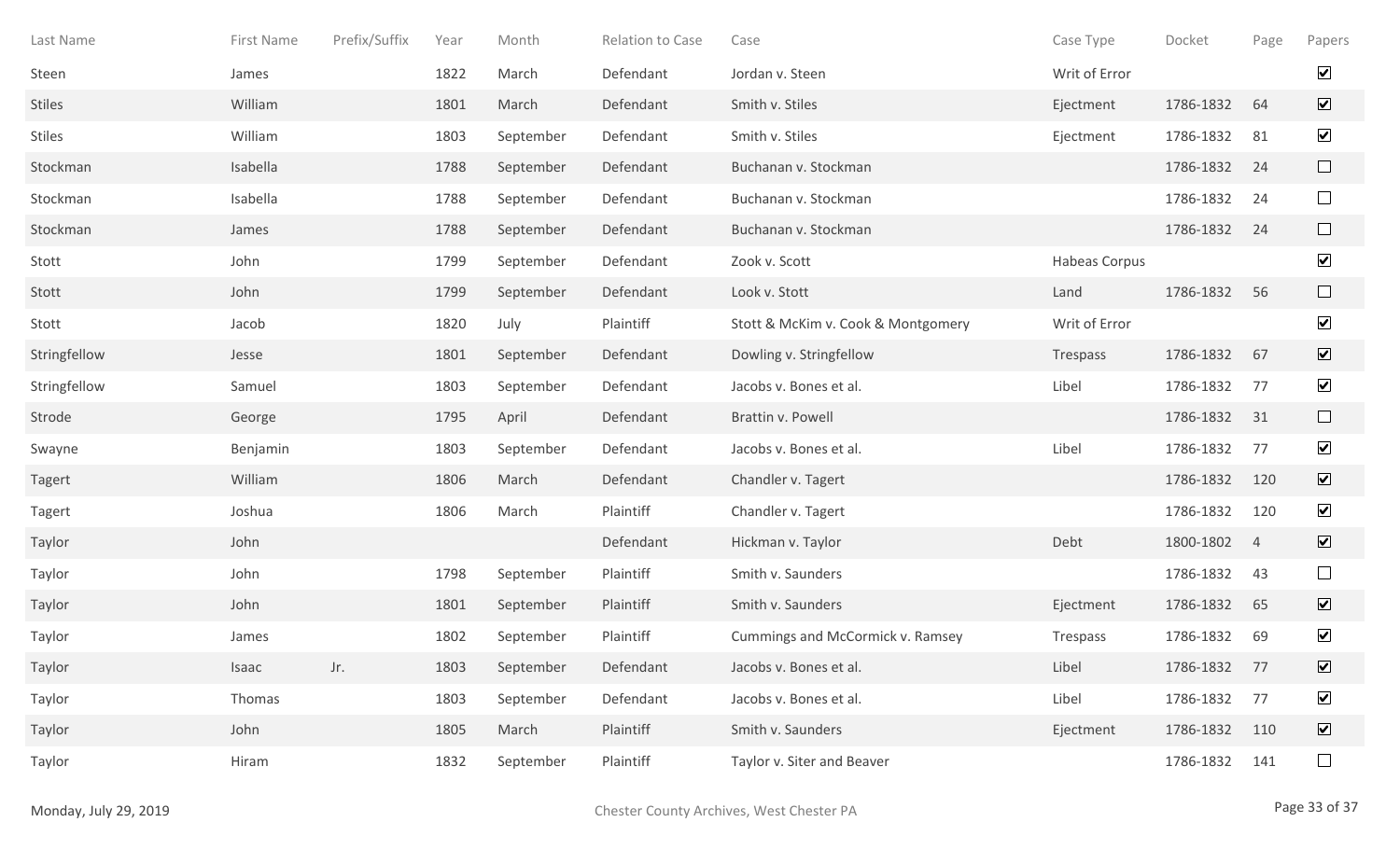| Last Name | First Name | Prefix/Suffix | Year | Month     | Relation to Case | Case                                     | Case Type     | Docket    | Page | Papers                       |
|-----------|------------|---------------|------|-----------|------------------|------------------------------------------|---------------|-----------|------|------------------------------|
| Taylor    | Hiram      |               | 1867 | January   |                  | Estate of John M. Jorndan                |               |           |      | $\overline{\mathbf{v}}$      |
| Taylor    | Ann        |               | 1867 | January   |                  | Estate of John M. Jorndan                |               |           |      | $\blacktriangledown$         |
| Thomas    | John       |               |      |           |                  | Thomas v. Philips                        | Trespass      |           |      | $\boxed{\blacktriangledown}$ |
| Thomas    | Joseph     |               | 1790 | September | Defendant        | Thomas v. Thomas                         |               | 1786-1832 | 26   | $\Box$                       |
| Thomas    | Samuel     |               | 1790 | September | Plaintiff        | Thomas v. Thomas                         |               | 1786-1832 | 26   | $\Box$                       |
| Thomas    | Samuel     |               | 1790 | September | Plaintiff        | Thomas v. Thomas                         | Habeas Corpus |           |      | $\blacktriangledown$         |
| Thomas    | Richard    |               | 1792 | January   | Plaintiff        | Thomas v. Thomas                         | Land          | 1786-1832 | 27   | $\Box$                       |
| Thomas    | Hazael     |               | 1792 | September | Defendant        | Anderson v. Thomas et al.                |               | 1786-1832 | 28   | $\Box$                       |
| Thomas    | Jonathan   |               | 1792 | January   | Defendant        | Thomas v. Thomas                         | Land          | 1786-1832 | 27   | $\Box$                       |
| Thomas    | Ann        |               | 1792 | January   | Plaintiff        | Thomas v. Thomas                         | Land          | 1786-1832 | 27   | $\Box$                       |
| Thomas    | Sarah      |               | 1800 | March     | Plaintiff        | Thomas v. Philips                        | Trespass      | 1786-1832 | 60   | $\blacktriangledown$         |
| Thomas    | Benjamin   |               | 1806 | March     | Defendant        | Wollis v. Thomas                         |               | 1786-1832 | 114  | $\overline{\mathbf{v}}$      |
| Thomas    | Samuel     |               | 1811 | December  | Defendant        | Massey v. Thomas                         | Writ of Error |           |      | $\overline{\mathbf{v}}$      |
| Thompson  | William    |               | 1794 | January   | Defendant        | Simon v. Thompson                        | Homine Repleg | 1786-1832 | 29   | $\Box$                       |
| Thompson  | Ruth       |               | 1824 | December  | Defendant        | Steele v. Thompson                       | Writ of Error |           |      | $\overline{\mathbf{v}}$      |
| Thrift    | Orlando    |               | 1866 | August    | Defendant        | Rixstine v. Thrift & Senior              | Writ of Error |           |      | $\blacktriangledown$         |
| Tidwiler  | Christian  |               |      |           | Plaintiff        | Brumer v. Tidwiler                       |               |           |      | $\boxed{\blacktriangledown}$ |
| Tidwiler  | Christian  |               | 1804 | September | Defendant        | Brumer v. Tidwiler                       | Debt          | 1786-1832 | 103  | $\blacktriangledown$         |
| Townsend  | Samuel     |               | 1803 | September | Defendant        | Jacobs v. Bones et al.                   | Libel         | 1786-1832 | 77   | $\boxed{\blacktriangledown}$ |
| Travis    | John       |               | 1802 | September | Plaintiff        | Cummings and McCormick v. Ramsey         | Trespass      | 1786-1832 | 69   | $\blacktriangledown$         |
| Trott     | Amos       |               | 1880 | January   | Defendant        | <b>Estate of Amos Trott</b>              | Certiorari    |           |      | $\boxed{\mathbf{v}}$         |
| Turner    | Isaac      |               | 1803 | December  | Plaintiff        | Bitters and Peters v. Turner and Rickart | Debt          | 1786-1832 | 92   | $\blacktriangledown$         |
| Turner    | Catherine  |               | 1803 | December  | Plaintiff        | Bitters and Peters v. Turner and Rickart | Debt          | 1786-1832 | 92   | $\boxed{\mathbf{v}}$         |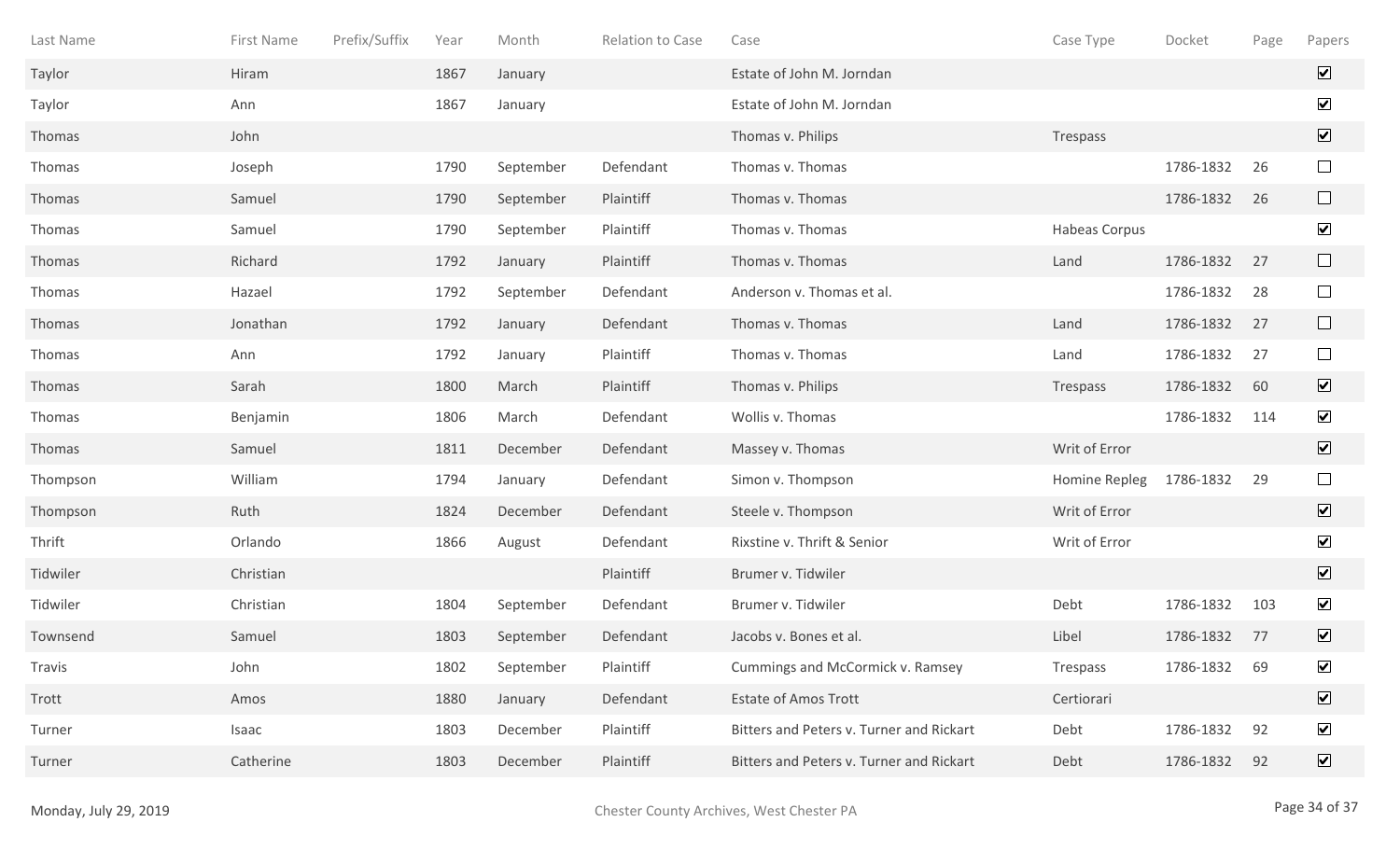| Last Name  | First Name | Prefix/Suffix | Year | Month     | Relation to Case | Case                                     | Case Type     | Docket    | Page | Papers                                |
|------------|------------|---------------|------|-----------|------------------|------------------------------------------|---------------|-----------|------|---------------------------------------|
| Turner     | Peter      |               | 1803 | December  | Defendant        | Bitters and Peters v. Turner and Rickart | Debt          | 1786-1832 | 92   | $\blacktriangledown$                  |
| Turner     | Isaac      |               | 1803 | December  | Defendant        | Bitters and Peters v. Turner and Rickart | Debt          | 1786-1832 | 91   | $\boxed{\mathbf{v}}$                  |
| Turner     | Peter      |               | 1803 | December  | Defendant        | Bitters and Peters v. Turner and Rickart | Debt          | 1786-1832 | 91   | $\blacktriangledown$                  |
| Twamley    | Josiah     |               | 1799 | September | Plaintiff        | Shoemaker v. Ramsey                      | Debt          | 1786-1832 | 51   | $\Box$                                |
| Twamley    | Josiah     |               | 1799 | September | Plaintiff        | Shoemanker v. Ramsey                     | Habeas Corpus |           |      | $\blacktriangledown$                  |
| Valentine  | George     |               | 1799 | September | Plaintiff        | Valentine v. Whelen                      |               | 1786-1832 | 49   | $\Box$                                |
| Valentine  | George     |               | 1799 | September | Plaintiff        | Valentine v. Whelen                      | Certiorari    |           |      | $\blacktriangledown$                  |
| Vanleer    | Branson    |               |      |           |                  | Vanleer v. Vanleer                       |               |           |      | $\boxed{\blacktriangledown}$          |
| Vanleer    | Samuel     |               | 1800 | September | Plaintiff        | Vanleer v. Vanleer                       |               | 1786-1832 | 62   | $\blacktriangledown$                  |
| Vanleer    | George     |               | 1800 | September | Defendant        | Vanleer v. Vanleer                       |               | 1786-1832 | 62   | $\boxed{\blacktriangledown}$          |
| Vanleer    | Samuel     |               | 1801 | May       | Plaintiff        | Vanleer v. Vanleer                       |               | 1786-1832 | 62   | $\Box$                                |
| Vanleer    | George     |               | 1801 | May       | Defendant        | Vanleer v. Vanleer                       |               | 1786-1832 | 62   | $\Box$                                |
| Waddington | John       |               | 1802 | September | Plaintiff        | Cummings and McCormick v. Ramsey         | Trespass      | 1786-1832 | 69   | $\blacktriangledown$                  |
| Wagner     | Jacob      |               | 1881 | January   | Defendant        |                                          | Certiorari    |           |      | $\overline{\mathbf{v}}$               |
| Wagner     | Mary       |               | 1881 | January   | Defendant        |                                          | Certiorari    |           |      | $\blacktriangledown$                  |
| Wagner     | Jacob      |               | 1881 | January   | Defendant        |                                          | Certiorari    |           |      | $\blacktriangledown$                  |
| Wagner     | Mary       |               | 1881 | January   | Defendant        |                                          | Certiorari    |           |      | $\blacktriangledown$                  |
| Wagoner    | George     |               | 1832 | March     | Defendant        | Skiles v. Wagoner et al.                 |               | 1786-1832 | 140  | $\begin{array}{c} \hline \end{array}$ |
| Wagoner    | Peter      |               | 1832 | March     | Defendant        | Skiles v. Wagoner et al.                 |               | 1786-1832 | 140  |                                       |
| Wagoner    | George     |               | 1832 | March     | Plaintiff        | Skiles v. Wagoner et al.                 |               | 1786-1832 | 140  | $\Box$                                |
| Walker     | Richard    |               | 1822 | December  | Defendant        | Williams et al. v. Walker                | Writ of Error |           |      | $\blacktriangledown$                  |
| Walker     | Thomas     |               | 1823 | July      | Defendant        | Bank of Montgomery County v. Walker      | Writ of Error |           |      | $\overline{\mathbf{v}}$               |
| Walker     | Thomas     |               | 1830 | March     | Defendant        | Walker and Malin v. Walker               |               | 1786-1832 | 132  | $\Box$                                |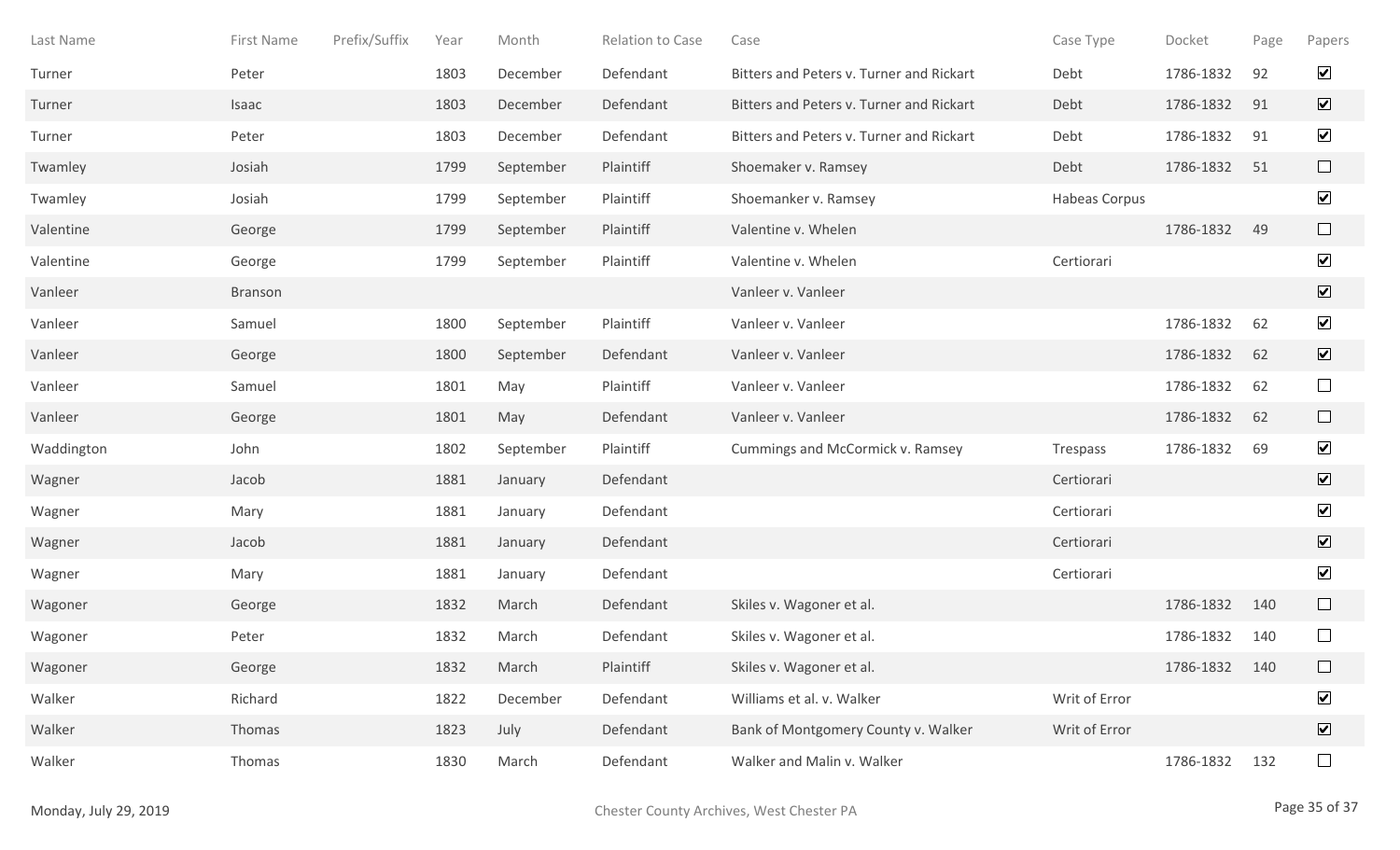| Last Name  | First Name   | Prefix/Suffix | Year | Month     | Relation to Case | Case                                | Case Type     | Docket    | Page | Papers                  |
|------------|--------------|---------------|------|-----------|------------------|-------------------------------------|---------------|-----------|------|-------------------------|
| Walker     | Joseph       |               | 1830 | March     | Defendant        | Walker and Malin v. Walker          |               | 1786-1832 | 132  | $\Box$                  |
| Walker     | Mary         |               | 1830 | March     | Plaintiff        | Walker and Malin v. Walker          |               | 1786-1832 | 132  | $\Box$                  |
| Walker     | Joseph       |               | 1830 | March     | Plaintiff        | Walker and Malin v. Walker          |               | 1786-1832 | 132  | $\Box$                  |
| Walker     | David        |               | 1830 | March     | Plaintiff        | Walker and Malin v. Walker          |               | 1786-1832 | 132  | $\Box$                  |
| Walker     | Hannaniah    |               | 1830 | March     | Plaintiff        | Walker and Malin v. Walker          |               | 1786-1832 | 132  | $\Box$                  |
| Waln       | Robert       |               | 1825 | March     | Plaintiff        | Waln et al. v. Morris               | Writ of Error |           |      | $\blacktriangledown$    |
| Walters    | Thomas       |               | 1799 | March     | Plaintiff        | Roberts et al. v. McClelland et al. | Trespass      | 1786-1832 | 47   | $\Box$                  |
| Waters     | Lewis        |               | 1805 | December  | Defendant        | Wheeler v. Waters                   |               | 1786-1832 | 115  | $\blacktriangledown$    |
| Weatherby  | Griffith     |               | 1827 | December  | Plaintiff        | Weatherby v. Workizer               | Writ of Error |           |      | $\boxed{\mathbf{v}}$    |
| Wheatly    | Charles      |               | 1855 | March     | Plaintiff        | Wheatly v. Chrisman                 | Remittitur    |           |      | $\blacktriangledown$    |
| Wheeler    | George       |               | 1805 | December  | Plaintiff        | Wheeler v. Waters                   |               | 1786-1832 | 115  | $\sqrt{ }$              |
| Wheeler    | John         |               | 1805 | December  | Plaintiff        | Wheeler v. Waters                   |               | 1786-1832 | 115  | $\overline{\mathbf{v}}$ |
| Whelen     | Dennis       |               |      |           | Defendant        | Parke v. Whelen                     |               |           |      | $\overline{\mathbf{v}}$ |
| Whelen     | Dennis       |               | 1799 | September | Defendant        | Valentine v. Whelen                 |               | 1786-1832 | 49   | $\Box$                  |
| Whelen     | Dennis       | Esq.          | 1799 | September | Defendant        | Valentine v. Whelen                 | Certiorari    |           |      | $\sqrt{ }$              |
| Whelen     | Dennis       |               | 1803 | September | Defendant        | Parke v. Whelen                     | Trespass      | 1786-1832 | 79   | $\blacktriangledown$    |
| Whisler    | Abraham      |               | 1803 | September | Defendant        | Jacobs v. Whisler                   | Trespass      | 1786-1832 | 80   | $\overline{\mathbf{v}}$ |
| Wiley      | Caleb        |               | 1817 | December  | Plaintiff        | Wiley v. Gause et al.               | Writ of Error |           |      | $\blacktriangledown$    |
| Williams   | James        |               | 1805 | December  | Plaintiff        | Smith v. Saunders                   | Ejectment     | 1786-1832 | 116  | $\overline{\mathbf{v}}$ |
| Williams   | John         |               | 1806 | September | Plaintiff        | Williams v. Clay and Jacobs         |               | 1786-1832 | 122  | $\blacktriangledown$    |
| Williams   | Thomas       |               | 1806 | September | Plaintiff        | Williams v. Clay and Jacobs         |               | 1786-1832 | 122  | $\overline{\mathbf{v}}$ |
| Williams   | John and Mar |               | 1822 | December  | Plaintiff        | Williams et al. v. Walker           | Writ of Error |           |      | $\blacktriangledown$    |
| Williamson | George       |               | 1792 | September | Defendant        | Anderson v. Thomas et al.           |               | 1786-1832 | 28   | $\Box$                  |